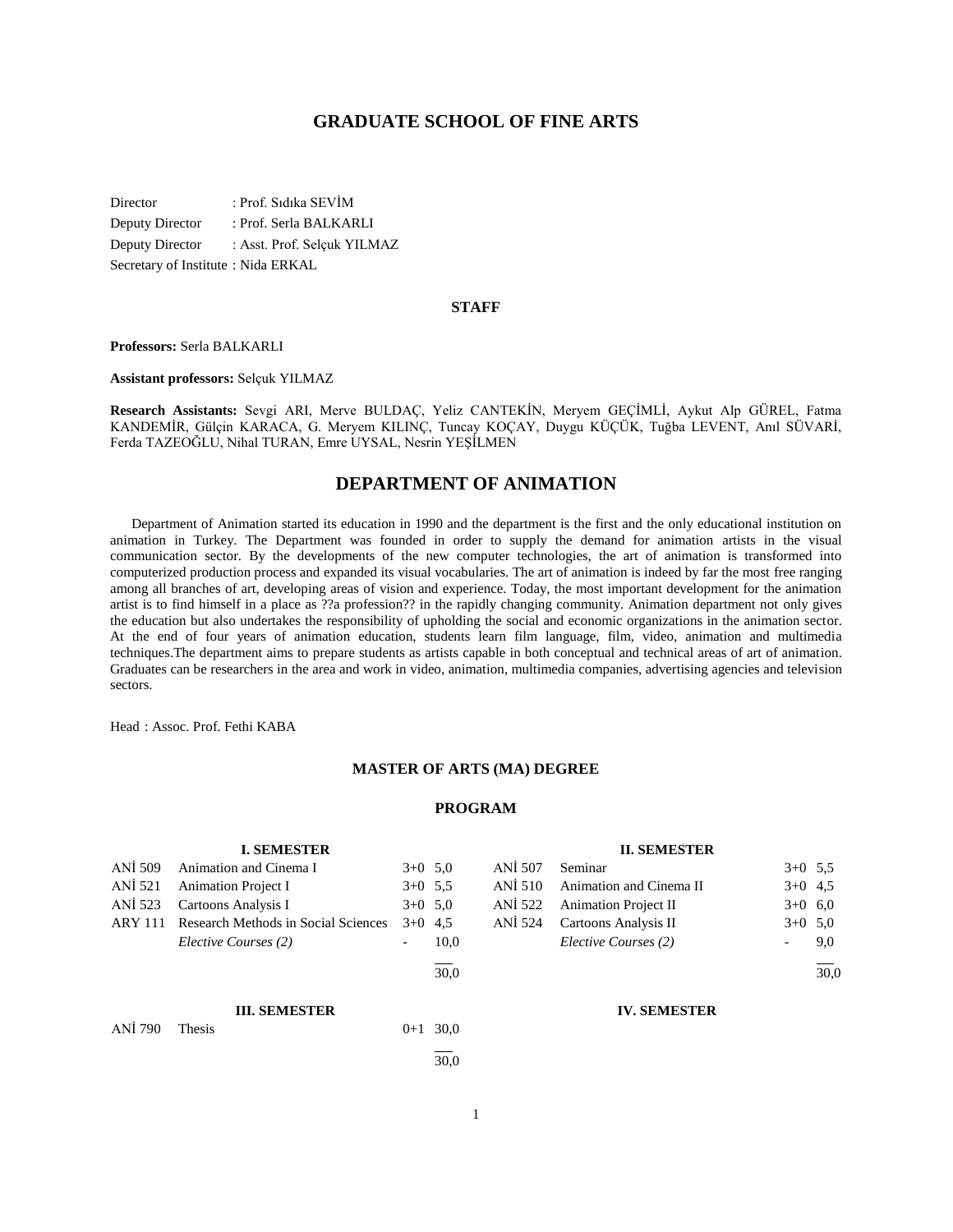## **INSTITUTE EXPERTISE FIELD COURSE**

| <b>ELECTIVE COURSES</b> |                                            |           |  |  |  |  |  |  |
|-------------------------|--------------------------------------------|-----------|--|--|--|--|--|--|
|                         | UAN 702 Research in Area of Specialization | $3+0$ 4.5 |  |  |  |  |  |  |
|                         | UAN 701 Research in Area of Specialization | $3+0$ 4.5 |  |  |  |  |  |  |

|         | ANİ 519 Video Art I                      | $3+0$ 5.0 |  |
|---------|------------------------------------------|-----------|--|
| ANI 520 | Video Art II                             | $3+0$ 5.0 |  |
|         | ANİ 525 Animation Film Concept Desing I  | $3+0$ 5.0 |  |
|         | ANİ 526 Animation Film Concept Desing II | $3+0$ 5.0 |  |
|         |                                          |           |  |

|  | ETK 503 Ethics of Science        | $3+0$ 6.0 |  |
|--|----------------------------------|-----------|--|
|  | GRA 513 Digital Illustration-I   | $3+0$ 5.0 |  |
|  | GRA 514 Digital Illustration-II  | $3+0$ 4.0 |  |
|  | GRA 517 Digital Video Editing-I  | $3+0$ 5.0 |  |
|  | GRA 518 Digital Video Editing-II | $3+0$ 4.0 |  |
|  | ICT 503 Design Theory I          | $2+0$ 5.0 |  |
|  | İÇT 504 Design Theory II         | $2+0$ 4.5 |  |
|  |                                  |           |  |

## **PROFICIENCY IN ARTS**

#### **PROGRAM**

| <b>I. SEMESTER</b>   |                          |     | <b>II. SEMESTER</b>  |                                 |
|----------------------|--------------------------|-----|----------------------|---------------------------------|
| Elective Courses (1) | $\overline{\phantom{0}}$ | 6.0 | Elective Courses (1) | 6,0                             |
|                      |                          | 6.0 |                      | $\overline{\phantom{0}}$<br>6,0 |

## **DEPARTMENT OF CERAMIC ARTS**

 The Department was established in 1985. The department is located at the Yunus Emre Campus and occupies a covered area of 5000 m2. 3 Professors, 3 Associate Professors, 7 Assistant Professors and 5 Assistants currently working in the department. The decisions related with the department are made by the department council which is composed of all faculty members of the department. The department is governed by one chairman. Ceramic Art is to educate designers in free-lance industrial ceramic designers. The department emphasises the significance of research and creativity as well as use of modern ceramic technology using the versatility of ceramic medium to its fullest extent.

#### **MASTER OF ARTS (MA) DEGREE**

#### **PROGRAM**

## **I. SEMESTER** ARY 111 Research Methods in Social Sciences 3+0 4,5  $\text{I}$ CT 501 Art Theory I 2+0 5,0  $\text{I}$ CT 503 Design Theory I 2+0 5,0 SER 539 Ceramic Art History on Anatolia I 2+0 2,0 SER 545 Contemporary Art and Interpretation I 2+0 4,0 *Elective Courses (2)* - 9,5 l  $\frac{1}{30.0}$ **III. SEMESTER** SER 790 Thesis 0+1 30,0  $\overline{a}$ 30,0

## **INSTITUTE EXPERTISE FIELD COURSE**

| USR 701 Research in Area of Specialization | $3+0$ 4.5 |  |
|--------------------------------------------|-----------|--|
| USR 702 Research in Area of Specialization | $3+0$ 4.5 |  |

#### **II. SEMESTER**

|                 | İÇT 502 Art Theory II                                    | $2+0$ 4.5 |     |
|-----------------|----------------------------------------------------------|-----------|-----|
|                 | İÇT 504 Design Theory II                                 | $2+0$ 4.5 |     |
| SER 517 Seminar |                                                          | $3+0$ 7.5 |     |
|                 | SER 540 Ceramic Art History on Anatolia II               | $2+0$ 1.5 |     |
|                 | SER 546 Contemporary Art and Interpretation II $2+0$ 3,0 |           |     |
|                 | Elective Courses (2)                                     |           | 9.0 |
|                 |                                                          |           |     |

 $\frac{1}{30.0}$ 

## **ELECTIVE COURSES**

| ETK 503 Ethics of Science     | $3+0$ 6.0 |  |
|-------------------------------|-----------|--|
| SER 505 Ceramic Technology I  | $6+0$ 7.5 |  |
| SER 506 Ceramic Technology II | $6+0$ 7.0 |  |
| SER 507 Industrial Ceramic I  | $6+0$ 7.5 |  |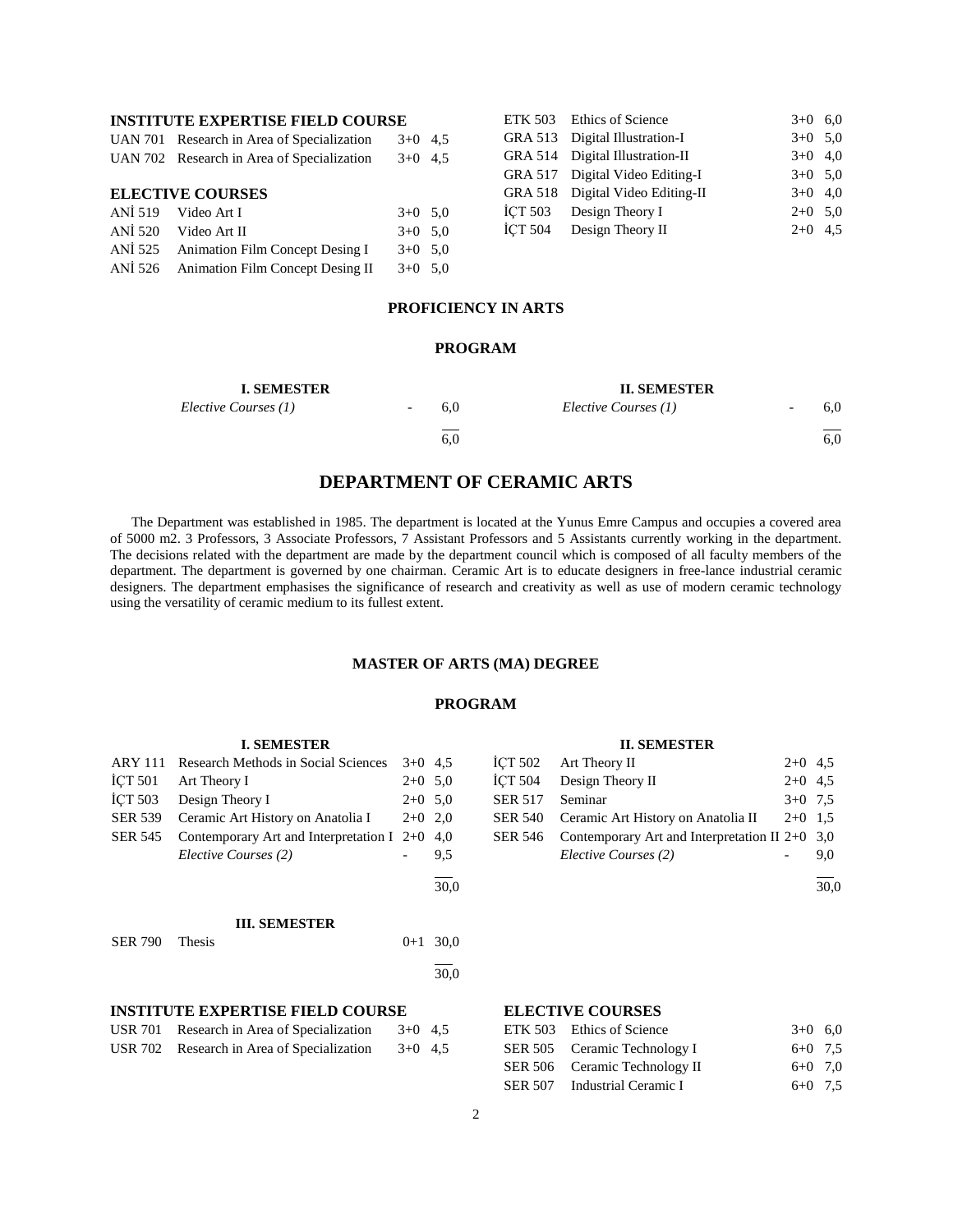| SER 508 Industrial Ceramic II                       | $6+0$ 7.0 | SF |
|-----------------------------------------------------|-----------|----|
| SER 509 Art Ceramic I                               | $6+0$ 7.5 | SF |
| SER 510 Art Ceramic II                              | $6+0$ 7.0 |    |
| SER 511 Design Methods on Wheel Thrown I $2+0$ 2,0  |           | SF |
| SER 512 Design Methods on Wheel Thrown II $2+0$ 2,0 |           |    |
| SER 515 Decoration Design Methods I                 | $2+0$ 2.0 |    |

|                | SER 516 Decoration Design Methods II        | $2+0$ 2.0 |  |
|----------------|---------------------------------------------|-----------|--|
|                | SER 543 Industrial Ceramics Decorations and |           |  |
|                | Its Applications I                          | $6+0$ 7.5 |  |
| <b>SER 544</b> | Industrial Ceramics Decorations and         |           |  |
|                | Its Applications II                         | $6+0$ 7.0 |  |
|                |                                             |           |  |

## **PROFICIENCY IN ARTS**

## **PROGRAM**

|                | <b>I. SEMESTER</b>                      |           |           |                | <b>II. SEMESTER</b>                              |           |           |
|----------------|-----------------------------------------|-----------|-----------|----------------|--------------------------------------------------|-----------|-----------|
| <b>RSM 601</b> | Analyzing of Art Works I                |           | $2+0$ 6.0 | <b>RSM 602</b> | Analyzing of Art Works II                        | $2+0$ 6,0 |           |
| <b>SER 603</b> | Contemporary Art and Interpretation I   | $2+0$ 6.0 |           | <b>SER 604</b> | Contemporary Art and Interpretation II $2+0$ 6,0 |           |           |
| <b>SER 615</b> | Theoretical Project Research I          | $2+0$     | 6,0       | <b>SER 616</b> | Theoretical Project Research II                  | $2+0$ 6,0 |           |
|                | Elective Courses (2)                    |           | 12,0      |                | Elective Courses (2)                             |           | 12,0      |
|                |                                         |           | 30,0      |                |                                                  |           | 30,0      |
|                | <b>III. SEMESTER</b>                    |           |           |                | <b>IV. SEMESTER</b>                              |           |           |
| <b>SER 890</b> | Thesis                                  | $0 + 1$   | 30,0      | <b>SER 890</b> | Thesis                                           | $0 + 1$   | 30,0      |
|                |                                         |           | 30,0      |                |                                                  |           | 30,0      |
|                | <b>INSTITUTE EXPERTISE FIELD COURSE</b> |           |           | <b>SER 613</b> | Contemporary Ceramic History I                   |           | $2+0$ 6,0 |
| <b>USR 901</b> | Research in Area of Specialization      | $5+0$ 7,5 |           | <b>SER 614</b> | Contemporary Ceramics History II                 |           | $2+0$ 6,0 |
| <b>USR 902</b> | Research in Area of Specialization      | $5+0$ 7.5 |           | <b>SER 617</b> | Artistic Ceramic Design Project I                | $6 + 0$   | 6,0       |
|                |                                         |           |           | <b>SER 618</b> | Artistic Ceramic Design Project II               |           | $6+0$ 6,0 |
|                | <b>ELECTIVE COURSES</b>                 |           |           | <b>SER 619</b> | Industrial Ceramic Design Project I              |           | $6+0$ 6,0 |
| <b>ETK 503</b> | Ethics of Science                       | $3+0$ 6.0 |           | <b>SER 620</b> | Artistic Ceramic Design Project II               | $6 + 0$   | 6,0       |
| <b>SER 611</b> | Ceramic Technology I                    | $6 + 0$   | 6,0       |                |                                                  |           |           |
| SER 612        | Ceramic Technology II                   | $6+0$ 6.0 |           |                |                                                  |           |           |

## **DEPARTMENT OF GRAPHIC ARTS**

 Institute of Social Sciences aims to graduate creative designers who are able to solve any kind of visual communication problem and who have the proficiency to use the contemporary facilities efficiently. For their projects, students are allowed to use well maintained studios, such as, a printmaking studio, a state of art computer lab-facilitated by the latest software and hardwarea silkscreen studio, an offset lithography printing house, a photography studio with the dark rooms in its own constitution. Today the progress in the communication technology has brought up countries and cultures closer to one another. This development put emphasis on communication and advertisement. Institute of Social Sciences trains students to use the computer and WEB in the most efficient way. Institute of Social Sciences identifies and trains the students in design and production process by using contemporary techniques. The program aims to teach and train in theory, application and conceptual problem solving. The students go through the process from conceptual design stage to finished printed material. Students are encouraged to be involved in sponsored projects. These experiences make students learn how to deal with real-life problems related to their careers. Furthermore, students'' participation in the design competitions are encouraged and supported by the school. As a result of this stimulating environment, many students of the department have won numerous awards in different design fields, such as posters, magazine covers, packaging design, photography and printmaking, both in the country and abroad. Graduates can be researchers in their field; they also can work in many commercial institutions like advertisement agencies, publication institutions, graphic design studios, digital production companies, design departments of television and broadcasting industry.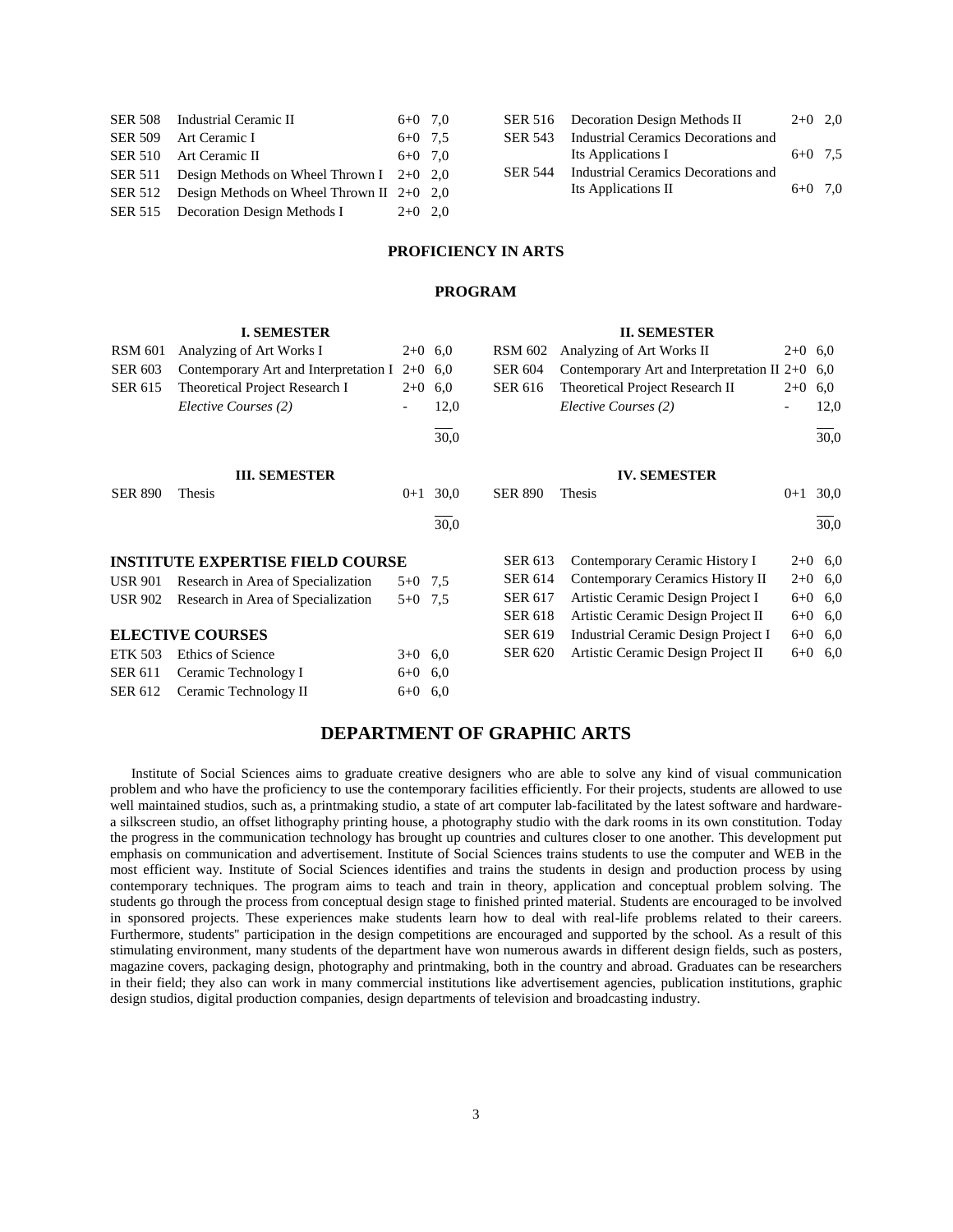## **MASTER OF ARTS (MA) DEGREE**

## **PROGRAM**

l 30,0

## **I. SEMESTER** GRA 501 Type and Typographic Design-I  $3+0$  7,0

GRA 505 Advertising Design Project-I 3+0 6,0

Projects I  $3+0$  7,0 *Elective Courses (2)* - 10,0

GRA 519 Multidisciplinary Graphic Design

| <b>II. SEMESTER</b> |
|---------------------|
|---------------------|

|         | GRA 502 Type and Typographic Design II   | $3+0$ 7.0 |     |
|---------|------------------------------------------|-----------|-----|
|         | GRA 506 Advertising Design Project-II    | $3+0$ 4.5 |     |
| GRA 507 | Seminar                                  | $3+0$ 5.5 |     |
|         | GRA 520 Multidisciplinary Graphic Design |           |     |
|         | Projects II                              | $3+0$ 5.0 |     |
|         | Elective Courses (2)                     |           | 8.0 |
|         |                                          |           |     |
|         |                                          |           |     |

#### **III. SEMESTER**

| GRA 790 Thesis |  | $0+1$ 30.0 |
|----------------|--|------------|
|                |  | 30,0       |

#### **INSTITUTE EXPERTISE FIELD COURSE**

| UGR 701 Research in Area of Specialization<br>UGR 702 Research in Area of Specialization | $3+0$ 4.5<br>$3+0$ 4.5 |  |
|------------------------------------------------------------------------------------------|------------------------|--|
| <b>ELECTIVE COURSES</b>                                                                  |                        |  |
| ETK 503 Ethics of Science                                                                | $3+0$ 6.0              |  |
| GRA 513 Digital Illustration-I                                                           | $3+0$ 5.0              |  |
| GRA 514 Digital Illustration-II                                                          | $3+0$ 4.0              |  |
| GRA 515 Corporate Identity Design-I                                                      | $3+0$ 5.0              |  |

| GRA 516 Corporate Identity Design-II | $3+0$ 4,0 |  |
|--------------------------------------|-----------|--|
| GRA 517 Digital Video Editing-I      | $3+0$ 5,0 |  |
| GRA 518 Digital Video Editing-II     | $3+0$ 4,0 |  |
| GRA 523 Graphic Printmaking I        | $3+0$ 5.0 |  |
| GRA 524 Graphic Printmaking II       | $3+0$ 4,0 |  |
| GRA 525 Calligraphy                  | $3+0$ 5.0 |  |
| GRA 527 Environmental Graphic Design | $3+0$ 5,0 |  |

#### **PROFICIENCY IN ARTS**

#### **PROGRAM**

# **I. SEMESTER** ARY 111 Research Methods in Social Sciences 3+0 4,5 GRA 601 Experimental Graphic Project I 3+0 5,5 GRA 603 Research Project I 3+0 5,5<br>GRA 605 Experimental Typography I 3+0 5,5 GRA 605 Experimental Typography I *Elective Courses (2)*  $\qquad \qquad -9.0$ l 30,0 **III. SEMESTER** GRA 890 Thesis  $0+1$  30,0  $\overline{a}$ 30,0 **INSTITUTE EXPERTISE FIELD COURSE**

| UGR 901 Research in Area of Specialization           | $5+0$ 7.5 |  |
|------------------------------------------------------|-----------|--|
| UGR 902 Research in Area of Specialization $5+0$ 7.5 |           |  |
|                                                      |           |  |

## **ELECTIVE COURSES**

|  | ETK 503 Ethics of Science | $3+0$ 6,0 |  |
|--|---------------------------|-----------|--|
|--|---------------------------|-----------|--|

## **II. SEMESTER**

| ARY 521 Qualitative Research Methods    | $3+0$ 7.5 |
|-----------------------------------------|-----------|
| GRA 602 Experimental Graphic Project II | $3+0$ 4.5 |
| GRA 604 Research Project II             | $3+0$ 4.5 |
| GRA 606 Experimental Typography II      | $3+0$ 4.5 |
| Elective Courses (2)                    | 9.0       |

l 30,0

## **IV. SEMESTER**

GRA 890 Thesis 0+1 30,0

 $\overline{a}$ 30,0

| GRA 607 Art Book I                                       | $3+0$ 4.5 |  |
|----------------------------------------------------------|-----------|--|
| GRA 608 Art Book II                                      | $3+0$ 4.5 |  |
| GRA 609 Web Design I                                     | $3+0$ 4.5 |  |
| GRA 610 Web Design II                                    | $3+0$ 4.5 |  |
| GRA 611 Presentation and Introduction Grap. I $3+0$ 4.5  |           |  |
| GRA 612 Presentation and Introduction Grap. II $3+0$ 4.5 |           |  |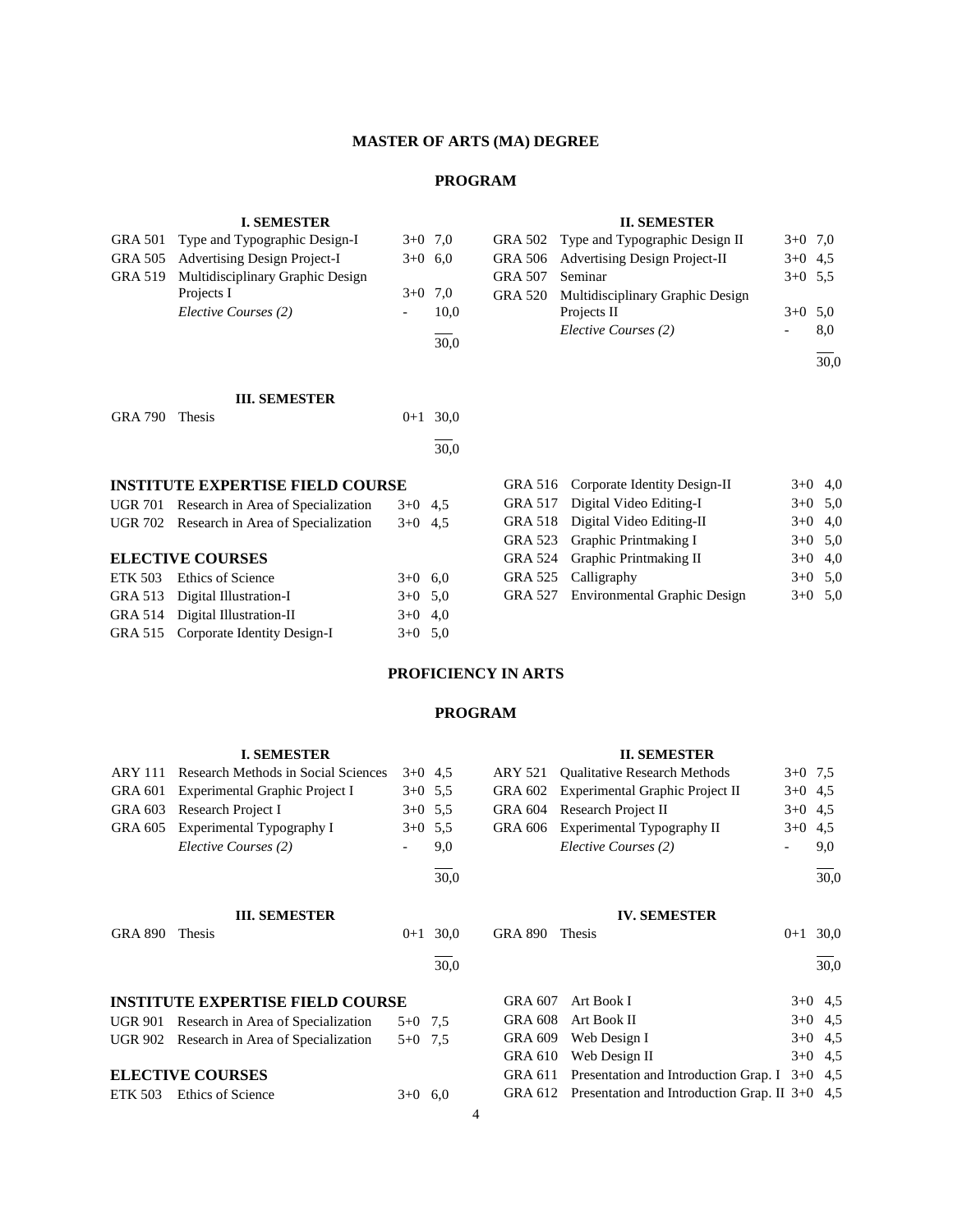## **DEPARTMENT OF INTERIOR DESIGN**

 One of the aims of civilization and contemporary culture is to create the environment where Physical and psychological needs of a human being can be answered. It is obvious that requirements and expectations of contemporary human being will be provided by the developing technology. As a result, Department of Interior Design was founded in the year of 1991 in order to give a contemporary and creative interior design education. Programs have been organized for this aim practical, theoretical, conceptual courses related to each other are thought as a whole. In Interior Design Project and Furniture Design courses include analyses and solutions of different design problems and conceptual projects. These courses provide a creative discussion atmosphere and motivate students to participate.

## **MASTER OF ARTS (MA) DEGREE**

## **PROGRAM**

|                | <b>I. SEMESTER</b>                      |           |      |                    | <b>II. SEMESTER</b>                  |           |           |
|----------------|-----------------------------------------|-----------|------|--------------------|--------------------------------------|-----------|-----------|
| <b>ARY 111</b> | Research Methods in Social Sciences     | $3+0$ 4.5 |      | <b>ICT 508</b>     | Seminar                              | $3+0$ 5,0 |           |
| ICT 513        | Design Studio I                         | $3+0$ 5,5 |      | ICT <sub>514</sub> | Design Studio II                     | $3+0$ 5.5 |           |
|                | Elective Courses (4)                    |           | 20,0 |                    | Elective Courses (4)                 |           | 19,5      |
|                |                                         |           | 30,0 |                    |                                      |           | 30,0      |
|                | <b>III. SEMESTER</b>                    |           |      |                    |                                      |           |           |
| <b>ICT 790</b> | Thesis                                  | $0 + 1$   | 30,0 |                    |                                      |           |           |
|                |                                         |           | 30,0 |                    |                                      |           |           |
|                | <b>INSTITUTE EXPERTISE FIELD COURSE</b> |           |      | <b>ICT 504</b>     | Design Theory II                     |           | $2+0$ 4.5 |
| UIÇ 701        | Research in Area of Specialization      | $3+0$ 4,5 |      | <b>ICT 507</b>     | Furniture design and Conceptual      |           |           |
| UIÇ 702        | Research in Area of Specialization      | $3+0$ 4.5 |      |                    | Approaches                           |           | $3+0$ 4,5 |
|                |                                         |           |      | <b>ICT 517</b>     | <b>Professional Ethics</b>           |           | $3+0$ 5,5 |
|                | <b>ELECTIVE COURSES</b>                 |           |      | <b>İCT 518</b>     | Continuity in Interior and           |           |           |
| <b>ETK 503</b> | <b>Ethics of Science</b>                | $3+0$     | 6,0  |                    | Environmental Design                 |           | $3+0$ 5,0 |
| <b>ICT 501</b> | Art Theory I                            | $2+0$ 5,0 |      | <b>ICT 519</b>     | Phychology and Space                 |           | $3+0$ 5,0 |
| ICT 502        | Art Theory II                           | $2+0$ 4.5 |      | ICT 521            | 20th Century Interior Design History | $3+0$     | 5,0       |
| İÇT 503        | Design Theory I                         | $2+0$ 5,0 |      | İÇT 523            | <b>Computational Design</b>          | $3+0$     | 6,0       |

## **PROFICIENCY IN ARTS**

## **PROGRAM**

|                    | <b>I. SEMESTER</b>                      |           |      |                | <b>II. SEMESTER</b>                |           |           |
|--------------------|-----------------------------------------|-----------|------|----------------|------------------------------------|-----------|-----------|
| ICT <sub>601</sub> | Design Researches Workshop I            | $3+0$ 6.0 |      | <b>ICT 602</b> | Design Researches Workshop II      | $3+0$ 6.0 |           |
|                    | Elective Courses (4)                    |           | 24,0 |                | Elective Courses (4)               |           | 24,0      |
|                    |                                         |           | 30,0 |                |                                    |           | 30,0      |
|                    | <b>III. SEMESTER</b>                    |           |      |                | <b>IV. SEMESTER</b>                |           |           |
| <b>ICT 890</b>     | Thesis                                  | $0 + 1$   | 30.0 | <b>ICT 890</b> | Thesis                             | $0 + 1$   | 30,0      |
|                    |                                         |           | 30,0 |                |                                    |           | 30,0      |
|                    | <b>INSTITUTE EXPERTISE FIELD COURSE</b> |           |      | <b>UIC 902</b> | Research in Area of Specialization |           | $5+0$ 7.5 |
| <b>UIC 901</b>     | Research in Area of Specialization      | $5+0$ 7.5 |      |                |                                    |           |           |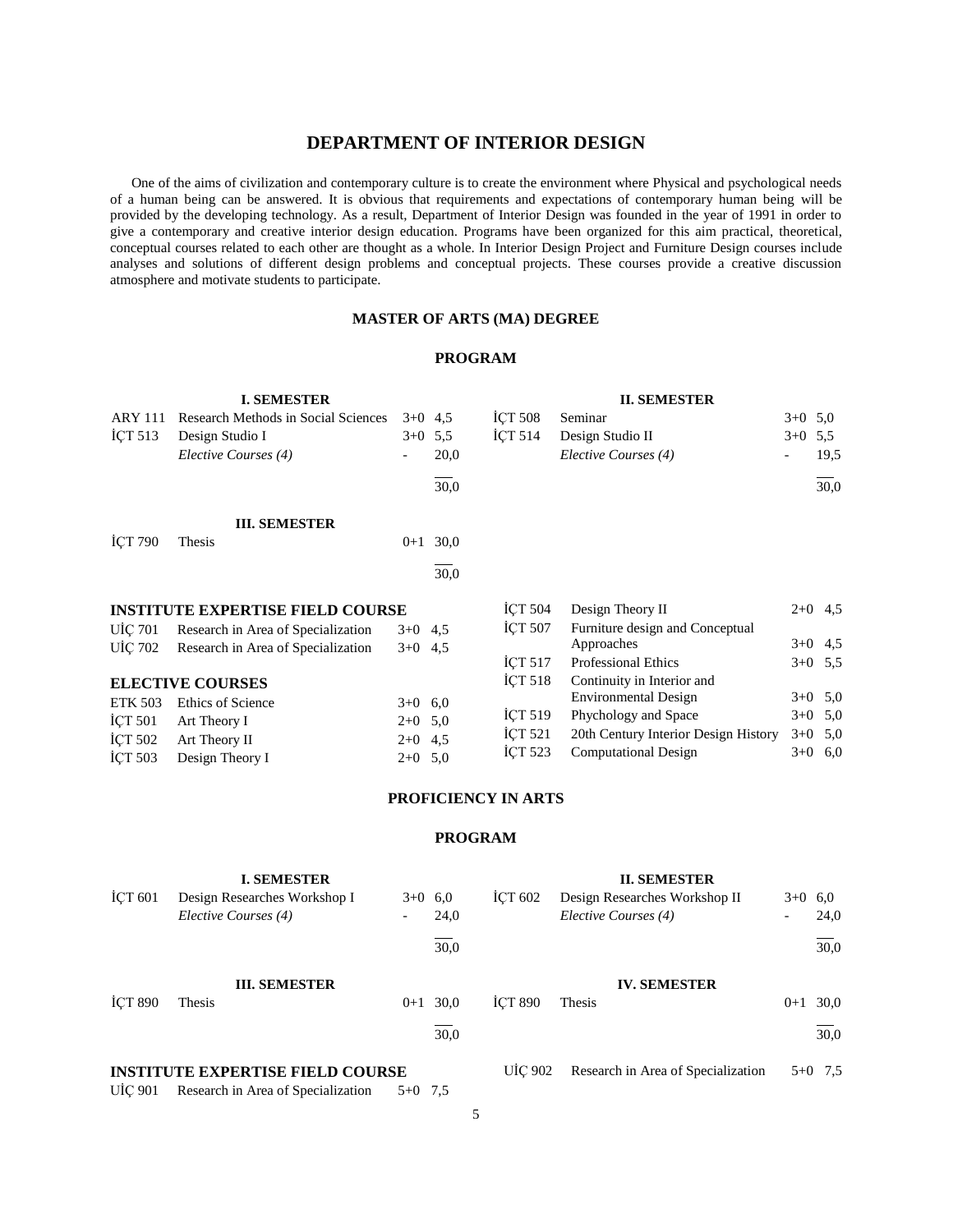## **ELECTIVE COURSES**

| <b>ETK 503</b> | Ethics of Science                                | $3+0$ 6.0 |  |
|----------------|--------------------------------------------------|-----------|--|
| <b>İCT 603</b> | Spatial Relationships and Interfaces             | $3+0$ 6.0 |  |
| İCT 605        | Globalisation, Identity and Design               | $3+0$ 6.0 |  |
| <b>İCT 606</b> | Aesthetic Criticism on Interior Design $3+0$ 6.0 |           |  |
| İCT 607        | Earthquake Security and Space Design $3+0$ 6,0   |           |  |

| İÇT 608 | Boundaries of the House During First |           |  |
|---------|--------------------------------------|-----------|--|
|         | Half of the 20th Century             | $3+0$ 6.0 |  |
| İÇT 609 | Analytical Approach on Interior      |           |  |
|         | Design                               | $3+0$ 6.0 |  |
|         | RSM 601 Analyzing of Art Works I     | $2+0$ 6.0 |  |
|         | RSM 602 Analyzing of Art Works II    | $2+0$ 6.0 |  |
|         |                                      |           |  |

## **DEPARTMENT OF MUSIC**

 The departments most important goal is to educate students in the branch of instrument they choose. Youth orchestra consists of music department students and chamber orchestra which includes lectures and performing regular concerts. Information About the Department The Music department was founded in 1986 and offers ınstruction and education in theYunus Emre campus with an area of 1300 square meters. In the department there are four Proffessors, two Assisstant Proffessors, six Doctors, nineteen Lecturers, four Researchers and seventeen Instructors. Educational instruction and research studies are organized by the chief of the department with the advice of the section comitee. Most of the students who graduate are able to obtain jobs in orchestras and music schools in various cities.

## **MASTER OF ARTS (MA) DEGREE**

## **DEPARTMENT OF PIANO**

## **PROGRAM**

|                  | <b>I. SEMESTER</b>                               |           |            |                  | <b>II. SEMESTER</b>                             |           |           |
|------------------|--------------------------------------------------|-----------|------------|------------------|-------------------------------------------------|-----------|-----------|
| MUZ 501          | Instrument Technique and Repertoire I $2+1$ 10,0 |           |            | <b>ARY 111</b>   | Research Methods in Social Sciences             | $3+0$ 4.5 |           |
| MÜZ 525          | Chamber Music Repertoire I                       | $2 + 1$   | 10,0       | MÜZ 502          | Instrument Technique and Repertoire I $2+1$ 6,0 |           |           |
|                  | Elective Courses (2)                             |           | 10,0       | $M\ddot{U}Z$ 518 | Seminar                                         | $3+0$ 3.5 |           |
|                  |                                                  |           |            | MÜZ 526          | Chamber Music Repertoire II                     | $2 + 1$   | 6,0       |
|                  |                                                  |           | 30,0       |                  | Elective Courses (2)                            |           | 10,0      |
|                  |                                                  |           |            |                  |                                                 |           | 30,0      |
|                  | <b>III. SEMESTER</b>                             |           |            |                  | <b>IV. SEMESTER</b>                             |           |           |
| MÜZ 790 Thesis   |                                                  |           | $0+1$ 30,0 |                  |                                                 |           |           |
|                  |                                                  |           | 30,0       |                  |                                                 |           |           |
|                  | <b>INSTITUTE EXPERTISE FIELD COURSE</b>          |           |            | $MUZ$ 514        | Advanced Piano Literature II                    |           | $2+0$ 5,0 |
|                  | UMZ 701 Research in Area of Specialization       | $3+0$ 4.5 |            |                  | MUZ 529 Contemporary Music Analysis I           |           | $2+0$ 5,0 |
|                  | UMZ 702 Research in Area of Specialization       | $3+0$ 4.5 |            | MUZ 530          | Contemporary Music Analysis II                  |           | $2+0$ 5,0 |
|                  |                                                  |           |            | MÜZ 531          | The Analysis of Musical Texts                   |           | $3+0$ 5,0 |
|                  | <b>ELECTIVE COURSES</b>                          |           |            |                  | MÜZ 532 Aesthetic of Music                      |           | $2+0$ 5,0 |
| <b>ETK 503</b>   | Ethics of Science                                | $3+0$ 6.0 |            |                  |                                                 |           |           |
| <b>ICT 501</b>   | Art Theory I                                     | $2+0$ 5,0 |            |                  |                                                 |           |           |
| $M\ddot{U}Z$ 513 | Advanced Piano Literature I                      | $2+0$ 5.0 |            |                  |                                                 |           |           |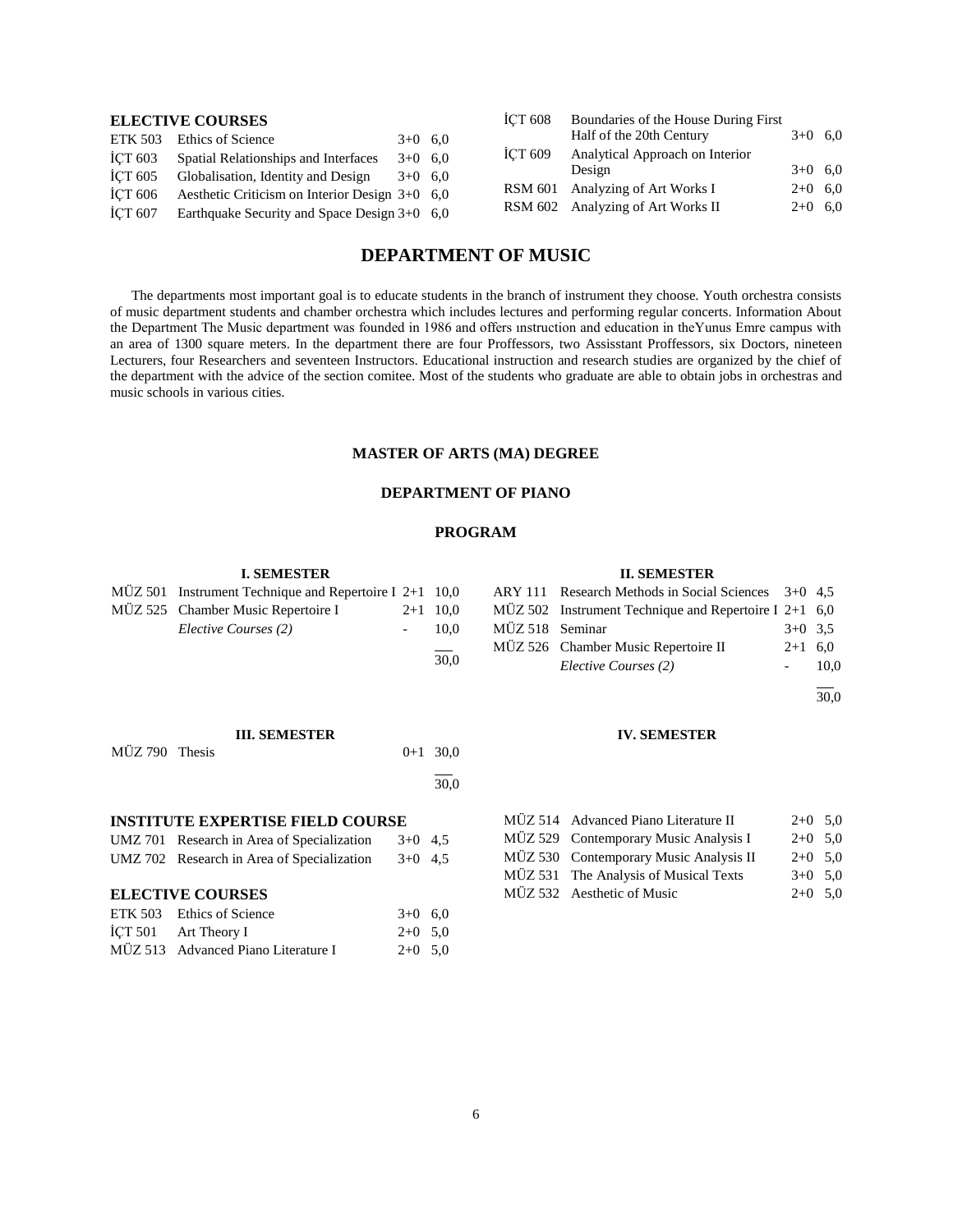## **DEPARTMENT OF STRING INSTRUMENTS**

#### **PROGRAM**

l  $\overline{30.0}$ 

## **I. SEMESTER**

| $M\ddot{U}Z$ 501 Instrument Technique and Repertoire I 2+1 10,0 |            |  |
|-----------------------------------------------------------------|------------|--|
| MÜZ 525 Chamber Music Repertoire I                              | $2+1$ 10.0 |  |
| Elective Courses (2)                                            | 10.0       |  |
|                                                                 | 30.0       |  |

**III. SEMESTER** MÜZ 790 Thesis 0+1 30,0

#### **II. SEMESTER**

|                 | ARY 111 Research Methods in Social Sciences 3+0 4,5     |           |      |
|-----------------|---------------------------------------------------------|-----------|------|
|                 | MÜZ 502 Instrument Technique and Repertoire I 2+1 $6,0$ |           |      |
| MÜZ 518 Seminar |                                                         | $3+0$ 3.5 |      |
|                 | MUZ 526 Chamber Music Repertoire II                     | $2+1$ 6.0 |      |
|                 | Elective Courses (2)                                    |           | 10.0 |
|                 |                                                         |           |      |

30,0

## **IV. SEMESTER**

| <b>INSTITUTE EXPERTISE FIELD COURSE</b> |                                            |           |  | MÜZ 528 Accompaniment Repertoire II    | $2+0$ 5,0 |  |
|-----------------------------------------|--------------------------------------------|-----------|--|----------------------------------------|-----------|--|
|                                         | UMZ 701 Research in Area of Specialization | $3+0$ 4.5 |  | MÜZ 529 Contemporary Music Analysis I  | $2+0$ 5.0 |  |
|                                         | UMZ 702 Research in Area of Specialization | $3+0$ 4.5 |  | MÜZ 530 Contemporary Music Analysis II | $2+0$ 5,0 |  |
|                                         |                                            |           |  | MÜZ 531 The Analysis of Musical Texts  | $3+0$ 5.0 |  |
|                                         | <b>ELECTIVE COURSES</b>                    |           |  | MÜZ 532 Aesthetic of Music             | $2+0$ 5,0 |  |
|                                         | ETK 503 Ethics of Science                  | $3+0$ 6.0 |  | MÜZ 533 Accompaniment III              | $2+0$ 5,0 |  |
|                                         | İCT 501 Art Theory I                       | $2+0$ 5.0 |  | MÜZ 534 Accompaniment IV               | $2+0$ 5.0 |  |
|                                         | MÜZ 515 Applied Instrument Education I     | $2+0$ 5.0 |  | MÜZ 535 Accompaniment V                | $2+0$ 5,0 |  |
|                                         | MÜZ 516 Applied Instrument Education II    | $2+0$ 5.0 |  | MÜZ 536 Accompaniment VI               | $2+0$ 5.0 |  |
|                                         | MÜZ 527 Accompaniment Repertoire I         | $2+0$ 5.0 |  |                                        |           |  |

| $\mathbf{N}$ $\mathbf{C}$ $\mathbf{L}$ $\mathbf{C}$ $\mathbf{C}$ $\mathbf{C}$ $\mathbf{C}$ $\mathbf{C}$ $\mathbf{M}$ $\mathbf{C}$ $\mathbf{C}$ $\mathbf{C}$ $\mathbf{C}$ $\mathbf{C}$ $\mathbf{C}$ $\mathbf{C}$ $\mathbf{C}$ $\mathbf{C}$ $\mathbf{C}$ $\mathbf{C}$ $\mathbf{C}$ $\mathbf{C}$ $\mathbf{C}$ $\mathbf{C}$ $\mathbf{C}$ $\mathbf{C}$ $\mathbf{C}$ $\mathbf$ | $2 + 0$ , $0 + 2$ |  |
|--------------------------------------------------------------------------------------------------------------------------------------------------------------------------------------------------------------------------------------------------------------------------------------------------------------------------------------------------------------------------|-------------------|--|
| MÜZ 529 Contemporary Music Analysis I                                                                                                                                                                                                                                                                                                                                    | $2+0$ 5,0         |  |
| MÜZ 530 Contemporary Music Analysis II                                                                                                                                                                                                                                                                                                                                   | $2+0$ 5.0         |  |
| MÜZ 531 The Analysis of Musical Texts                                                                                                                                                                                                                                                                                                                                    | $3+0$ 5,0         |  |
| MÜZ 532 Aesthetic of Music                                                                                                                                                                                                                                                                                                                                               | $2+0$ 5.0         |  |
| MÜZ 533 Accompaniment III                                                                                                                                                                                                                                                                                                                                                | $2+0$ 5.0         |  |
| MÜZ 534 Accompaniment IV                                                                                                                                                                                                                                                                                                                                                 | $2+0$ 5,0         |  |
| MÜZ 535 Accompaniment V                                                                                                                                                                                                                                                                                                                                                  | $2+0$ 5,0         |  |
| MÜZ 536 Accompaniment VI                                                                                                                                                                                                                                                                                                                                                 | $2+0$ 5,0         |  |

## **DEPARTMENT OF WIND AND PERCUSSION INSTRUMENTS**

## **PROGRAM**

#### **I. SEMESTER** MÜZ 501 Instrument Technique and Repertoire I 2+1 10,0 MÜZ 525 Chamber Music Repertoire I 2+1 10,0 *Elective Courses (2)* - 10,0 l  $\overline{30.0}$ **II. SEMESTER** ARY 111 Research Methods in Social Sciences 3+0 4,5 MÜZ 502 Instrument Technique and Repertoire I 2+1 6,0 MÜZ 518 Seminar 3+0 3,5 MÜZ 526 Chamber Music Repertoire II 2+1 6,0 *Elective Courses (2)* - 10,0 l 30,0 **III. SEMESTER**  $MÜZ 790$  Thesis  $0+1$  30,0 l 30,0 **IV. SEMESTER INSTITUTE EXPERTISE FIELD COURSE** UMZ 701 Research in Area of Specialization 3+0 4,5 UMZ 702 Research in Area of Specialization 3+0 4,5 **ELECTIVE COURSES** ETK 503 Ethics of Science  $3+0$  6,0  $\text{I}$ CT 501 Art Theory I 2+0 5,0 MÜZ 515 Applied Instrument Education I  $2+0$  5,0 MÜZ 516 Applied Instrument Education II 2+0 5,0 MÜZ 527 Accompaniment Repertoire I 2+0 5,0 MÜZ 528 Accompaniment Repertoire II 2+0 5,0 MÜZ 529 Contemporary Music Analysis I 2+0 5,0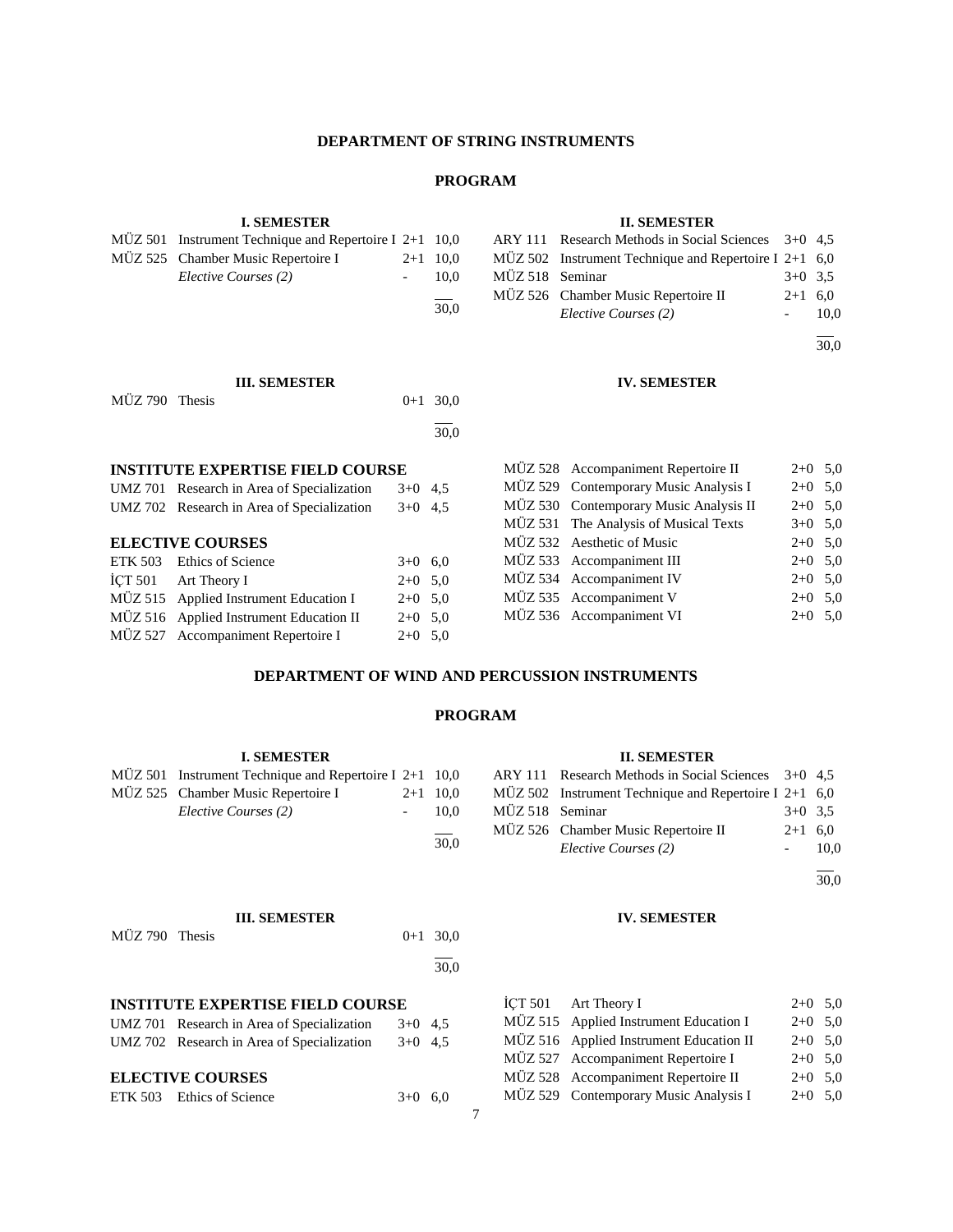| MÜZ 530 Contemporary Music Analysis II | $2+0$ 5.0 |  | MÜZ 534 Accompaniment IV | $2+0$ 5.0 |  |
|----------------------------------------|-----------|--|--------------------------|-----------|--|
| MÜZ 531 The Analysis of Musical Texts  | $3+0$ 5.0 |  | MÜZ 535 Accompaniment V  | $2+0$ 5.0 |  |
| MÜZ 532 Aesthetic of Music             | $2+0$ 5.0 |  | MÜZ 536 Accompaniment VI | $2+0$ 5.0 |  |
| MÜZ 533 Accompaniment III              | $2+0$ 5.0 |  |                          |           |  |

## **PROFICIENCY IN ARTS**

## **DEPARTMENT OF PIANO**

## **PROGRAM**

|                | <b>I. SEMESTER</b>                         |           |            |                | <b>II. SEMESTER</b>                       |            |           |
|----------------|--------------------------------------------|-----------|------------|----------------|-------------------------------------------|------------|-----------|
| MÜZ 605        | Advanced Instrument Technique and          |           |            |                | MÜZ 606 Advanced Instrument Technique and |            |           |
|                | Repertoire I                               |           | $2+1$ 10,0 |                | Repertoire II                             | $2+1$ 7.5  |           |
| MÜZ 617        | Advanced Chamber Music Repertoire I 2+1    |           | 10,0       |                | MUZ 618 Advanced Chamber Music Repertoire |            |           |
|                | Elective Courses (2)                       |           | 10,0       |                | П                                         | $2+1$ 7,5  |           |
|                |                                            |           |            |                | Elective Courses (3)                      |            | 15,0      |
|                |                                            |           | 30,0       |                |                                           |            |           |
|                |                                            |           |            |                |                                           |            | 30,0      |
|                | <b>III. SEMESTER</b>                       |           |            |                | <b>IV. SEMESTER</b>                       |            |           |
| MÜZ 890 Thesis |                                            | $0+1$     | 30,0       | MÜZ 890 Thesis |                                           | $0+1$ 30.0 |           |
|                |                                            |           |            |                |                                           |            |           |
|                |                                            |           | 30,0       |                |                                           |            | 30,0      |
|                | <b>INSTITUTE EXPERTISE FIELD COURSE</b>    |           |            | MÜZ 621        | Advanced Analysis of 20th Century         |            |           |
|                | UMZ 901 Research in Area of Specialization | $5+0$ 7.5 |            |                | Music I                                   |            | $2+0$ 5,0 |
|                | UMZ 902 Research in Area of Specialization | $5+0$ 7.5 |            | MUZ 622        | Advanced Analysis of 20th Century         |            |           |
|                |                                            |           |            |                | Music II                                  |            | $2+0$ 5.0 |
|                | <b>ELECTIVE COURSES</b>                    |           |            | MÜZ 625        | Musical Elements in Ottoman (Divan)       |            |           |
| ETK 503        | <b>Ethics of Science</b>                   | $3+0$ 6.0 |            |                | Poetry                                    |            | $2+0$ 5,0 |
|                | MÜZ 531 The Analysis of Musical Texts      | $3+0$ 5.0 |            | MÜZ 626        | <b>Bibliography of Music</b>              | $2+0$      | 5,0       |
|                | MÜZ 532 Aesthetic of Music                 | $2 + 0$   | 5,0        |                |                                           |            |           |
|                | MÜZ 613 Art Criticism I                    | $2+0$ 5,0 |            |                |                                           |            |           |
|                | MÜZ 614 Art Criticism II                   | $2+0$ 5.0 |            |                |                                           |            |           |
|                |                                            |           |            |                |                                           |            |           |

## **DEPARTMENT OF STRING INSTRUMENTS**

## **PROGRAM**

|                |              | <b>I. SEMESTER</b>                                   |         |      |                 |
|----------------|--------------|------------------------------------------------------|---------|------|-----------------|
|                |              | MÜZ 605 Advanced Instrument Technique and            |         |      | MUZ 60          |
|                | Repertoire I |                                                      | $2+1$   | 10.0 |                 |
|                |              | MÜZ 617 Advanced Chamber Music Repertoire I 2+1 10,0 |         |      | $M\ddot{U}Z$ 61 |
|                |              | Elective Courses (2)                                 |         | 10,0 |                 |
|                |              |                                                      |         | 30,0 |                 |
|                |              | <b>III. SEMESTER</b>                                 |         |      |                 |
| MÜZ 890 Thesis |              |                                                      | $0 + 1$ | 30.0 | <b>MÜZ 890</b>  |
|                |              |                                                      |         | 30.0 |                 |

#### **II. SEMESTER**

| MÜZ 606 Advanced Instrument Technique and |           |      |
|-------------------------------------------|-----------|------|
| Repertoire II                             | $2+1$ 7.5 |      |
| MÜZ 618 Advanced Chamber Music Repertoire |           |      |
|                                           | $2+1$ 7.5 |      |
| Elective Courses (3)                      |           | 15.0 |
|                                           |           | 30,0 |

## **IV. SEMESTER**

| 0 Thesis | $0+1$ 30.0 |
|----------|------------|
|          | 30.0       |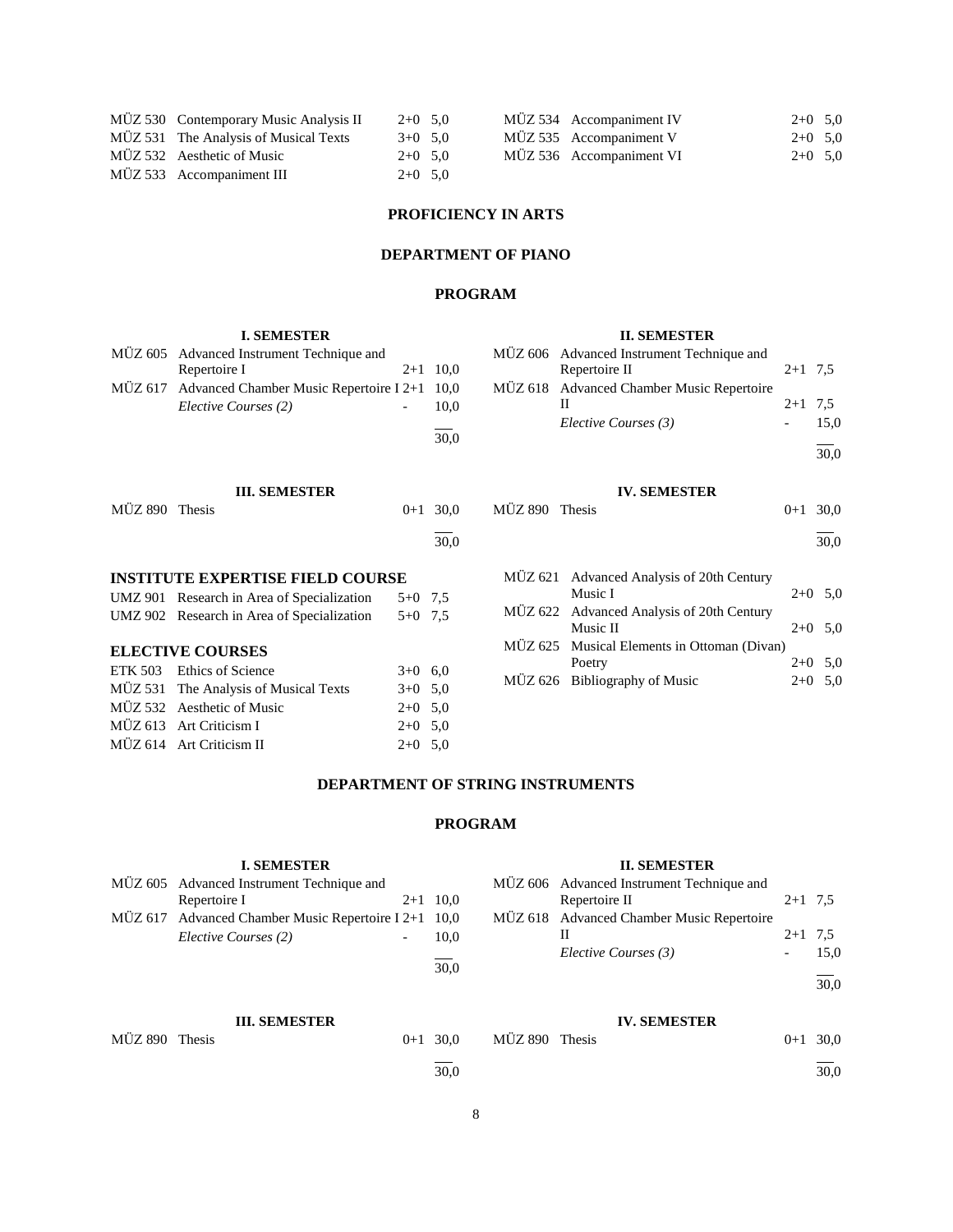## **INSTITUTE EXPERTISE FIELD COURSE**

| UMZ 901 Research in Area of Specialization | $5+0$ 7.5 |  |
|--------------------------------------------|-----------|--|
| UMZ 902 Research in Area of Specialization | $5+0$ 7.5 |  |
|                                            |           |  |

| <b>ELECTIVE COURSES</b> |                                           |           |     |  |  |  |
|-------------------------|-------------------------------------------|-----------|-----|--|--|--|
|                         | ETK 503 Ethics of Science                 | $3+0$     | 6,0 |  |  |  |
|                         | MÜZ 531 The Analysis of Musical Texts     | $3+0$ 5.0 |     |  |  |  |
|                         | MÜZ 532 Aesthetic of Music                | $2+0$ 5,0 |     |  |  |  |
|                         | MÜZ 619 Advanced Accompaniment Repertoire |           |     |  |  |  |
|                         |                                           | $2+0$ 5.0 |     |  |  |  |
|                         | MÜZ 620 Advanced Accompaniment Repertoire |           |     |  |  |  |
|                         | Н                                         | $2+0$ 5.0 |     |  |  |  |
|                         | MÜZ 621 Advanced Analysis of 20th Century |           |     |  |  |  |
|                         | Music I                                   | $2+0$     | 5.0 |  |  |  |
|                         |                                           |           |     |  |  |  |

 $1 \t2+0 \t5.0$ 

II  $2+0$  5,0

MÜZ 620 Advanced Accompaniment Repertoire

MÜZ 621 Advanced Analysis of 20th Century

| MÜZ 622 Advanced Analysis of 20th Century   |           |     |
|---------------------------------------------|-----------|-----|
| Music II                                    | $2+0$ 5.0 |     |
| MÜZ 623 Advanced Applied Instrument         |           |     |
| <b>Education I</b>                          | $2+0$ 5.0 |     |
| MÜZ 624 Advanced Applied Instrument         |           |     |
| <b>Education II</b>                         | $2+0$ 5.0 |     |
| MÜZ 625 Musical Elements in Ottoman (Divan) |           |     |
| Poetry                                      | $2+0$ 5.0 |     |
| MÜZ 626 Bibliography of Music               | $2+0$ 5.0 |     |
| MÜZ 627 Advance Accompaniment III           | $2+0$ 5.0 |     |
| MÜZ 628 Advance Accompaniment IV            | $2+0$     | 5,0 |
| MÜZ 629 Advance Accompaniment V             | $2+0$     | 5,0 |
| MÜZ 630 Advance Accompaniment VI            | $2+0$     | 5.0 |
|                                             |           |     |

MÜZ 627 Advance Accompaniment III 2+0 5,0 MÜZ 628 Advance Accompaniment IV 2+0 5,0 MÜZ 629 Advance Accompaniment V 2+0 5,0 MÜZ 630 Advance Accompaniment VI 2+0 5,0

## **DEPARTMENT OF WIND AND PERCUSSION INSTRUMENTS**

## **PROGRAM**

|                | <b>I. SEMESTER</b>                                              |           |                      |                | <b>II. SEMESTER</b>                                                         |           |              |
|----------------|-----------------------------------------------------------------|-----------|----------------------|----------------|-----------------------------------------------------------------------------|-----------|--------------|
| <b>MÜZ 605</b> | Advanced Instrument Technique and<br>Repertoire I               |           | $2+1$ 10,0           | MÜZ 606        | Advanced Instrument Technique and<br>Repertoire II                          | $2+1$ 7.5 |              |
| MUZ 617        | Advanced Chamber Music Repertoire I 2+1<br>Elective Courses (2) |           | 10.0<br>10,0<br>30,0 | MUZ 618        | Advanced Chamber Music Repertoire<br>H<br>Elective Courses (3)              | $2+1$ 7,5 | 15,0<br>30,0 |
|                | <b>III. SEMESTER</b>                                            |           |                      |                | <b>IV. SEMESTER</b>                                                         |           |              |
| MÜZ 890 Thesis |                                                                 | $0+1$     | 30.0                 | MÜZ 890 Thesis |                                                                             | $0 + 1$   | 30,0         |
|                |                                                                 |           | 30,0                 |                |                                                                             |           | 30,0         |
|                | <b>V. SEMESTER</b>                                              |           |                      |                | <b>VI. SEMESTER</b>                                                         |           |              |
|                | <b>INSTITUTE EXPERTISE FIELD COURSE</b>                         |           |                      | MUZ 622        | <b>Advanced Analysis of 20th Century</b>                                    |           |              |
|                | UMZ 901 Research in Area of Specialization                      | $5+0$ 7,5 |                      |                | Music II                                                                    |           | $2+0$ 5,0    |
|                | UMZ 902 Research in Area of Specialization                      | $5+0$ 7,5 |                      | MUZ 623        | <b>Advanced Applied Instrument</b><br><b>Education I</b>                    |           | $2+0$ 5,0    |
|                | <b>ELECTIVE COURSES</b>                                         |           |                      | MUZ 624        | <b>Advanced Applied Instrument</b>                                          |           |              |
| <b>ETK 503</b> | Ethics of Science                                               | $3+0$ 6,0 |                      |                | <b>Education II</b>                                                         |           | $2+0$ 5,0    |
| MÜZ 531        | The Analysis of Musical Texts                                   | $3+0$ 5,0 |                      | MÜZ 625        | Musical Elements in Ottoman (Divan)                                         |           |              |
|                | MÜZ 532 Aesthetic of Music                                      | $2+0$ 5.0 |                      |                | Poetry                                                                      |           | $2+0$ 5,0    |
| MÜZ 619        | <b>Advanced Accompaniment Repertoire</b>                        |           |                      |                | $\overline{M}$ $\overline{17}$ 627 A dyanaa A aasymanimant $\overline{III}$ |           | 2.0.50       |
|                |                                                                 |           |                      |                | MÜZ 626 Bibliography of Music                                               |           | $2+0$ 5,0    |

 $2+0$  5,0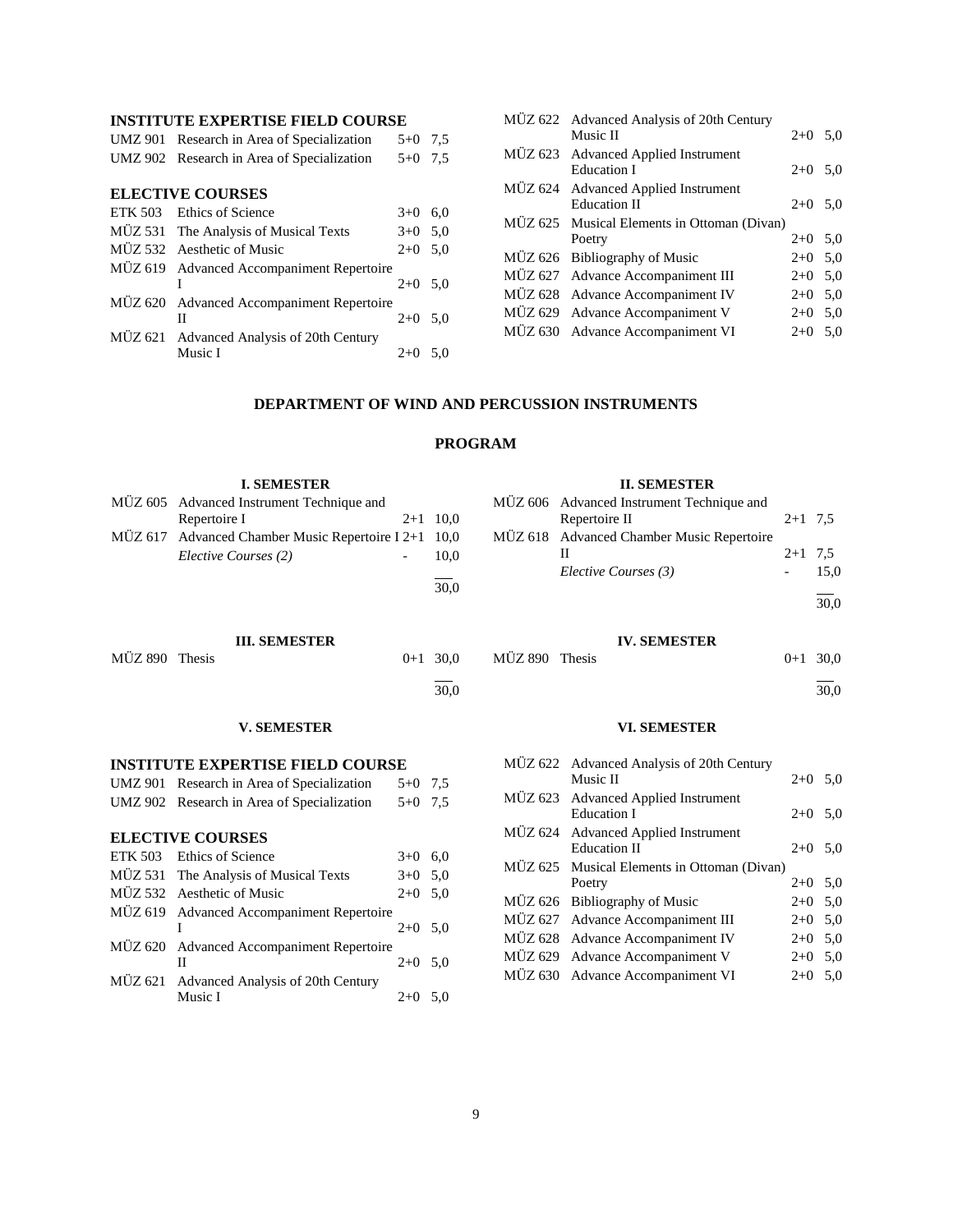## **DEPARTMENT OF PAINTING**

 The Painting Department started in the academic year of 1991-1992. Tha training is based on the contamporary understanding of aesthetics and the techniques of Painting and Wall painting. Students have intensive education in the Basic Art Education in the first year. They take courses on Model Painting, Design, Printmaking and Wall Painting Techniques in the following years. Students get both theoretical and practical training, through which each student is encouraged to develop his/her identity and attein and individual artistic language. In addition, workshops provide variety of work opportunities. The aim of department to educate creative, constructor, avant-garde designers. Artist candidates Who are assimilation contemporary art comprehension art work in addition to aim of decorative painting demands to serve. Graduetes of the Department can work as independent artists, could do research in the field, after going through pedagogical courses they can work as teachers.

#### **MASTER OF ARTS (MA) DEGREE**

#### **PROGRAM**

#### **II. SEMESTER** RSM 502 Basic Plasticity of Art Elements II 2+0 4,5

RSM 504 Painting II 5+0 7,5 RSM 509 Seminar 3+0 7,5 SER 546 Contemporary Art and Interpretation II 2+0 3,0

**IV. SEMESTER**

RSM 513 Wall Painting Techniques I 5+0 8,5 RSM 514 Wall Painting Techniques II 5+0 7,5 SAN 507 Interdisciplinary Art I 5+0 8,5 SAN 508 Interdisciplinary Art II 5+0 7,5

*Elective Courses (1)* - 7,5

l  $\frac{1}{30.0}$ 

|                | rescaren memoas in boena belehees           |           |      |
|----------------|---------------------------------------------|-----------|------|
| RSM 501        | Basic Plasticity of Art Elements I          | $2+0$ 5.0 |      |
| <b>RSM 503</b> | Painting I                                  | $5+0$     | 8,0  |
| <b>SER 545</b> | Contemporary Art and Interpretation I $2+0$ |           | 4,0  |
|                | Elective Courses (1)                        |           | 8,5  |
|                |                                             |           | 30.0 |
|                | <b>III. SEMESTER</b>                        |           |      |
| <b>RSM 790</b> | <b>Thesis</b>                               | $0 + 1$   | 30.0 |
|                |                                             |           | 30.0 |
|                |                                             |           |      |

**I. SEMESTER** ARY 111 Research Methods in Social Sciences  $3+0$  4.5

#### **INSTITUTE EXPERTISE FIELD COURSE**

| URS 701 Research in Area of Specialization | $3+0$ 4.5 |  |
|--------------------------------------------|-----------|--|
| URS 702 Research in Area of Specialization | $3+0$ 4.5 |  |

#### **ELECTIVE COURSES**

ETK 503 Ethics of Science  $3+0$  6.0

## **PROFICIENCY IN ARTS**

#### **PROGRAM**

|                | <b>I. SEMESTER</b>                              |           |            |                | <b>II. SEMESTER</b>                              |           |      |
|----------------|-------------------------------------------------|-----------|------------|----------------|--------------------------------------------------|-----------|------|
| <b>RSM 601</b> | Analyzing of Art Works I                        | $2+0$ 6.0 |            | <b>RSM 602</b> | Analyzing of Art Works II                        | $2+0$ 6.0 |      |
| RSM 605        | Painting in Studio I                            | $4+0$ 8,0 |            | <b>RSM 606</b> | Painting in Studio II                            | $4+0$ 8.0 |      |
| <b>RSM 613</b> | Colour and Light                                | $2+0$ 2,0 |            | <b>SER 604</b> | Contemporary Art and Interpretation II $2+0$ 6,0 |           |      |
| <b>SER 603</b> | Contemporary Art and Interpretation I $2+0$ 6,0 |           |            |                | Elective Courses (1)                             |           | 10,0 |
|                | Elective Courses (1)                            | -         | 8,0        |                |                                                  |           | 30,0 |
|                |                                                 |           | 30.0       |                |                                                  |           |      |
|                | <b>III. SEMESTER</b>                            |           |            |                | <b>IV. SEMESTER</b>                              |           |      |
| <b>RSM 890</b> | Thesis                                          |           | $0+1$ 30.0 | <b>RSM 890</b> | <b>Thesis</b>                                    | $0 + 1$   | 30,0 |
|                |                                                 |           | 30.0       |                |                                                  |           | 30.0 |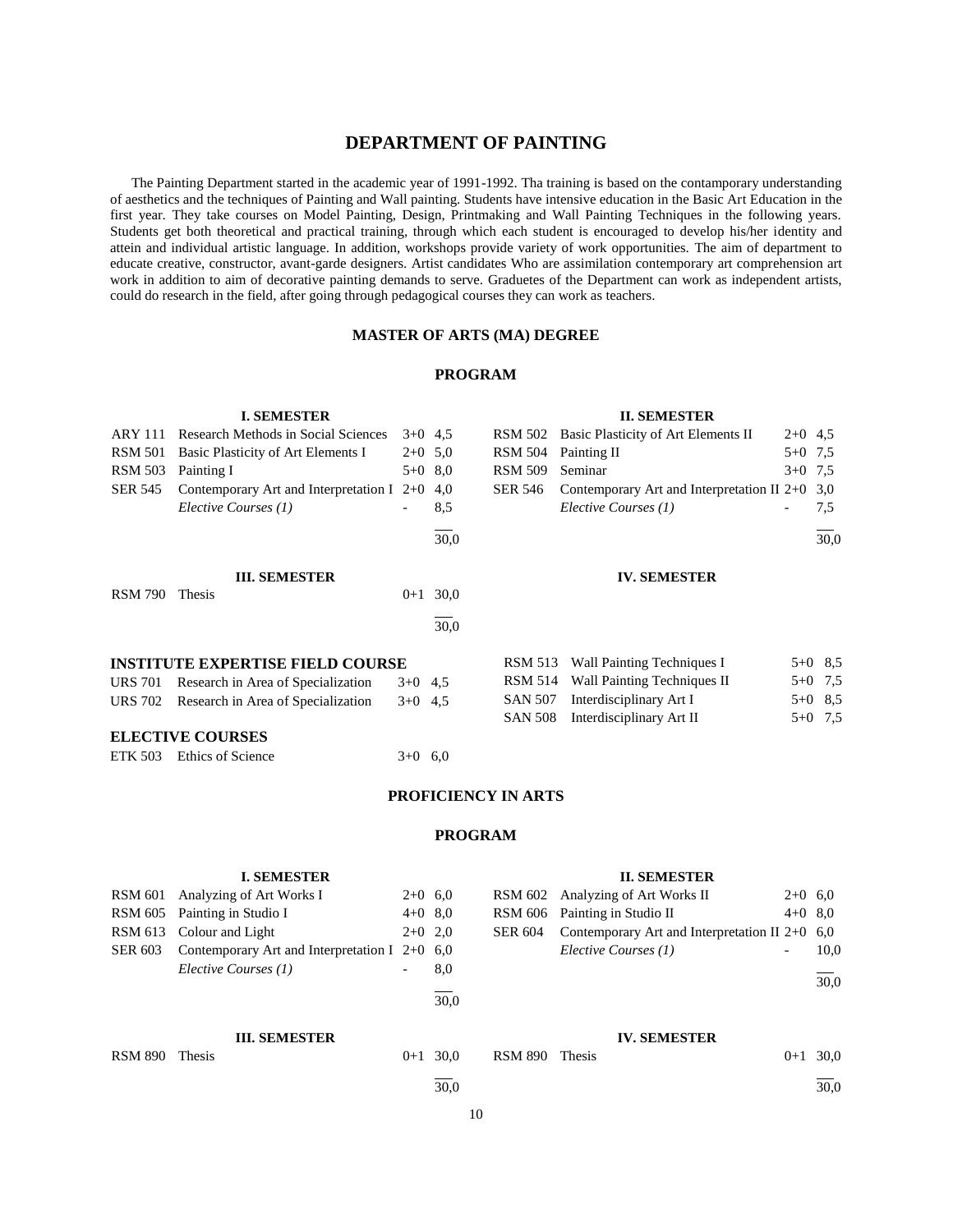## **INSTITUTE EXPERTISE FIELD COURSE**

| <b>ELECTIVE COURSES</b> |                                            |           |  |  |  |  |
|-------------------------|--------------------------------------------|-----------|--|--|--|--|
|                         | URS 902 Research in Area of Specialization | $5+0$ 7.5 |  |  |  |  |
|                         | URS 901 Research in Area of Specialization | $5+0$ 7.5 |  |  |  |  |

| ETK 503 Ethics of Science | $3+0$ 6.0 |  |
|---------------------------|-----------|--|

**I. SEMESTER** ARY 111 Research Methods in Social Sciences 3+0 4,5 TİY 501 Stage Techniques I 3+1 6,0 TİY 503 Acting I  $2+1$  5,0 TİY 505 Applied Dramaturgy I  $1+2$  4,5

**III. SEMESTER**  $TiY 790$  Thesis  $0+1 30,0$ 

**INSTITUTE EXPERTISE FIELD COURSE** USS 701 Research in Area of Specialization 3+0 4,5 USS 702 Research in Area of Specialization 3+0 4,5

ARK 557 Ancient Anatolian Civilizations and<br>Myths I

ARK 558 Ancient Anatolian Civilizations and

**ELECTIVE COURSES**

*Elective Courses (2)* - 10,0

Myths II  $2+0$  5,0

| KÜL 604 Art, Culture and Development of |           |            |
|-----------------------------------------|-----------|------------|
| Ideas                                   |           | $2+0$ 10.0 |
| RSM 609 Stained Class and Techniques I  | $4+0$ 8.0 |            |
| RSM 610 Stained Class and Techniques II |           | $4+0$ 10,0 |
| RSM 611 Lithography I                   | $4+0$ 8.0 |            |
| RSM 612 Lithography II                  |           | $4+0$ 10,0 |

## **DEPARTMENT OF PERFORMING ARTS**

## **MASTER OF ARTS (MA) DEGREE**

## **PROGRAM IN DRAMA**

#### **PROGRAM**

l 30,0

 $\overline{a}$ 30,0

 $2+0$  5,0

#### **II. SEMESTER**

|         | TİY 502 Stage Techniques II   | $3+1$ 6.0 |      |
|---------|-------------------------------|-----------|------|
| TİY 504 | Acting II                     | $2+1$ 4,0 |      |
|         | TİY 506 Applied Dramaturgy II | $1+2$ 5.0 |      |
| TİY 513 | Seminar                       | $3+0$ 5.0 |      |
|         | Elective Courses (2)          |           | 10.0 |
|         |                               |           |      |

 $\frac{1}{30,0}$ 

## **IV. SEMESTER**

|  | ETK 503 Ethics of Science                   | $3+0$ 6.0 |  |
|--|---------------------------------------------|-----------|--|
|  | TIY 509 Traditional Resources in Theatre I  | $2+0$ 5.0 |  |
|  | TIY 510 Traditional Resources in Theatre II | $2+0$ 5.0 |  |
|  | TIY 511 Play Analysis I                     | $2+0$ 5.0 |  |
|  | TIY 512 Play Analysis II                    | $2+0$ 5.0 |  |

## **PROGRAM IN OPERA**

#### **PROGRAM**

#### **I. SEMESTER** ARY 111 Research Methods in Social Sciences 3+0 4,5 EST 501 Aesthetics 2+0 4,0 OPE 501 Voice Technique I 1+3 5,5 OPE 503 Coperformance I 1+1 3,0 OPE 505 Acting and Application for Stage I 1+1 3,0 OPE 511 The Art of Drama 2+0 2,0 *Elective Courses (2)* - 8,0 l  $\frac{1}{30.0}$ **II. SEMESTER** OPE 502 Voice Technique II 1+3 5,5 OPE 504 Coperformance II  $1+1$  3,0 OPE 506 Acting and Application for Stage II  $1+1$  3,0 OPE 508 Seminar 3+0 4,5 OPE 512 Contemporary Opera 2+0 6,0 *Elective Courses (2)* - 8,0 l 30,0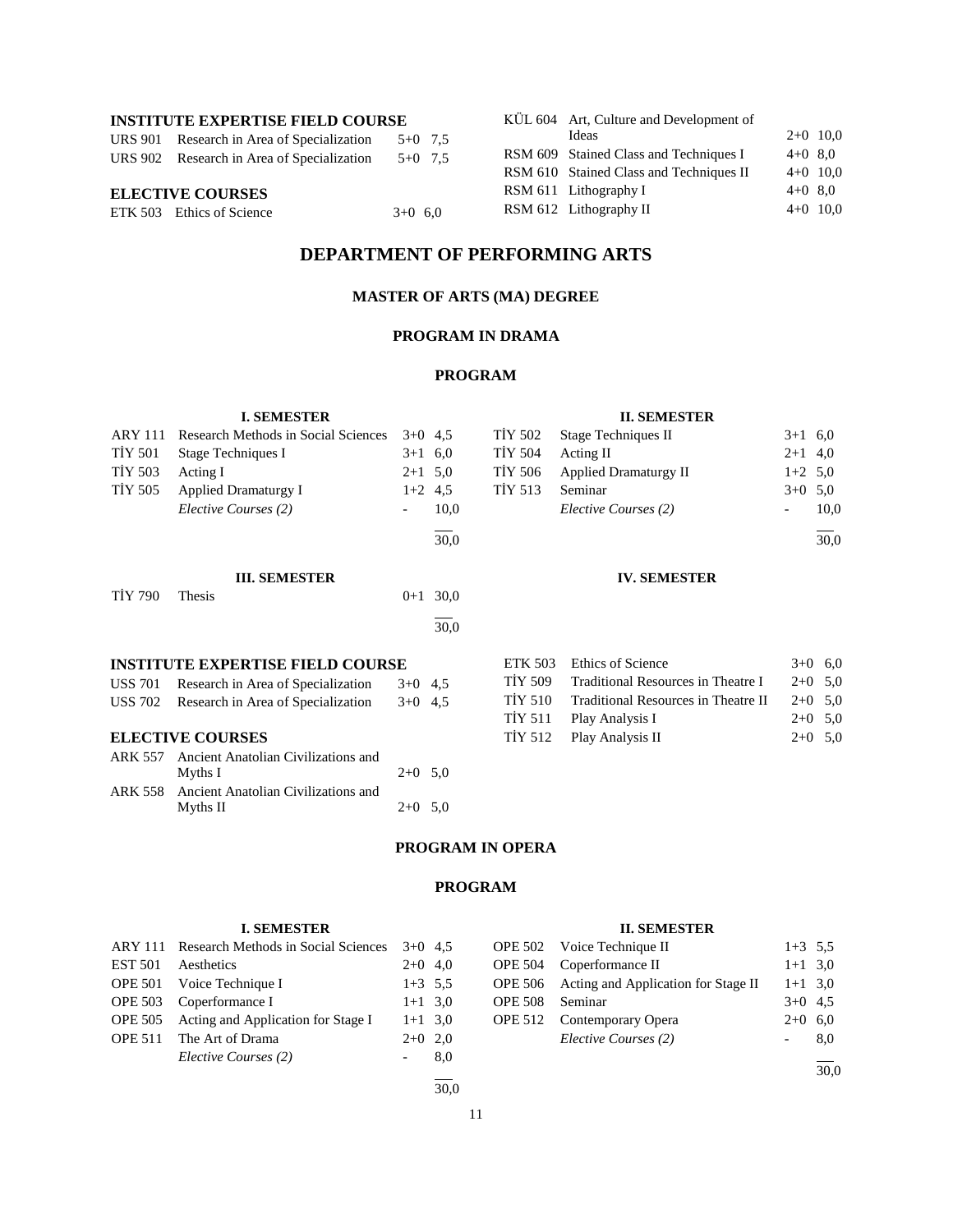| <b>OPE</b> 790 | Thesis                                     |           | $0+1$ $50,0$   |                              |                                      |
|----------------|--------------------------------------------|-----------|----------------|------------------------------|--------------------------------------|
|                |                                            |           | 30,0           |                              |                                      |
|                | <b>INSTITUTE EXPERTISE FIELD COURSE</b>    |           | <b>OPE 514</b> | Styles II                    |                                      |
|                | USS 701 Research in Area of Specialization | $3+0$ 4.5 |                |                              | OPE 515 Anatomy for Professionals I  |
|                | USS 702 Research in Area of Specialization | $3+0$ 4.5 |                |                              | OPE 516 Anatomy for Professionals II |
|                |                                            |           |                |                              | OPE 517 Lied and Orotoryo I          |
|                | <b>ELECTIVE COURSES</b>                    |           |                | OPE 518 Lied and Orotoryo II |                                      |
|                | ETK 503 Ethics of Science                  | $3+0$ 6.0 |                |                              |                                      |
|                |                                            |           |                |                              |                                      |

#### **PROGRAM IN DRAMA**

#### **PROGRAM**

|                                         | <b>I. SEMESTER</b>           |           |      |                | <b>II. SEMESTER</b>           |           |      |
|-----------------------------------------|------------------------------|-----------|------|----------------|-------------------------------|-----------|------|
| <b>TIY 601</b>                          | Staging and Interpretation I | $3+1$ 7.5 |      | TIY 602        | Staging and Interpretation II | $3+1$ 7.5 |      |
| TIY 603                                 | <b>Acting Methods I</b>      | $2+1$ 7.5 |      | <b>TIY 604</b> | <b>Acting Methods II</b>      | $2+1$ 7.5 |      |
| TIY 605                                 | New Directions in Theatre I  | $1+2$ 7.5 |      | TIY 606        | New Directions in Theatre II  | $1+2$ 7.5 |      |
| TİY 613                                 | <b>History of Acting</b>     | $3+0$ 7.5 |      | TIY 614        | Playfulness in Cinema         | $3+0$ 7.5 |      |
|                                         |                              |           | 30,0 |                |                               |           | 30,0 |
|                                         | <b>III. SEMESTER</b>         |           |      |                | <b>IV. SEMESTER</b>           |           |      |
| <b>TIY 890</b>                          | <b>Thesis</b>                | $0+1$     | 30.0 | <b>TIY 890</b> | Thesis                        | $0 + 1$   | 30,0 |
|                                         |                              |           | 30,0 |                |                               |           | 30,0 |
| <b>INSTITUTE EXPERTISE FIELD COURSE</b> |                              |           |      |                | <b>ELECTIVE COURSES</b>       |           |      |

| USS 901 Research in Area of Specialization $5+0$ 7,5 |  | ETK 503 Ethics of Science | $3+0$ 6.0 |
|------------------------------------------------------|--|---------------------------|-----------|
| USS 902 Research in Area of Specialization $5+0$ 7,5 |  |                           |           |

## **PROGRAM IN OPERA SINGER AND DIRECTOR**

## **PROGRAM**

#### **I. SEMESTER** OPR 601 Singing I 2+1 10,0 OPR 603 Performing Techniques in Opera I  $2+1$  5,0 OPR  $605$  Accompaniment I  $1+1$  4,0 OPR 607 Acting I  $1+1$  3,0 OPR 609 Dramaturgy I 2+0 2,0 OPR 890 Thesis and Art Work 0+1 30,0 *Elective Courses (2)* - 6,0 l 60,0 **II. SEMESTER** OPR 602 Singing II 2+1 10,0 OPR 604 Performing Techniques in Opera II  $2+1$  5,0 OPR 606 Accompaniment II  $1+1$  4,0 OPR 608 Acting II  $1+1$  3,0 OPR 610 Dramaturgy II  $2+0$  2,0 OPR 890 Thesis and Art Work  $0+1$  30,0 *Elective Courses (2)* - 6,0 l 60,0 **INSTITUTE EXPERTISE FIELD COURSE ELECTIVE COURSES**

| USS 901 Research in Area of Specialization | $5+0$ 7.5 |  |
|--------------------------------------------|-----------|--|
| USS 902 Research in Area of Specialization | $5+0$ 7.5 |  |

| ARY 522 Research Methods  | $2+0$ 2,0 |  |
|---------------------------|-----------|--|
| ETK 503 Ethics of Science | $3+0$ 6.0 |  |

#### **IV. SEMESTER**

 $1+1$  4,0  $1+1$  4,0  $1+1$  4,0  $1+1$  4,0  $1+1$  4,0

**III. SEMESTER**  $\mathbf{m}$ , SENESTER 0.1.200

OPE 513 Styles I 1+1 4,0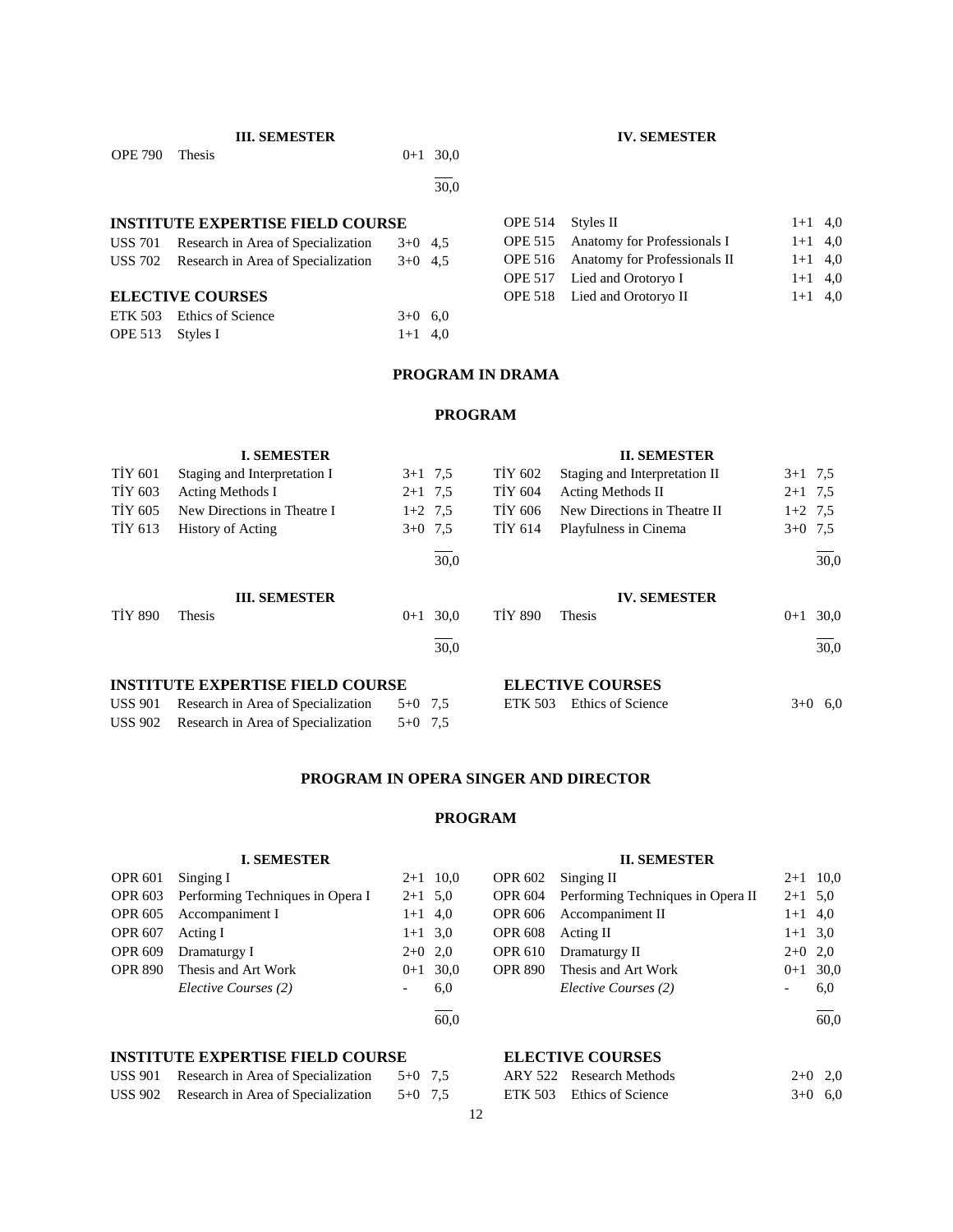| <b>OPR 611</b> Studies Related to Period Rendition | $2+0$ 3.0 |  | OPR 619 Accompaniment III | $1+1$ 4,0 |
|----------------------------------------------------|-----------|--|---------------------------|-----------|
| OPR 612 Italian Diction                            | $1+1$ 2,0 |  | OPR 620 Accompaniment IV  | $1+1$ 4,0 |
| OPR 613 Lied and Oratorio Repertoire               | $1+1$ 3,0 |  | OPR 621 Accompaniment V   | $1+1$ 4,0 |
| OPR 614 Artistic Projects                          | $1+1$ 2,0 |  | OPR 622 Accompaniment VI  | $1+1$ 4,0 |
| OPR 615 World Opera Literature                     | $2+0$ 2,0 |  |                           |           |
| OPR 617 German Diction                             | $1+1$ 2,0 |  |                           |           |

## **DEPARTMENT OF PRINTMAKING**

 The primary objective of this department is to educate creative, outgoing and pioneering students in the field of printmaking. The secondary objective is to provide printmaking reach more people and Turkish painting develop fast and effectively. Owing to the education program that consists of artistic and industrial printmaking and application courses, students come to the level of showing their creativity and experience. Graduates of this department can work as researchers, teachers, independent artists and printmaking designers.

Head : Prof. Saime HAKAN DÖNMEZER

#### **MASTER OF ARTS (MA) DEGREE**

#### **PROGRAM**

|                | <b>I. SEMESTER</b>                          |           |      |                | <b>II. SEMESTER</b>                              |           |      |
|----------------|---------------------------------------------|-----------|------|----------------|--------------------------------------------------|-----------|------|
| <b>ARY 111</b> | Research Methods in Social Sciences         | $3+0$ 4.5 |      | <b>BAS 503</b> | Seminar                                          | $3+0$ 7.5 |      |
| <b>BAS 505</b> | Printmaking Workshop I                      | $5+0$ 7.5 |      | <b>BAS 506</b> | Printmaking Workshop II                          | $5+0$ 7.5 |      |
| <b>BAS 507</b> | Modern Art I                                | $2+0$     | 6.0  | <b>BAS 508</b> | Modern Art II                                    | $2+0$ 4.5 |      |
| <b>SER 501</b> | Contemporary Art and Interpretation I $2+0$ |           | 4,0  | <b>SER 502</b> | Contemporary Art and Interpretation II $2+0$ 3,0 |           |      |
|                | Elective Courses (1)                        |           | 8,0  |                | Elective Courses (1)                             |           | 7,5  |
|                |                                             |           | 30,0 |                |                                                  |           | 30,0 |
|                | <b>III. SEMESTER</b>                        |           |      |                |                                                  |           |      |
| <b>BAS 790</b> | Thesis                                      | $0 + 1$   | 30,0 |                |                                                  |           |      |
|                |                                             |           | 30,0 |                |                                                  |           |      |
|                | <b>ELECTIVE COURSES</b>                     |           |      | <b>RSM 512</b> | <b>Advanced Printmaking II</b>                   | $5 + 0$   | 7,5  |
| <b>BAS 501</b> | Print Making I                              | $5+0$ 8.0 |      | <b>UBS</b> 701 | Research in Area of Specialization               | $3+0$     | 4,5  |
| <b>BAS 502</b> | Print Making II                             | $5+0$ 7.5 |      | <b>UBS</b> 702 | Research in Area of Specialization               | $3+0$     | 4,5  |
| <b>ETK 503</b> | Ethics of Science                           | $3+0$ 6.0 |      |                |                                                  |           |      |
| <b>RSM 511</b> | Advanced Printmaking I                      | $5+0$ 8.0 |      |                |                                                  |           |      |

## **PROFICIENCY IN ARTS**

## **PROGRAM**

#### **I. SEMESTER** BAS 601 Printmaking I 4+2 8,0 BAS 604 Text of Criticism 2+0 4,0 BAS 605 Experimental Print Practices I 2+2 6,0 *Elective Courses (2)* - 12,0 l 30,0 **II. SEMESTER** BAS 602 Printmaking II 4+2 8,0 BAS 603 Problems in Contemporary Art 2+0 4,0 BAS 606 Experimental Print Practices II 2+2 6,0 *Elective Courses (2)* - 12,0 l  $\frac{1}{30,0}$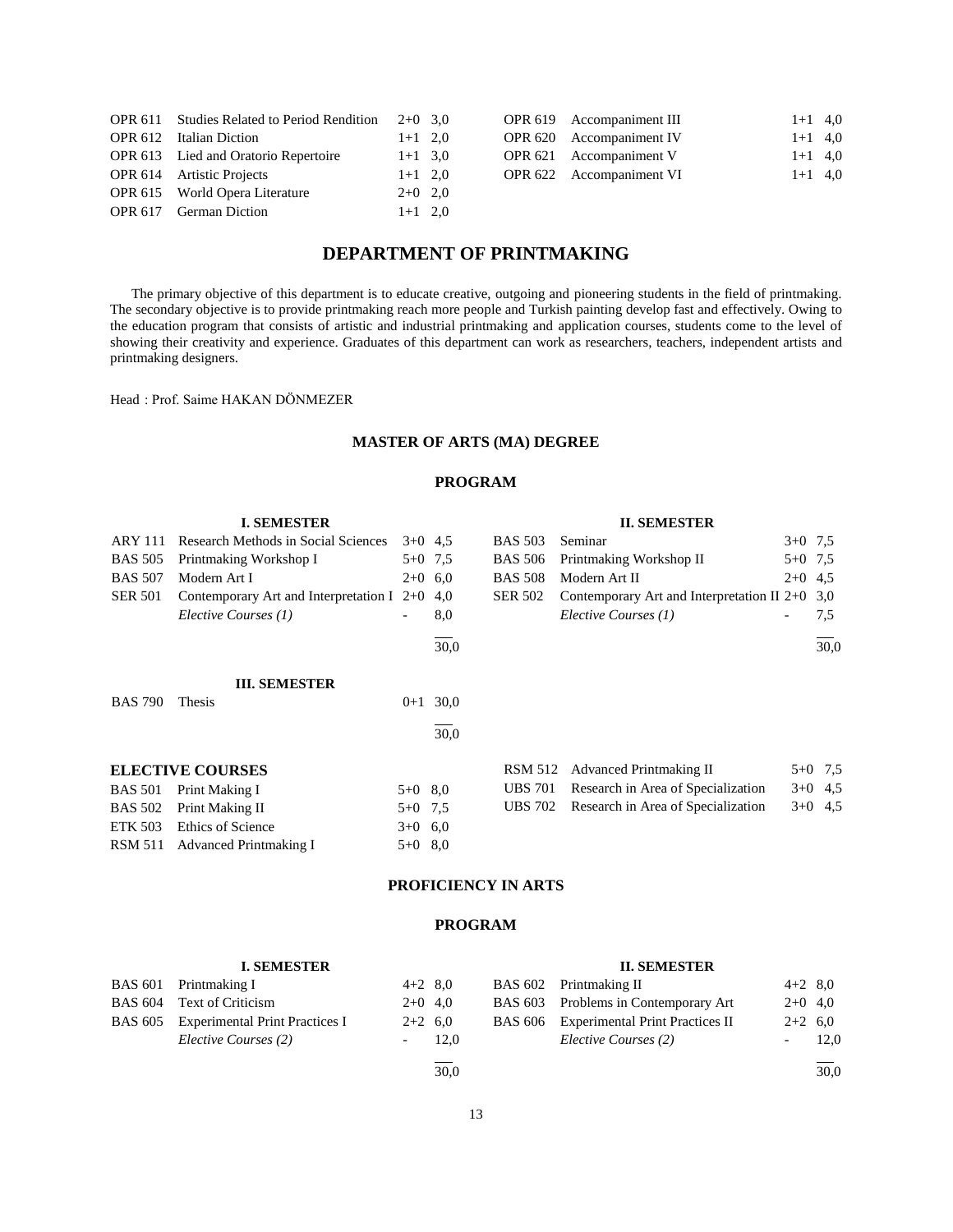|                | <b>III. SEMESTER</b>                       |           |      |                | <b>IV. SEMESTER</b>                             |            |
|----------------|--------------------------------------------|-----------|------|----------------|-------------------------------------------------|------------|
| <b>BAS 890</b> | <b>Thesis</b>                              | $0+1$     | 30.0 | <b>BAS 890</b> | <b>Thesis</b>                                   | $0+1$ 30,0 |
|                |                                            |           | 30.0 |                |                                                 | 30,0       |
|                | <b>INSTITUTE EXPERTISE FIELD COURSE</b>    |           |      | <b>ETK 503</b> | Ethics of Science                               | $3+0$ 6.0  |
| <b>UBS 901</b> | Research in Area of Specialization         | $5+0$ 7.5 |      | RSM 601        | Analyzing of Art Works I                        | $2+0$ 6,0  |
|                | UBS 902 Research in Area of Specialization | $5+0$ 7.5 |      | <b>RSM 602</b> | Analyzing of Art Works II                       | $2+0$ 6,0  |
|                |                                            |           |      | RSM 613        | Colour and Light                                | $2+0$ 2,0  |
|                | <b>ELECTIVE COURSES</b>                    |           |      | <b>SER 603</b> | Contemporary Art and Interpretation I $2+0$ 6,0 |            |
| <b>BAS 607</b> | Painting I                                 | $2+2$ 6.0 |      | <b>SER 604</b> | Contemporary Art and Interpretation             |            |
| <b>BAS 608</b> | Painting II                                | $2+2$ 6.0 |      |                | Н                                               | $2+0$ 6.0  |

## **DEPARTMENT OF SCULPTURE**

 Art is an indicator of a developed society; it also exists in societies, where have grounded intellectuel cultural backgrounds. In this sense, the aim of the department of sculpture, which is one of the latest founded one in Fine Arts, is not changing the creative sight of the students but developing the indentity of students?in terms of creativty in relation to the structured curriculum, which supports the development of the contemporary and research aspects of the students.

Head : Prof. Rahmi ATALAY

#### **MASTER OF ARTS (MA) DEGREE**

## **PROGRAM**

## **I. SEMESTER** ARY 111 Research Methods in Social Sciences 3+0 4,5 HYK 501 Material in Sculpture and Technical Interpretation I 4+0 8,5 HYK 503 Contemporary Interpretation in Sculpture I  $4+0$  8,0 *Elective Courses (2)* - 9,0 l 30,0 **III. SEMESTER** HYK 790 Thesis 0+1 30,0 l 30,0 **INSTITUTE EXPERTISE FIELD COURSE** UHK 701 Research in Area of Specialization 3+0 4,5 UHK 702 Research in Area of Specialization 3+0 4,5 **ELECTIVE COURSES** ETK 503 Ethics of Science  $3+0$  6,0  $\text{ICT } 501$  Art Theory I 2+0 5,0

 $\text{I}$ CT 502 Art Theory II 2+0 4,5

| ICT 503 Design Theory I                                 | $2+0$ 5.0 |  |
|---------------------------------------------------------|-----------|--|
| ICT 504 Design Theory II                                | $2+0$ 4.5 |  |
| SER 545 Contemporary Art and Interpretation I 2+0 $4,0$ |           |  |
| SER 546 Contemporary Art and Interpretation             |           |  |
|                                                         | $2+0$ 3.0 |  |

## **II. SEMESTER**

| п. эелеэ ня |                 |                                             |           |     |  |  |  |  |
|-------------|-----------------|---------------------------------------------|-----------|-----|--|--|--|--|
|             |                 | HYK 502 Material in Sculpture and Technical |           |     |  |  |  |  |
|             |                 | Interpretation II                           | $4+0$ 7.5 |     |  |  |  |  |
|             |                 | HYK 504 Contemporary Interpretation in      |           |     |  |  |  |  |
|             |                 | Sculpture II                                | $4+0$ 7.5 |     |  |  |  |  |
|             | HYK 505 Seminar |                                             | $3+0$ 7.5 |     |  |  |  |  |
|             |                 | Elective Courses (2)                        |           | 7.5 |  |  |  |  |
|             |                 |                                             |           |     |  |  |  |  |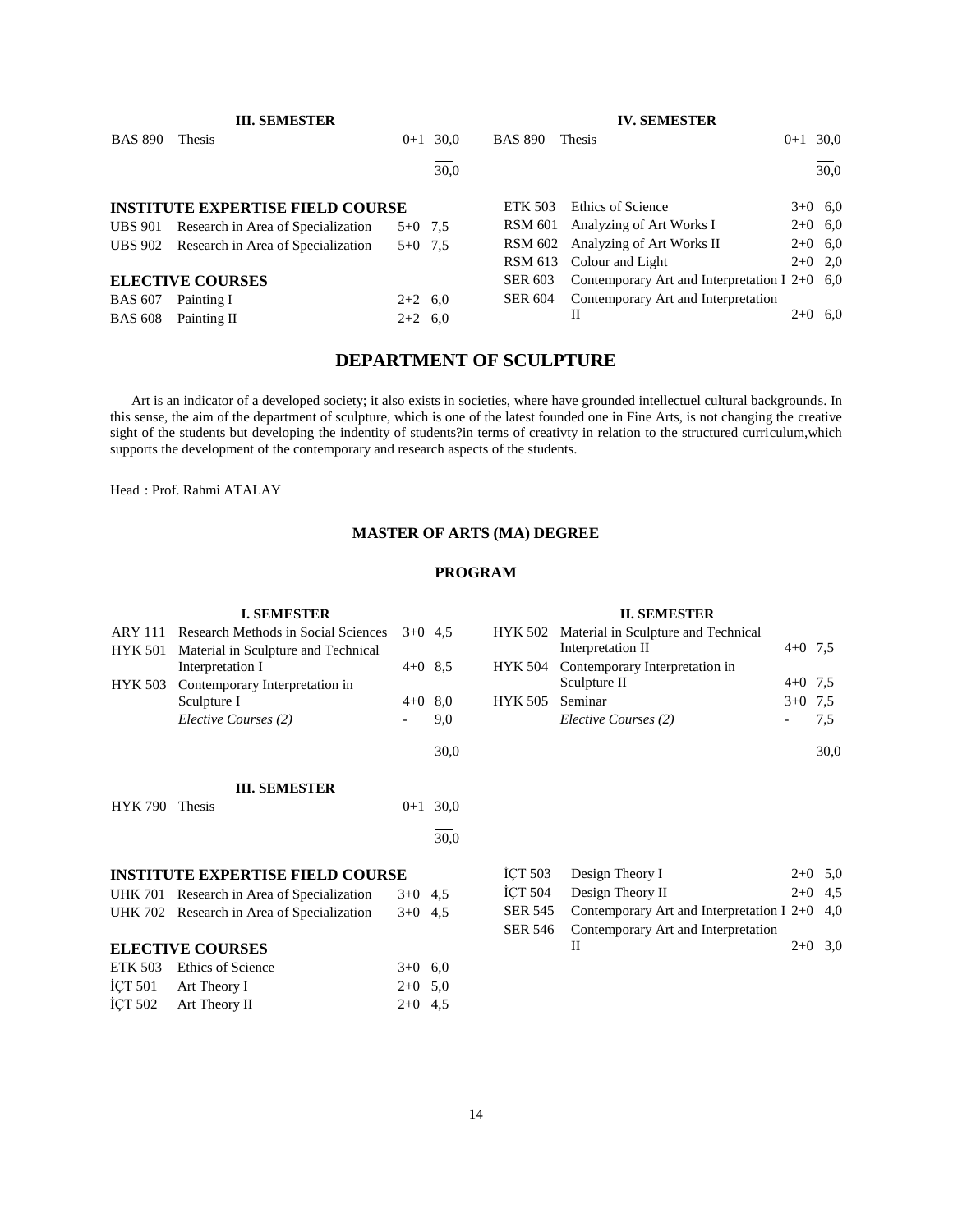## **PROFICIENCY IN ARTS**

## **PROGRAM**

## **II. SEMESTER**

|                         | <b>I. SEMESTER</b>                          |                          |      |                | <b>II. SEMESTER</b>                          |           |           |
|-------------------------|---------------------------------------------|--------------------------|------|----------------|----------------------------------------------|-----------|-----------|
| <b>HYK 601</b>          | Materials and Use of Materials in           |                          |      | <b>HYK 602</b> | Materials and Use of Materials in            |           |           |
|                         | Sculpture I                                 | $4+0$ 8,0                |      |                | Sculpture II                                 | $4+0$ 8,0 |           |
| <b>HYK 605</b>          | Form Analysis I                             | $4+0$ 8.5                |      | <b>HYK 606</b> | Form Analysis II                             | $4+0$ 8.5 |           |
| <b>SER 603</b>          | Contemporary Art and Interpretation I $2+0$ |                          | 6,0  | <b>SER 604</b> | Contemporary Art and Interpretation II $2+0$ |           | 6,0       |
|                         | Elective Courses (1)                        | $\overline{\phantom{a}}$ | 7.5  |                | Elective Courses (1)                         |           | 7,5       |
|                         |                                             |                          | 30,0 |                |                                              |           | 30,0      |
|                         | <b>III. SEMESTER</b>                        |                          |      |                | <b>IV. SEMESTER</b>                          |           |           |
| <b>HYK 890</b>          | Thesis                                      | $0+1$                    | 30,0 | <b>HYK 890</b> | Thesis                                       | $0 + 1$   | 30,0      |
|                         |                                             |                          | 30,0 |                |                                              |           | 30.0      |
|                         | <b>INSTITUTE EXPERTISE FIELD COURSE</b>     |                          |      | <b>HYK 608</b> | Relationship of Environment And              |           |           |
|                         | UHK 901 Research in Area of Specialization  | $5+0$ 7,5                |      |                | Form II                                      |           | $3+0$ 7,5 |
|                         | UHK 902 Research in Area of Specialization  | $5+0$ 7.5                |      | <b>HYK 609</b> | Light and Color in the 20th-Century          |           |           |
|                         |                                             |                          |      |                | Sculpture I                                  | $3+0$     | 7,5       |
| <b>ELECTIVE COURSES</b> |                                             |                          |      | <b>HYK 610</b> | Light and Color in the 20th-Century          |           |           |
| <b>ETK 503</b>          | Ethics of Science                           | $3+0$ 6.0                |      |                | Sculpture II                                 | $3+0$     | 7.5       |
|                         | HYK 607 Relationship of Environment And     |                          |      |                |                                              |           |           |
|                         | Form I                                      | $3+0$                    | 7,5  |                |                                              |           |           |
|                         |                                             |                          |      |                |                                              |           |           |

## **PROGRAM IN GLASS**

## **MASTER OF ARTS (MA) DEGREE**

#### **PROGRAM**

l 30,0

#### **II. SEMESTER**

| CAM 502 Seminar |                                                  | $3+0$ 7.5 |     |
|-----------------|--------------------------------------------------|-----------|-----|
|                 | CAM 503 Glass Art History from Middle Age        |           |     |
|                 | Upon Today                                       | $2+0$ 3.0 |     |
|                 | İÇT 502 Art Theory II                            | $2+0$ 4.5 |     |
| <b>İCT 504</b>  | Design Theory II                                 | $2+0$ 4.5 |     |
| <b>SER 546</b>  | Contemporary Art and Interpretation II $2+0$ 3,0 |           |     |
|                 | Elective Courses (1)                             |           | 7.5 |
|                 |                                                  |           |     |
|                 |                                                  |           |     |

#### **III. SEMESTER**

**I. SEMESTER** ARY 111 Research Methods in Social Sciences 3+0 4,5 CAM 501 Antique Glass Art 2+0 4,0  $\text{I}$ CT 501 Art Theory I 2+0 5,0  $\text{I}$ CT 503 Design Theory I 2+0 5,0 SER 545 Contemporary Art and Interpretation I 2+0 4,0

*Elective Courses (1)* - 7,5

CAM 790 Thesis 0+1 30,0 l 30,0

### **ELECTIVE COURSES**

| CAM 505 Applications of Artistic Glasses I              | $6+0$ 7.5 |  |
|---------------------------------------------------------|-----------|--|
| CAM 506 Applications of Artistic Glasses II             | $6+0$ 7.5 |  |
| CAM 507 Applications of Functional Glasses I $6+0$ 7.5  |           |  |
| CAM 508 Applications of Functional Glasses II $6+0$ 7.5 |           |  |

| CAM 509 Technological Glasses I            | $6+0$ 7.5 |  |
|--------------------------------------------|-----------|--|
| CAM 510 Technological Glasses II           | $6+0$ 7.5 |  |
| ETK 503 Ethics of Science                  | $3+0$ 6,0 |  |
| UCM 701 Research in Area of Specialization | $3+0$ 4.5 |  |
| UCM 702 Research in Area of Specialization | $3+0$ 4.5 |  |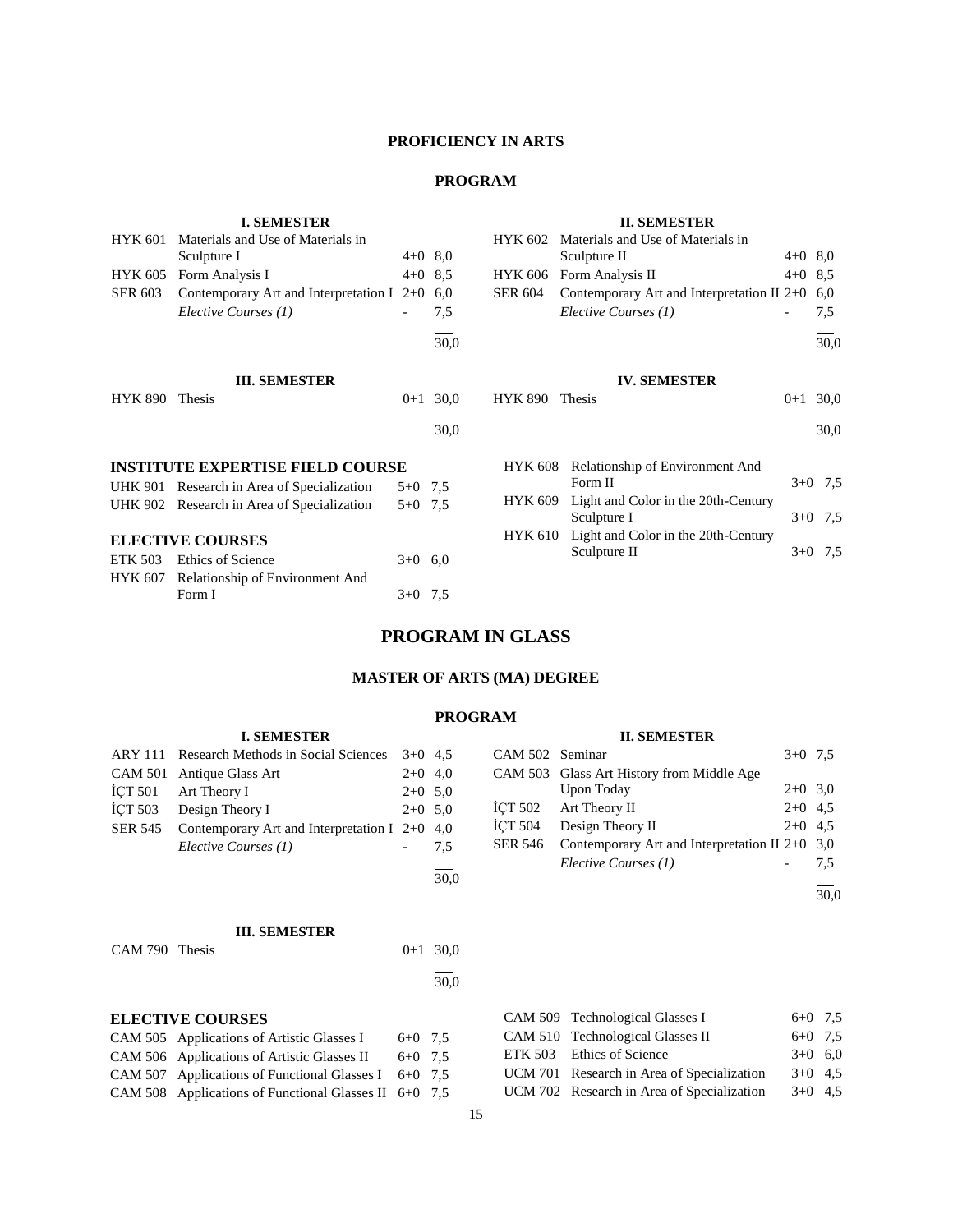**ANİ 507 Seminar 3+0 5,5**

**ANİ 509 Animation and Cinema I 3+0 5,0** Cinema and Animation: Development of Cinema and Animation; Relationship between Animated Film and Cinema in the Modern and Postmodern Era; Defining Characteristics of Animation as a Cinematic Form: Narrative Strategies; Realism and Hyper Relism in Animated Film: Intertextuality and the Cartoon Animation; Disney and Anime Films.

**ANİ 510 Animation and Cinema II 3+0 4,5** Digital Cinema: Digital Cinema and the History of a Moving Image; Historical Ties Between Avant-Garde Film and New Media; Second Order in Realism and Postmodern Aesthetics in Computer Animation; Deleuze and Cinema: Perception, Time and Process; Movement and Time Image; Digital and Virtual Image.

#### **ANİ 519 Video Art I 3+0 5,0**

Video as an Art Medium; Distinctive Features of the Video; Video Aesthetics; Early Video Art Work; Periods of Dada and Fluxus; Feminist Video; Guerrilla Video; Critical Video; Video Installation and Video Sculpture; Contemporary Video Art WorkI; Contemporary Video Art Work II; Inter-Disciplinary Art Work and Video.

## **ANİ 520 Video Art II 3+0 5,0**

Design Process: Identification of the problem, Definition of the aim; Video Design Process: Choosing the video format, Writing the synopsis, Writing the treatment, Writing the script, Writing the shooting script, Forming the Budget, Production planning;Production: Shooting the reel videos; Producing the animation pictures: Post- Production: Video editing period, Color correction; Producing the master copy.

#### **ANİ 521 Animation Project I 3+0 5,5**

Examples of Computer and Traditional Animations: Short films, Films produced by various techniques; Steps of Animated Movie Production: Idea, Story, Synopsis, Scenario, Concept design, Character design, Storyboard, Background, Layout, 3D modeling, Rigging, Animatic; Methods of creating an idea, Character design, Cinematographic structure of the storyboard, Background design and practices; Measures of the scene and Rules of Aesthetics: Overlay, Underlay, Background, Perspective, Occupied and empty areas, Color; 3D Modeling Techniques: Nurbs, Basic objects, Rigging and calculation, Time design, Animatic editing.

## **ANİ 522 Animation Project II 3+0 6,0**

Animation Suitable for the Storyboard, Character, Animatic and Layout; Control of the Rig; Correcting the Envelopes; Deciding on the Layout Poses, Animating with Key Poses and In-betweens; Special Effect Animation; Organization of

Animation According to Timing and Movement Arcs; Reorganization of Timing;, Line-test and Preview; Determining Colors and Textures; Harmony of Characters with the Background; Calculating of camera movements; Final Viewing; Rendering, Sound and editing; Presentation.

## **ANİ 523 Cartoons Analysis I 3+0 5,0**

Narration in Cartoons; Components of Narration; Components of Film Language: Cinematography; Semiotic Analysis; Semiotic and Cinematographic Codes; Semiotic and Symbolic Meaning Making; Psychoanalytic Analysis; Sociological Analysis and Ideology; Genre Movie Review; Auteur Cinema and Analysis; Feminist Criticism.

## **ANİ 524 Cartoons Analysis II 3+0 5,0**

Narration and Meaning Making; Communication, Meaning and Indicators; Space in Narration; Time in Narration; Characters in Narration; V. Propp s Folklore Analysis Method; Greimas Narrative Diagram; Intertextual Relations in Narration; Narration and Culture; Cartoons in the World; Disney Works; Studio Ghibli Works; Cartoons in Turkey.

**ANİ 525 Animation Film Concept Desing I 3+0 5,0** The Creation of Cartoon Characters; Written Characters as Text, Making sketches of characters (human, animal, belongings characters), Determining original draw style of Cartoon characters, Creation of model sheets for each character, İllustration of the characters in space, Along with all the characters to be portrayed.

**ANİ 526 Animation Film Concept Desing II 3+0 5,0** Preparation of Original Environment (background) İmages that Compatible with Characters; Drawing of Environment Sketches, Determining items like light, Color for the general atmosphere, Making props designs suitable created the drawing atmosphere, Preparation of model sheets for props, Preparation of background sketches and original colored background drawings.

## **ANİ 790 Thesis 0+1 30,0**

#### **ARK 557 Ancient Anatolian Civilizations and Myths I 2+0 5,0**

A Glance at Anatolian Archaeology: Archaeological studies from past to present; Prehistoric Period in Anatolia: The settlements of Paleolithic, Neolithic, Chalcolithic Ages; Religios Beliefs and Early Places of Worship; Anatolian Bronze Age: Early and Middle Bronze Age settlements, The temples and religious ceremonies; Anatolia in the Late Bronze Age: Hittites and Hittite literature; Hittite Myths: The myths of the Lost Gods, Illuyanka, Telepinus and Kumarbi.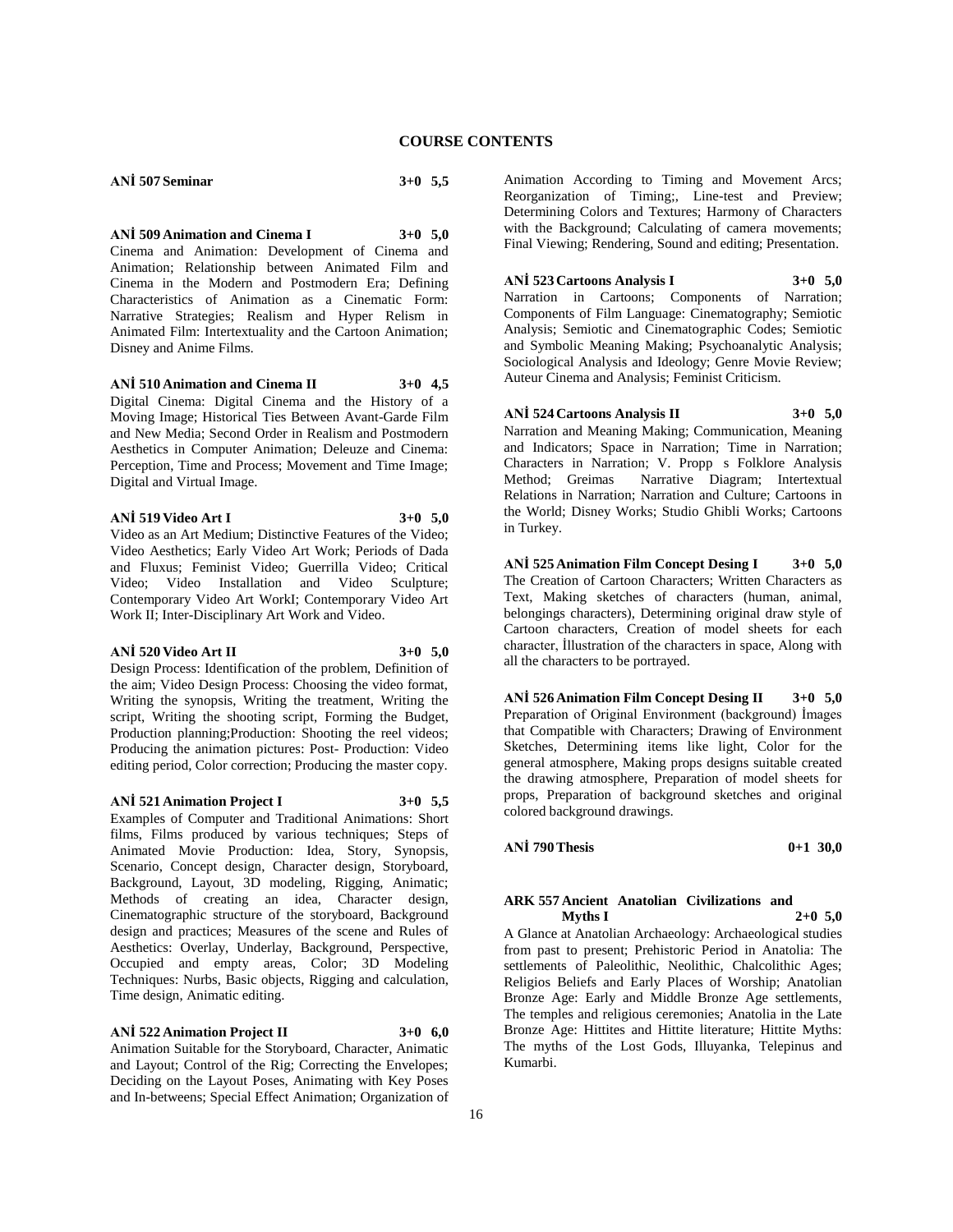#### **ARK 558 Ancient Anatolian Civilizations and Myths II 2+0 5,0**

Anatolian Iron Age Civilizations: Neo-Hittites, Urartian kingdom, Phrygian kingdom, Lydian kingdom; Aeolian, Ionian and Dorian Settlements in Western Anatolia: Art and philosophical structure of the city states; Anatolia in the Hellenistic and Roman Era; Hellenistic Kingdoms and Anatolian cities in the Roman Imperial Period; Anatolian Myths: Myths of Phrygia, Lydia, Caria, Ionia, Troy and Black Sea regions.

**ARY 111 Research Methods in Social Sciences 3+0 4,5** Social Science and Research: Social sciences, Scientific Research; Planning of Social Research; Subject and goal, Research questions, Research methods, Population and sample; Research Models in Social Sciences: Historical model, Descriptive model, Casual-Comparative model, Experimental model; Measurement: Levels of measurement, Characteristics of measurement implements, Types of measurement implements; Techniques of Data Analysis; Preparing Research Reports in Social Sciences.

#### **ARY 521 Qualitative Research Methods 3+0 7,5**

Characteristics of Qualitative Research; Comparison of the Characteristics of Qualitative and Quantitative Research; Ethical Issues in Qualitative Research; Data Collection Techniques in Qualitative Research; Detailed field observations, Interviews, Documents Collection, Journals, Audio and video recordings; Qualitative Research Design: Case studies, Multi -field studies, Applied qualitative research; Qualitative Data Analysis: Macro analysis, Micro analysis; research Proposal; Research Report.

#### **ARY 522 Research Methods 2+0 2,0**

Project content, Spelling rules, Finding out a thesis subject which will be a base for the thesis of proficiency in art; Preparing Research Questions, Literature review, Theoretical framework, Choosing data sources, The structure and quality of data, Analysis methods, Writing thesis proposal for proficiency in art.

#### **BAS 501 Print Making I 5+0 8,0**

Experimental practices based on printmaking (Lithography, Engraving, Silkscreen), by using different technical methods; research different artistic expression; Experimental practices on original thought in respect of personal analysis by using together original explanation, searching, different material and technical methods.

#### **BAS 502 Print Making II 5+0 7,5**

Experimental practices based on a creative visual language by using different printmaking technical methods; Express by using visual language based on cultural accumulation and image, Fantasy, Dream, Personal imagination; Concentration on direction his/her style by using original visual language; Professional representation and exhibition methods of art work.

## **BAS 503 Seminar 3+0 7,5**

### **BAS 505 Printmaking Workshop I 5+0 7,5**

Intaglio printing (Zinc, Cupper, Aluminium): Specialities of Technique, Introduction of equipment; Methods of Intaglio Printing: Etching, Aquatinte, Pointseche, Mezzotinte. Historical Development of Intaglio Printing: Artists and their work of art; Definition of Intaglio Printing; Studies of Proof Printing: monochromatic print, After Print: Artist's Print, Serial print and numbering, signature, getting frame and exhibit.

#### **BAS 506 Printmaking Workshop II 5+0 7,5**

Relief Printing: History of relief print: Traditional woodcut in Anatolia and methods; Design inspired by traditional motives; printing studies with black and white and with colour, proof print, serial print; Relief printing with two blocks: Two blocks with zinc; composition with two colours; Exlibris with two printing techniques; After print, numbering, signature, getting frame and exhibit.

#### **BAS 507 Modern Art I 2+0 6,0**

Western Art medium at the beginning of the 20th century; the art movements which emerged at this period, perception and movements (Cubism, Futurism, Constructivism, Expressionism, Fauvism, Neoplastisism, Suprematism, Dadaism, Surrealism...) questioning their politics and the art problems, contrary art statements, debates on the subject, art work, speech and cases.

#### **BAS 508 Modern Art II 2+0 4,5**

Artistic Progress in post war Europe and States; avant-garde and post avant-garde period, searches for the new and art movements after 1950?s (Abstract Expressionism, Pop Art, Contemporary Realism, Photorealism, Op Art, Minimalism, Conceptual Art, Earth Art, Poor Art, Happening, Fluxus, Body Art, Video, Photography...) contrary aesthetic art statements, equipments and materials of new art, analyzing these in the means of artistic speech, philosophic, technical, theoretical aspects.

#### **BAS 601 Printmaking I 4+2 8,0**

Sketch preparation by the project of original works produced by printmaking techniques, evaluation and implementation phase, transition of selected designs, transferring designs to the plate, preparation of plate for printing, printing prepared designs by the plates, enumerating and signing the works after the print, presentation of works and general reviews.

## **BAS 602 Printmaking II 4+2 8,0**

Preparation of designs to present original reviews by using printmaking techniques, determination of appropriate designs for implementation phase, transferring designs to the plate, preparation of plate for the print, printing prepared designs by the plates, presentation of works after printing, overall assessment and analysis about the works.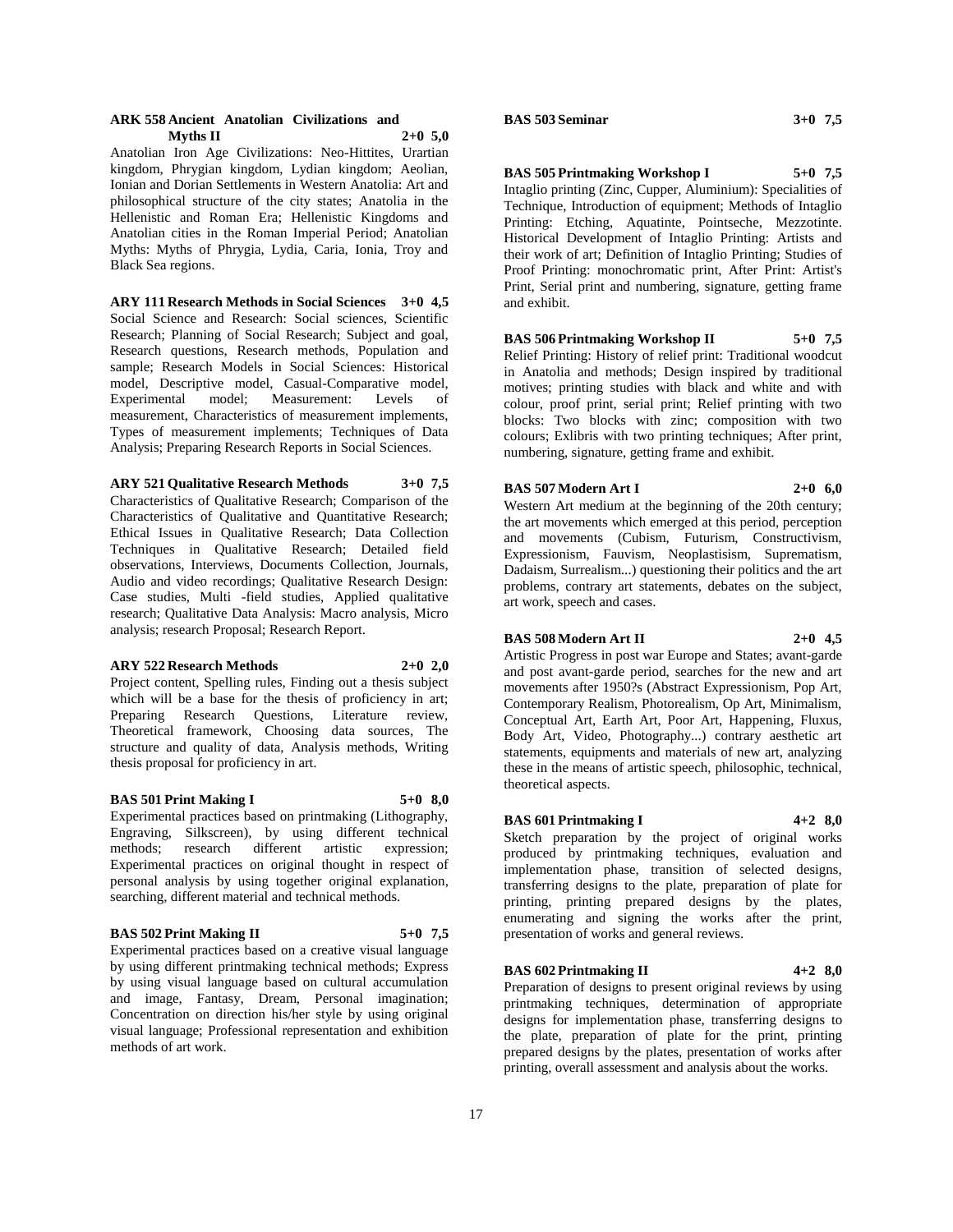**BAS 603 Problems in Contemporary Art 2+0 4,0** Arising challenges and developments about painting, printmaking, sculpture, architecture, ceramic and multidiscipliner areas; Subjects discussed and seen as problematic like art industry in today's art, socio-political environment, modernism, postmodernism, globalization, pluralism, still debated issues like form, material, concept, space, criteria and review of contemporary art practices.

## **BAS 604 Text of Criticism 2+0 4,0**

General criticism and critical theories; Art and criticism; Scientific approaches to the critical evaluation of works of art; Relationship between critical theories and text reviews: Historical, philosophical, sociological, psychological, psychoanalytic approaches; Formalist, structuralist, poststructuralist criticism; Criticism in plastic arts, types of criticism texts: Art criticism texts in periodicals and scientific books; Examples of criticism texts in their historical development; Objective and subjective criticism: Evaluation of sampling artistic texts; Texts of contemporary art criticism; Approaches, trends, methods; stylistic problems in criticism: Technical properties of critique; Sample studies of the texts of contemporary art criticism; Art criticism in Turkey and texts of sample criticism.

**BAS 605 Experimental Print Practices I 2+2 6,0** Studying on practicing possibilities of experimental printmaking; Studying by using new technologies and multidisciplinary perspective; Studying on experimental exhibiting and finding solutions.

**BAS 606 Experimental Print Practices II 2+2 6,0** Studying possibilities of experimental practices and practices related; Original designs like photography, digital designs, transferring methods.

**BAS 607 Painting I 2+2 6,0**

Searching for language, technique and presentation possibilities in painting: Analysis of pictorial narrative methods; Definition the methods according to contemporary art issues; Experimental practices about producing and presenting methods.

#### **BAS 608 Painting II 2+2 6,0**

Searching for the possibilities of painting; preparing projects for works according to language, technique, originality issues, exhibiting works with an original approach about space and presentation.

| <b>BAS 790 Thesis</b> |  | $0+1$ 30,0 |
|-----------------------|--|------------|
|-----------------------|--|------------|

#### **BAS 890 Thesis 0+1 30,0**

**CAM 501 Antique Glass Art 2+0 4,0**

Sources and search about the knowledge of Antique Period Glass Art; Archeological foundlings; Elements that make up the glass material; Glass production and decoration

techniques; The oldest dated glass samples; Producing centers, The importance and place of Anatolia in glass production; Chronological glass work according to their era; Shape and decoration techniques special to era; The relation between technique, shape and use; The importance of glass in daily usage; The perception of glass as a luxury article; The form and style of glass that has changed with the early Christian period.

#### **CAM 502 Seminar 3+0 7,5**

Determining the subject that will be researched; Determining the aim and the limitations of the subject that will be researched; Stating the methods that will be used; Creating a text about the research; Using different resources for the project; Preparing the slide show of research results; Presentation: Choosing a place to present, Choosing materials for the presentation; Announcing the time and the place of presentation; Writing a project report; Presenting the written report; Answering the questions about presentation and discussion; Final Evaluation Based on the Presentation.

#### **CAM 503 Glass Art History from Middle Age Upon Today 2+0 3,0**

The ?Middle Age? perception in the definition of the glass work; Byzantine glass art in the Middle Ages; Islamic Glass Art in the Middle Ages; European Glass Art in the Middle Ages; Glass production centers; Production and decoration techniques; Use of glass in daily life; Use of glass in devotional locations; The symbolic meaning that are attributed to glass objects; Ceremonial use of glass; Window glasses that become integrated with architecture; Glass as an industrial product; Modern approach to glass and its importance in design.

**CAM 505 Applications of Artistic Glasses I 6+0 7,5** Different Versions and the Use of Glass as an Art; Workshop Practices Based on the Development of Personal Creativity and Attitude: Sketches, Drafts Using Different Materials and Techniques; Experimental Activities Aimed at the Development of Visual Perception and Basic Working Skills: Whirling Thoughts and Dialectical Thinking: Lateral Thinking Methods; Brainstorming; Synthetic Method; Game Tree; Metamorphosis; Conceptualization; Adaptation; Group Activities.

**CAM 506 Applications of Artistic Glasses II 6+0 7,5** Realization and Use of Technical Interpretations Introduced Experimentally: Combining Artistic Creativity with Conscious Use from the Experimental Work with Training; Interpretation of the Experimental Activities; Personalization; Consent and Application; Developing Projects for Exhibitions of Personalized Glass Work; Determining the Exhibition Concept and Preferences of Form; Determining the Appropriate Materials for the Presentation; Obtaining Materials for the Presentation; Exhibition; Evaluation by Jury.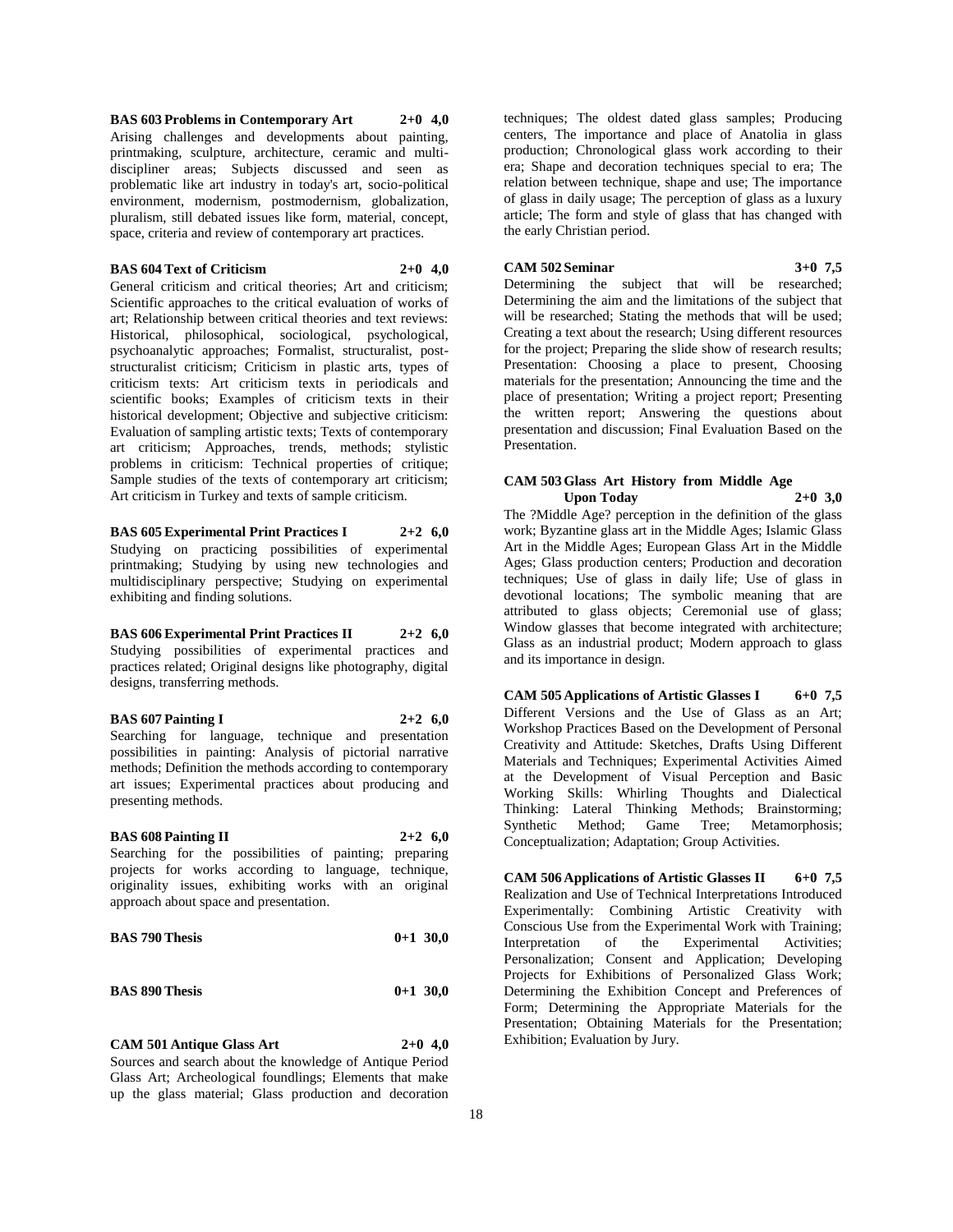**CAM 507 Applications of Functional Glasses I 6+0 7,5** The Development of Glass in Industrial Design and Modal Projects; Design in Glass Industry and the Situation of the Designer: Design Examples of Different Areas and Seminar Studies where Glass Artists are Introduced; Glass Designing Project for Industry: Market Search According to Use of Glass; Selection of Pilot Applications; Production Design and Development: Sketch, Maquette and Model Studies; Production Development: Controls and Tests According to Use of Products, Presentation and Confirmation.

**CAM 508 Applications of Functional Glasses II 6+0 7,5** Putting the Accepted Project into Practice: Overview of the Relation between the Product and its Production: Cost, Preference of Material, Relation between Material Production and Process; Model Construction, Molding Process, Test Production of The Product that Iis Supposed to be Put into Production, Operation Systems, Image Design Studies for Industrial Products; Studies Concerned with Presentation, Marketing Studies, Presentation of the Whole Project in a Seminar; Jury Evaluation.

#### **CAM 509 Technological Glasses I 6+0 7,5**

Introduction; Traditional glasses; Classification of traditional glasses according to their production; Present conditions and latest development in the field, High technology glasses; Classifications according to their production methods and types; Changes in the production methods of high technology glasses, Their role in making human life more comfortable, The relationship of the newly produced glasses and art; Environmental consciousness: The investigation about the negative and positive effect of glass production to the ecological environment.

#### **CAM 510 Technological Glasses II 6+0 7,5**

Introduction; The relationships between glass technology, art and design; Problem solving and the suggested solutions; The major advantages and disadvantages of new glass products in context of art, technology and design; Product design, modal development, laboratory work and the realization of the projects; Sociological effects of the field in the development in art and design.

#### **CAM 790 Thesis 0+1 30,0**

# **EST 501 Aesthetics 2+0 4,0**

Understanding the Science of Beauty; Incorporate the Science of Beauty with Opera Art; Discussing the Differences between Art and Science; Determining Common Grounds between Art and Science; Differences in Discovery, Practice and Study Methods in Science and Art; Studying Concepts like Beauty and Ugliness, Funy and Sad, Tragic and Comic, Perception and Expression through Examples from the Opera Art.

#### **ETK 500 Ethics of Science 2+0 5,0**

General Principles of Ethics and Application Fields: Theoretical introduction to ethics, Theory of ethics, Philosophy of ethics of science; Ethics of Scientific Research: Basic principles of scientific ethics, Ethical evaluation in scientific research; Publication Ethics in Production of Information: Description of scientific authorship, Ethics and law, Legal property rights, Reasons, kinds and prevention of scientific misleading.

#### **ETK 503 Ethics of Science 3+0 6,0**

Basic Concepts: Morality, Ethics, Science Ethics; Ethical Issues Before the Research Commences: Identifying potential respondents, Receiving the permissions required; Ethical Issues During the Research: Ethical recording of data, Participants? rights; Ethical Issues After Data Collection: Reporting research results to respondents, Disposal of raw data; Privacy of Respondents, and Restrictions on the Use of Data: Confidentiality; Handling Differences During the Research: Data collection from different cultural contexts; Publication and Dissemination: Editorial processes, Plagiarism, Acting as a Reviewer; Funding and Sponsorship: Funding arrangements; Role of the Researcher.

**GRA 501 Type and Typographic Design-I 3+0 7,0** Description of Typography and Importance of Typography in Graphic Design; Historical Development of Typography; Basic Terms of Typography: Letter Anatomy, Typeface, Typeface Family, Typeface Weights and Styles, Font; Measurement of Type; Criterias on Typeface Classification: Typeface Classifications According to Sizes, Typeface Classification According to Serif Styles, Tyepeface Races: Old Gothic Typefaces; Roman Typefaces; Square Serif Typefaces; Sans Serif Typefaces; Scripts; Typefaces out of Races.

**GRA 502 Type and Typographic Design II 3+0 7,0** Typographic Resonance; The Union of Type and Image: The Interaction of Word and Picture, The Juxtaposition of Type and Image, Words within Images, The Fusion of Type and Image: Image as Letter, Letter as Image, Word as Image, Text Type as Image; Type as Environmental Image; Visual-Verbal Synergy; Type or Image Alone; Adding Turkish Character to Typefaces; Typefaces Design: Fontographer.

**GRA 505 Advertising Design Project-I 3+0 6,0**

Creating Advertising Projects in keeping with the corporate Identity: Creating designs pieces for aimed crease in keeping with the target. Analysis of advertising medias according to target group, geographical placement and income. Interactive Advertising design on web. URL Advertising, e-mail advertising, direct-mail advertising, using web for different benefits. Studying a whole advertising campaign strategy and interactivity between different medias.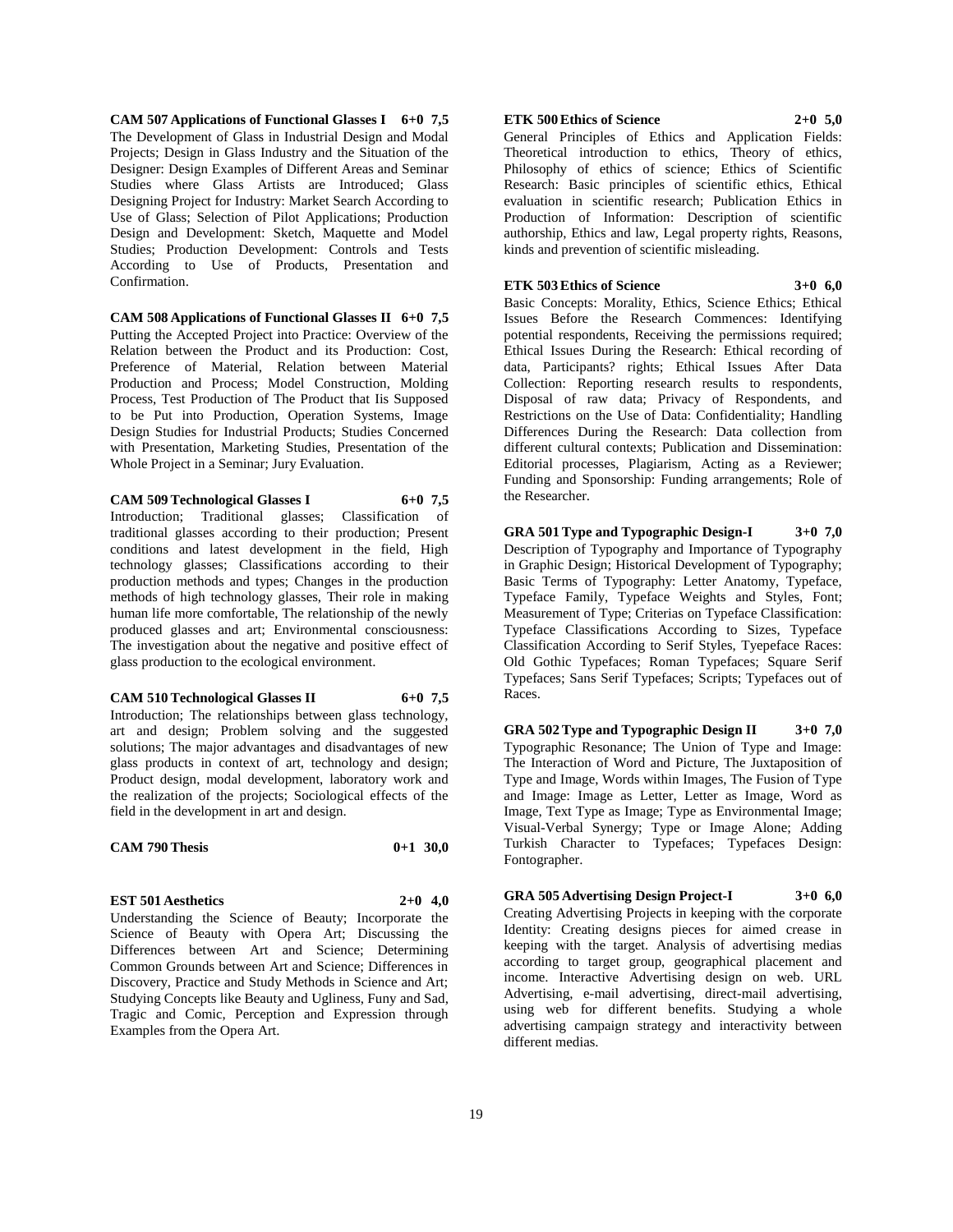### **GRA 506 Advertising Design Project-II 3+0 4,5**

Professional problem solving stages; Analyzing the strategy and applying the strategy to the project; visual continuity and unity. Presenting a design in different forms. The aim of the director and the art director in creating process. And using graphic design literacy for the project Identity.

#### **GRA 507 Seminar 3+0 5,5**

Analyzing contemporary graphic design works, Development of Graphic Design from the beginning till today. Studying conceptual graphic design works; Evaluation of the examples and creating alternatives. The effects of production techniques on Graphic Design. Evaluation of computer as a design tool and its effects on Interactive Graphic Design. Investigating the effects of the viewer and the directing philosophy.

#### **GRA 513 Digital Illustration-I 3+0 5,0**

Defining Illustration; The use of Illustration in Graphic Design, the use of Illustration in publishing design, Industrial graphics, analyses of chosen samples; Illustrative expression techniques; digital Illustration, an overall look at the software?s that are going to be used; Adobe Illustrator, Macromedia Freehand, Photoshop, Painter, Introduction to Photoshop; the basics of the image; tools, icons, palettes, size and resolution, print and resolution, color modes, different formats.

#### **GRA 514 Digital Illustration-II 3+0 4,0**

Converting photographic images to computer data; scanning techniques, rendering and painting; painting tools, rendering tools, brush options, and opacity, making selections and masking, text editing, filters, coloring, coloring tools, studying on different color modes, color maps, creating storyboard on digital media, definition of storyboard, aims, drawings of Introduction, development and conclusion frames, studying on advertising storyboards; proportion and timing.

**GRA 515 Corporate Identity Design-I 3+0 5,0** What is corporate Identity, the analyses of well-designed corporate Identity samples; creating design Identity. Designing symbols, the analyses of symbols in semiotic, semantic and pragmatic ways. Designing or choosing the typeface family that is going to be used in the corporate Identity. Creating shared systems in a design for the use of the corporate Identity in different medias.

#### **GRA 516 Corporate Identity Design-II 3+0 4,0**

The use of the factors that defines corporate identity among graphic design. Designing user manual according to corporate identity, the production techniques of user manuals, examining the color palette and proportions. Preparing a design report within the user manual; The process of corporate identity design; checking dates on a calendar for the revisions and corrections in the design process.

#### **GRA 517 Digital Video Editing-I 3+0 5,0**

Computer Data: Introduction to Adobe Premiere, converting an Image to computer data. Screen calibration in the media of digital video. Converting an Image to digital video and print media. The use of Fire wire, and editing an Image; digital coloring, color calibration, gray tones, RGB mode, Gamma correction calibration; Image processing in digital media; copying, pasting, distorting, curving, compressing and using different codecs, color transitions and changes, Image effects and image processing tools.

#### **GRA 518 Digital Video Editing-II 3+0 4,0**

The relationship between a steady picture and movement. Converting a steady image to computer data. Timing of movement, the real-time sound design and movement design. The transition of the scenes, sound, digital video: converting a moving image to computer data, defining the movement time, speed set, editing, sound effects, creating movie, the design of scenery and writing scenario, the composition of steady and moving images; Presentation, preparing AVI, converting video bands, DVD calibration, the usage and selection of codec for DVD and DVD measurements.

#### **GRA 519 Multidisciplinary Graphic Design Projects I 3+0 7,0**

Definition of Design; Definition of Art; Relation of Art and Design; Multidisciplinary Approaches; Multidisciplinary Design; Multidisciplinary Approaches to Institutional Identity; Multidisciplinary Approaches to Advertising: Outdoor Advertising, Guerilla Marketing; Web Design and Interactive Design; The New Dimension of Graphic Design; Multidisciplinary Graphic Design Projects.

#### **GRA 520 Multidisciplinary Graphic Design Projects II 3+0 5,0**

Sub Disciplines of Graphic Design: Typography, Photography, IIlustration, Printmaking; Relation of Graphic Design and Other Design Disciplines: Interior Design, Industrial Design, Fashion Design, Engineering, Architecture, Curatorship, Exhibition Design, Event Management, Presentation Design; The Fusion of Art and Graphic Design; Multidisciplinary Graphic Design Projects.

#### **GRA 523 Graphic Printmaking I 3+0 5,0**

Indentification and Application of Printmaking in Terms of Graphic Design: Introducing Silkscreen, Engraving, Lino-Cut and Wood-Cut with Examples; Searching for Technical Solutions and Materials; Technical Selection in Context of a Given Subject; Applications: Reproduction in Monochrome Printmaking Technique to Visualize the Problem of Graphic Design Language; Presentation of the Project: Numbering, Signature, Exhibition and Presentation.

#### **GRA 524 Graphic Printmaking II 3+0 4,0**

Making Graphic Design Applications Using Printmaking Techniques: Silkscreen, Engraving, Lino-Cut and Wood-Cut Techniques into Multi-Color Applications, The Subject of the Problem Considered in the Context of Multi-Color Printmaking Techniques; Applications: Reproduction in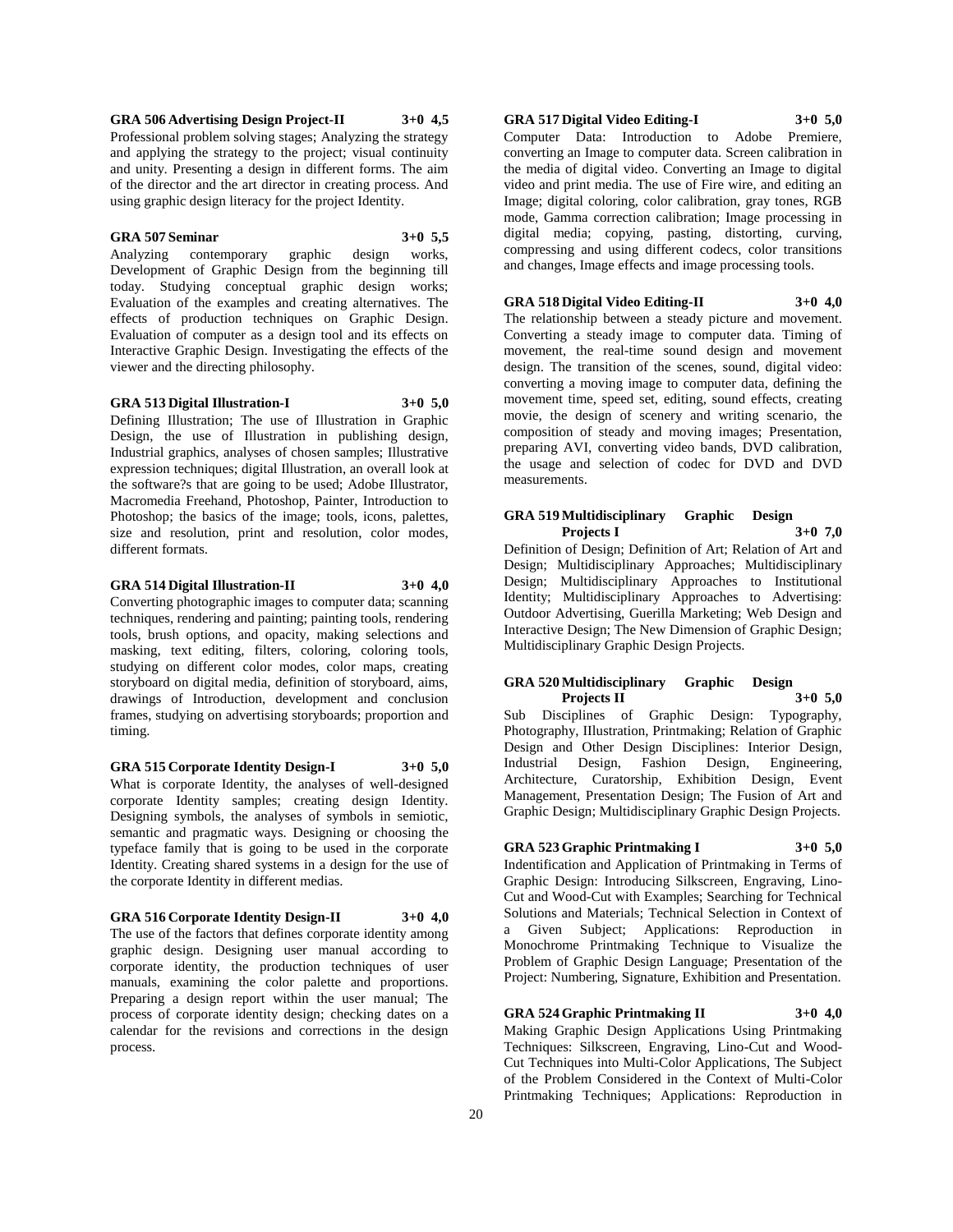Multi-Color Printmaking Technique to Visualize the Problem of Graphic Design Language; Presentation of the Project: Numbering, Signature, Exhibition and Presentation.

## **GRA 525 Calligraphy 3+0 5,0**

Calligraphy: Technical Information Steps: Typographical Anxiety, Form, Field, Balance, Editing, Espas; Steps to Creating Composition: Horizontal and Vertical Planes System Anxiety, Forms Relationship Between Parallelism, Word-Line-Area Rank Espas Problems, Black-and-white, full-empty Balance Creation; Research and Monitoring Process; Experimental Process: Materials Usage, Use of Color; Interdisciplinary Trial Process: Material Selection clarification, clarification of the method, Design Realization for Action; Display and Presentation Phase.

**GRA 527 Environmental Graphic Design 3+0 5,0** Mekan ve Grafik Tasarım: Grafik tasarımın mekan ile ilişkilendirilmesi, Mekan tasarımı ve grafik tasarımın birlikteliğinin sorgulanması, Grafik tasarımcının mekandaki rolünün sorgulanması, Görsel iletişimin üçüncü boyutu: Mekanda grafik tasarım aracılığı ile görsel iletişim, Üç boyutlu uygulamalar, İç mekan ve dış mekanda grafik tasarım, Çevresel grafik tasarımın görsel kimlik oluşturmada rolünün sorgulanması, Çevresel grafik tasarımın üzerine bilgi ve fikir araştırmaları, Proje belirleme ve uygulama, Projenin sergilenmesi ve mekanda deneyimlenmesi.

**GRA 601 Experimental Graphic Project I 3+0 5,5** Graphic design as an expression style; improving personal expression styles; basic material and application methods; conceptual project systems; alternatives for project production out of the borders of customer satisfaction; graphic design dimensions as sound and image; the borders of graphic language in digital environment and of modern material; the relationship between art and graphic design; visual communication as art; improving personal style.

**GRA 602 Experimental Graphic Project II 3+0 4,5**

Dimensions of experimental design and modern tendencies: those who passed over world art and design borders; the difference features of graphic language and its overlap with the disciplines; graphic design as an art: New tendencies in typographical applications: Typography as a communication tool, experimental typographical cases, typographical effect as an image and its experimental use.

#### **GRA 603 Research Project I 3+0 5,5**

Forming and Ending a Research Project within the Framework of Scientific Research Methods: Graphic Design, Graphic Design Training, Institutions Teaching Graphic Design, Graphic Production Methods, Graphic Design Training and Determining Topics of Problems occurring with regard to Social, Cultural, Educational and Technical Developments and Research Applications. Finding Solutions.

**GRA 604 Research Project II 3+0 4,5**

Forming and Ending a Research Project within the Framework of Scientific Research Methods: Graphic Design, Graphic Design Training, Institutions Training Graphic Design, Graphic Production Methods, Graphic Design Training and Determining Topics for Problems occurring with regard to Social, Cultural, Educational and Technical Developments and Research Applications. Finding Solutions.

**GRA 605 Experimental Typography I 3+0 5,5** Traditional Typographical Rules and Evaluation of Methods: Choosing the Correct Typeface, Methods of Deciding on the line Length, Comparing Different Typefaces. Avoiding Unusual Arrangements, Correct Espaslama, Methods and Rules for Alignment, Checking the Text, Critical Approaches for Traditional Typographical Rules; Breaking the Rules and Points to be Considered; Applications for Breaking the Rules of Traditional Typographical Rules, Experimental Approaches.

**GRA 606 Experimental Typography II 3+0 4,5** Traditional Typographical Approaches; Handwriting and Typo graphics; Three Dimensional Typo graphics, The Architect of Typo graphics and use in Interior Architecture; Level Typo graphics, Typo graphics as Image: Letter as Image, Word as Image, Text as Image; Visual Oral Synergy, The Effect of Experimental Typo graphics on Visual Language; ASCII Art: What is ASCII Art? What is it not? Why is ASCII Art Preferred? Important Points when Producing ASCII Art; Siglet Design, What is Figlet? ASCII Fonts.

#### **GRA 607 Art Book I 3+0 4,5**

History of Book; Handwritten Books; Writing Styles used in Handwritten Books: Gothic, Textura, Fragture; Picturing Methods in Handwritten Books, Miniature and Printing, Historical View of Miniature, Important Masters, Copying Methods, Lithography; Samples of old Art Book Examples; Binding Methods, Gilding and Marbling, Art Book Approaches and Applications Considering Art Books.

#### **GRA 608 Art Book II 3+0 4,5**

Modern and Experimental Approaches towards Art Books; Technical Research and Experiments: Watercolors, Gouche paint, , coloring pencils, Effects of oil-based paints,<br>Experimental Approaches within Artistic Printing Approaches within Artistic Printing Techniques: Researching Different Materials: Paper, Manual Papers, Materials apart from Paper, Experimental Approaches for Binding and Folding Systems; Art Books.

#### **GRA 609 Web Design I 3+0 4,5**

What is the World Wide Web?; View of HTML, Web Design Principles; Planning a Web Site and Constructing the Site Diagram; Constructing Home Pages; Constructing a Web Page: Scanning Images, Folder Names and Additions, Typographical order and points to be Considered, Background color Design, Background color, Active Key Design; Transferring the Site to an Internet Environment.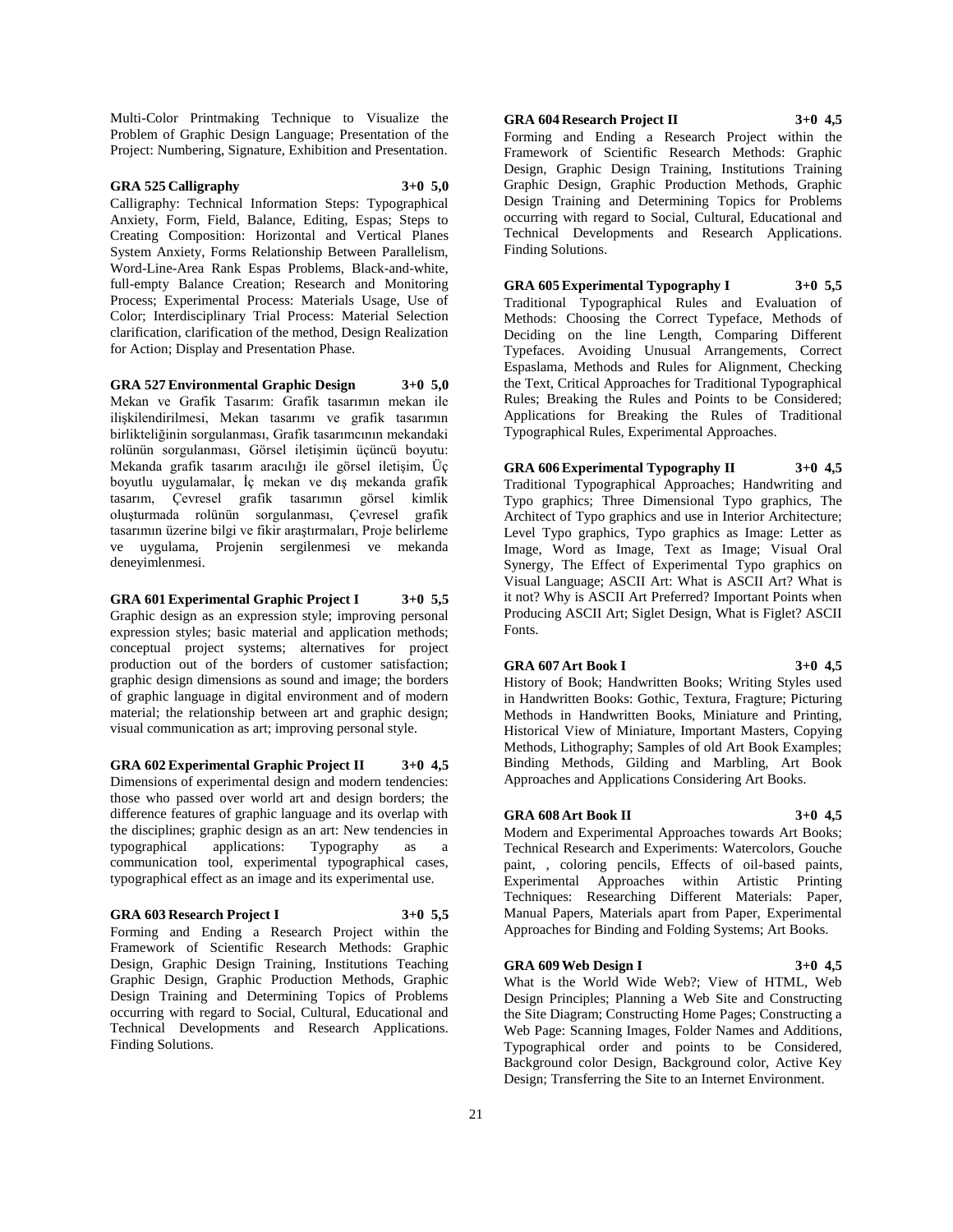#### **GRA 610 Web Design II 3+0 4,5**

Constructing and Placing the Moving Image to be Used on a Web Page; Analysis of well-designed Web Sites; Institutional Web Sites; Commercial Web Sites; Personal Web Sites; Web Sites of Artists and Designers; Forming Information resources on Web Pages and Collecting Information; Constructing Web Sites and Publication Applications.

#### **GRA 611 Presentation and Introduction Graphic I 3+0 4,5**

Presentation in the Digital Environment: Direct Presentation Systems, Kiosk, Introduction Panel, Reflection Systems; Presentation Techniques; Indirect Persuasion Presentation Systems; Video Presentation, Numerical Interaction Presentation Systems, Portable Presentation Systems such as CD-ROM, DVD, VCD, Presentation Systems with Consecutive Image Systems; Visual Structure and Sound Communication: Sound Analysis and Simple Editing, Sound Editing Writing; Recording.

#### **GRA 612 Presentation and Introduction Graphic II 3+0 4,5**

Presentation in the Digital Environment: Formation and Use of Visual Materials, Digital Visual Editing Writing, Comparing Writing and Method; Improving Visual Language and Style in Presentation Systems; Presentation Identity and Identity Continuity; Analysis of Active Digital Presentation Systems; Interactive Presentation with Web Connection; Implications and the Future of Presentation Systems.

| <b>GRA 790 Thesis</b> | $0+1$ 30,0 |  |
|-----------------------|------------|--|
| <b>GRA 890 Thesis</b> | $0+1$ 30,0 |  |

#### **HYK 501 Material in Sculpture and Technical Interpretation I 4+0 8,5**

Sculpture after Constructivizm, Bauhaus, Dadaizm, Kinetic Art, Land Art, Junk Art and Modernizm, Sculpture and location, sculptures for indoor and outdoor, visual and physical relations between the materials used for sculpture and location, material and technical problems, having the sculpture sketches for known locations, drawings and models conception, evaluation of material, techniques and style, application of sculptures to known locations.

#### **HYK 502 Material in Sculpture and Technical Interpretation II**

Materials and Techniques used in the art of sculpture: Examining of stone and metal with the intervantation of works belong to the old civilizations lived in Anatolia in the museums, relations between material and technical forming, usage methods of contemporary materials and technology in sculpture / art, Contemporary material suggestions for original sculpture conceptions, drawing and models, relations between sketch and material, appropriateness with

conception and style, application of conceptions with determined material.

#### **HYK 503 Contemporary Interpretation in Sculpture I 4+0 8,0**

Testing of the acquired main knowledge and applications during B.A. on the works of chosen national or international artists, evaluation of past for present, the application of the B.A.knowledge parallel to the masters of sculpture. Analysis: Comparing the daily objects and natural studies on the given sculpture artists and finding out the similarities and differences.

#### **HYK 504 Contemporary Interpretation in Sculpture II 4+0 7,5**

Visiting museums and galleries, model, drawings, photograph, giving information, looking for the parallel denominator between the cultural value of a chosen region and the method of a student. Applications, searching for the style on known samples, data collecting, analyzing with the sight of visual language. Synthesis related to chosen topic, making whole, supporting and searching for the different views.

| HYK 505 Seminar | $3+0$ 7,5 |  |
|-----------------|-----------|--|
|                 |           |  |

## **HYK 601 Materials and Use of Materials in Sculpture I 4+0 8,0**

Approaches to Sculpture from Prehistorical Ages to Today: Analysis by form, material and technique; Relation between Sculpture and Space: Material, Technique, Form; Materials and Techniques of Outdoor Sculptures; Effects of Techniques and Materials on Contemporary Sculpture; New Techniques and Material for Scupltural Practises; Form Research for Original Sculpturemaking; Sculpturemaking Practices in a Predetermined Subject.

#### **HYK 602 Materials and Use of Materials in Sculpture II 4+0 8,0**

Analysis of Contemporary Sculpturein Terms of Form, Material and Technique: Subject, Concept and Material Relations; Research on Different Viewpoints on Sculpture, Supporting Multi-perspective Approaches; New Materials and Technical Advices on Sculpture Applications; Research of Form to Create an Original Sculpture: Data gathering, analysis and synthesis; Original Sculpture Applications.

## **HYK 605 Form Analysis I 4+0 8,5**

Visual Feeding: Education of looking and seeing works, Reevaluating the artist, Formal characters of objects in daily life; Analysis: Research on similarities and differences between art objects and real life objects, Comparison of daily life objects and their reflections created sculptors, Rediscovering nature.

## **HYK 606 Form Analysis II 4+0 8,5**

Forcing the limits of student's fantasy world by observing all kinds of daily life objects; Feeling the ultra-natural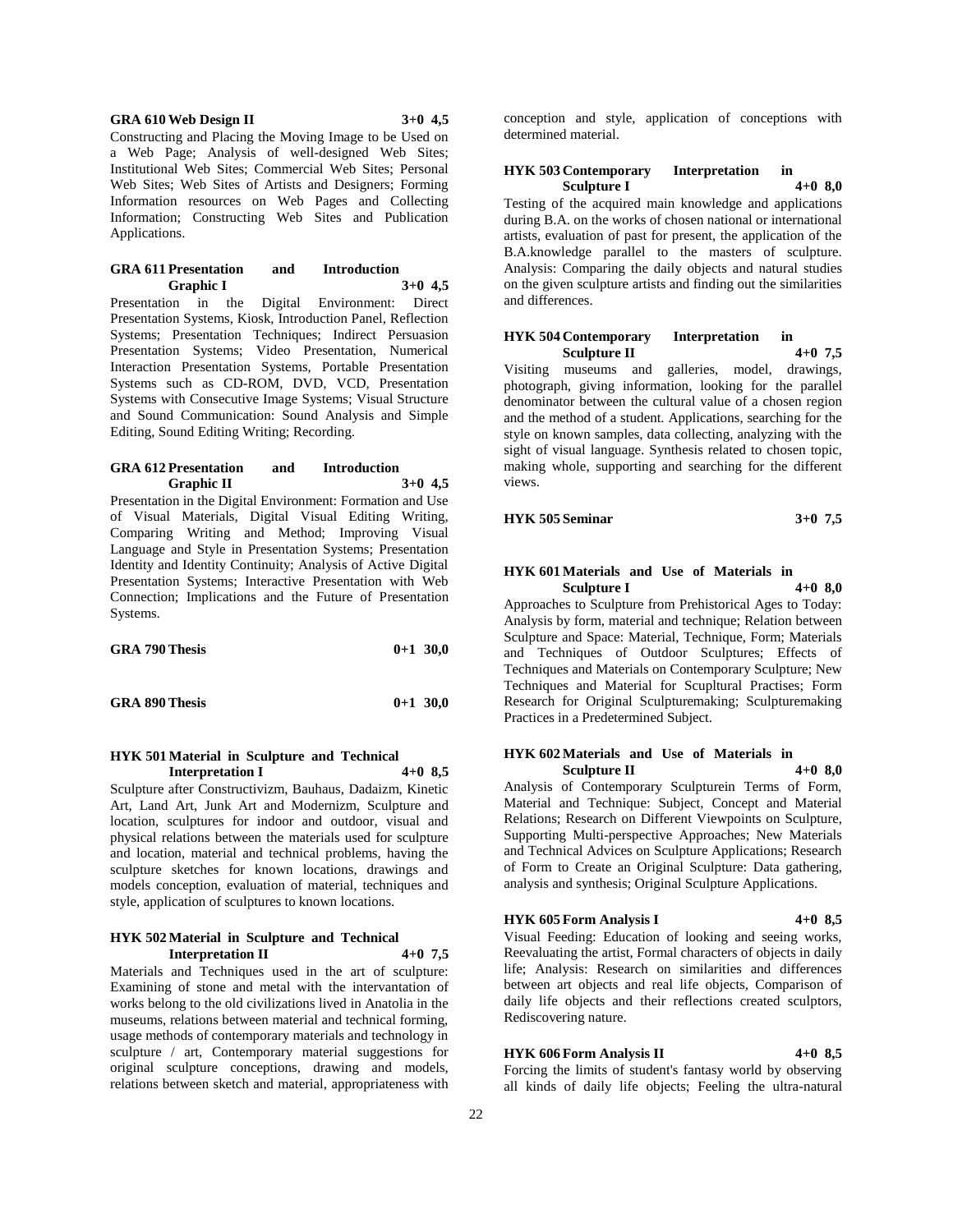forms of ordinary objects by acquiring a new perception and using it in an art from of their own creation.

#### **HYK 607 Relationship of Environment And Form I 3+0 7,5**

Theoretical Approach to Environment: Researching relationship between humans and environment through sociology, Relationship, contradiction and harmony concepts; Reading on Existing Physical Environment and Places: Interdisciplinary approaches, Multi-aspect readings; Different Scales of Environmental Relationships; Research on different scales such as urban, zone, square, street, building.

#### **HYK 608 Relationship of Environment And Form II 3+0 7,5**

Elements of Physical Environment: Relationship between these elements and environmental continuity, Different dimensions of relationship between environment and form, Different scales of spatial continuity and interface concept, Taking up Environment as Data on the Form Design, Supporting with visual materials on the different scales of the environmental relationships, student projects.

#### **HYK 609 Light and Color in the 20th-Century Sculpture I 3+0 7,5**

Relationship Between Light and Color: Analysis of the sculptures of artists that bridged tradition and innovation in the 20th century; Seeing: Physical and physiological effects of light; Structure of the Eye and Perception of Light; Relationship Between Light and Form in Cubist and Post-Cubist Works; Balance of Light in the Brain and the Eye; Light Values and Balances in Visual Expression; Relationship Between Light and Form in Expressionists; Changing Sculptural Structures After the World Wars.

#### **HYK 610 Light and Color in the 20th-Century Sculpture II 3+0 7,5**

Physiological and Psychological Effects of Colour in Scupltures of the 20th Century: Light and color relations; Color in Pyhsics; Spectrum of white light, Refraction, Color frequencies and wavelengths; Use of Color in New Realism and Popular Culture Sculptures; Structural Characteristics of Colors and Their Interaction with Each Other: Contrasts of color, Psychology of colour; Color and Function, Color and Form, Color and content; Color Harmony; Function of Light and Color in Three-dimensional Works Produced in the Last Decade of the 20th Century.

| <b>HYK 790 Thesis</b> |  | $0+1$ 30,0 |
|-----------------------|--|------------|
|-----------------------|--|------------|

| <b>HYK 890 Thesis</b> |  | $0+1$ 30.0 |
|-----------------------|--|------------|
|-----------------------|--|------------|

**İÇT 501 Art Theory I 2+0 5,0**

The Definition of the Art, The art in general sense, The art in Special sense, The classification of the plastic art, The Definition of the Art Theory and its features. The

classification of the Art Theories; The function of each class, The Art Theories according to the artist, The Art Theories according to the customer, The fashion difference in art and art theories, Introduction of the Contemporary Art Theories.

# **İÇT 502 Art Theory II 2+0 4,5**

Art Psychology. The Contemporary Art Concepts Examples covering the aesthetic and philosophical fields. By starting from these examples at first in writing art and then in plastic arts applications, to show practically how these concepts in the drawing and in sculpture can be applied. To analyze the great art works causing the certain arts concepts.

#### **İÇT 503 Design Theory I 2+0 5,0**

The Design Concept; Design history, The Historical requirements, the contemporary formation The periodical Design, Knowledge, the knowledge theories, Design. The technical-technological relations, Design periodical Levels, Bauhaus and The faults, The Deficiencies. London Design Conference; Design-Art Conflict Design Theories; Dialectic Design, Pragmatics, Performance Tree Theory, Indicator Science Theory, Analytical Theories, Traditional Theories, The Basic Concept of The Design; The period the quantity , the quality, The phenomenon, the concept, the content, the abstract, the abstraction, the inspiration, the inversion. The creative, the aesthetic object, the aesthetic exceeding, The entropy, Eeurytm. The Design-Site Requirements; The Design-Ecology, The Design-Usefulness The Site; The past, the present, the future-Designs.

#### **İÇT 504 Design Theory II 2+0 4,5**

The analysis of the design period. The Design Steps; The problem, the Procedure and the method related to the problem. Collecting Again; The Research and the Sources Finding. Designing. Intellectual Animations, the Intellectual Simulation Techniques, Finding-Inspiration. Inspiration Finding Methods; Model (Design Summery), Model Development, Decision-Production; Perception Concept, General Approaches, Jung Concept, Freud Concept, Pavlov Concept, Gestalt Concept. Inventional Methods; Analogies, Brain Discussion, Synectic Technique, Lateral Technique. Design and Modern Trends; Performance, Happenings, Process Art, Action Art, Installation, postmodernism and design.

#### **İÇT 507 Furniture design and Conceptual Approaches 3+0 4,5**

Different design methodologies on furniture design. Relation between designer-user-manufacturer according to manufacturing process. Interface between user and space.

**İÇT 508 Seminar 3+0 5,0**

#### **İÇT 513 Design Studio I 3+0 5,5**

Forming a Design Problem that is Caused by Special Conditions with Different Reasons, Independents From Space, Time and has a Theoretical Base; Analyzing this Design Problem through Different Approaches and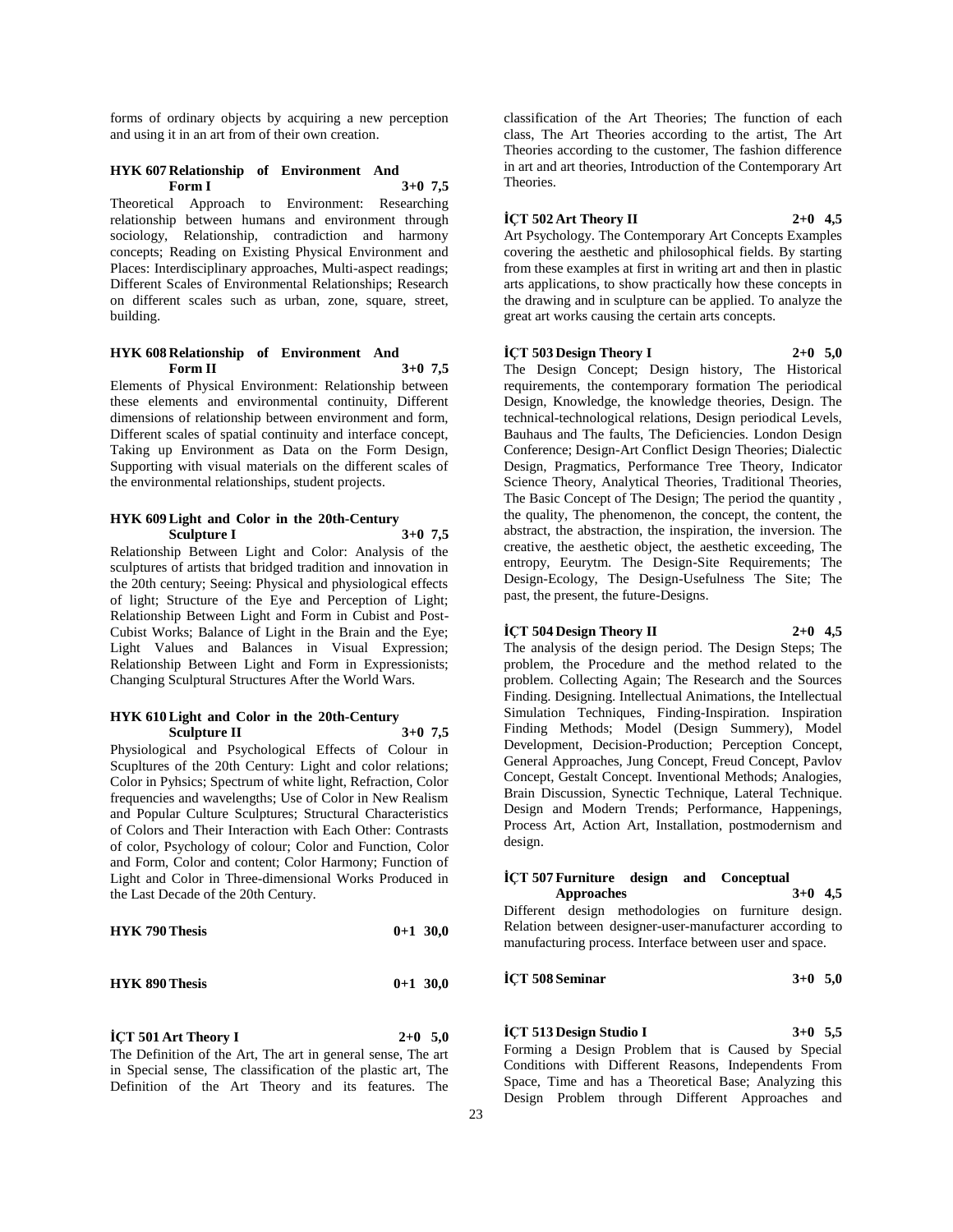Theories that would be Gotten by Literature Researches; Developing Proposal for Solution to this Defined Design Problem through a Contemporary Approaches; Computer Aided Design and Presentation.

## **İÇT 514 Design Studio II 3+0 5,5**

Forming a Design Problem through an Approach that Criticises Present Physical Environment, Defines Strong Spatial Relations; Analyzing this Design Problem through Different Approaches and Theories that would be Gotten by Literature Researches; Developing Proposal for Solution to this Defined Design Problem through Contemporary Approaches; Computer Aided Design and Presentation.

**İÇT 517 Professional Ethics 3+0 5,5**

Definition and Fundamentals; Ethics in Society and Universal Values; Definition of Social Responsibility; Ethics in Interior and Furniture Design: Ethical Values in Design Process, Ethical Values in Application Process, Ethical Values in Among Colleague; Privacy: Privacy and the Sanctity of Private Lives; Ethics in Visual and Print Media for Interiors; Principles in Professional Ethics.

#### **İÇT 518 Continuity in Interior and Environmental Design 3+0 5,0**

The concept of sustainability: Reasons, which make this concept; change in the public sense, change in the physical conditions and the reflections of these to the design. The need of sustainability in the physical environment; theories of urban design, Heiddeger and the philosophy of architecture, Shultz and the theory of place, Lynch and the image of the city. The lesson will be supported with research, develop and evaluate in Eskisehir example.

**İÇT 519 Phychology and Space 3+0 5,0** Psychology-Space Relations; Need to Territorial Space, Personality-Identity, Personal Distance, Social Distance, Territory, Privacy, Psychology of the User: Space Effects People, Examples on the Topic, House, Sacred Place and Working Space, Commercial Spaces; Analysis of Different Spaces and Users on this View; Psychology of the Designer, Different Designers and Their Approach.

**İÇT 521 20th Century Interior Design History 3+0 5,0** Industrial Revolution and social-economic and technological changes in this period. Modernism (1856- 1914) Avant-Garde (1915-1933)- Art Deco (1925-1945) After War Period (1945-1960) Anti Design Period (1965- 1976) Postmodernism and infhences of these periods on interior design.

**İÇT 523 Computational Design 3+0 6,0** Basics of Computational Design: Algorthym, Programming, Scripting applications in  $\overline{3}D$  modelling applications, Examples of computational design, Domain of computational design, Creation of a computational design project in interior design context: Specifying the computational design platform, relation between computational design and physical production, Production of ptotype of an interior design object with computational

design: Specifying the proper material, Specifying the proper production method.

**İÇT 601 Design Researches Workshop I 3+0 6,0** Conceptual, And Theoretical Approaches To Design Concept: Historical view to fundamental questions of the design; Interdisciplinary relations, and interactions, Intellectual infrastructure of the design, Problems And Expansions To Be Occurred In The Near Future: Critical readings, Making infrastructure to an article via researching, determining, and evaluating design problems.

**İÇT 602 Design Researches Workshop II 3+0 6,0** Interaction of technology, and design concepts: Interaction of technology and human, design concept, development process of the design and usage of the technology for the application, New Tendency On The Design: New concepts, approaches, and production facilities, Making infrastructure to an article via researching, determining, and evaluating design problems.

**İÇT 603 Spatial Relationships and Interfaces 3+0 6,0** Theoretical approach on space and relations: Researching relationships between humans and relationship between places together through sociology, Relation, contradiction and harmony concepts; Reading of existing physical environment and place: Interdisciplinary different approaches and different readings, Historical and cultural continuity concepts and contributions of historical process to spatial reading, Requirements of multi-aspect readings; spatial relationship and spatial continuity: Different dimensions of spatial relationship, Concepts of spatial continuity and innerface at different scales, All innerfaces from scale of city to interior spaces, places, doors, windows, walls, halls, city walls, streets, avenues, etc.; Importance of spatial continuity and concept of integrated design at the spatial design, Importance of evaluating the interior design with these approach; Supporting this lesson with visual material and studies that are made by students through decisions and evaluations at the different scales.

**İÇT 605 Globalisation, Identity and Design 3+0 6,0** Culture as a dimension of globalisation. Importance of the culture in terms of the globalisation. Making infrastructure of the globalisation in the process of the Modernism-Postmodernism. Global culture and efficiency of the design. Importance of the global ethic, social ethic, cultural ethic in the design process. Culture-Identity and Design relations. Effects of the globalisation from personal identity to social identity and identity problem on design approaches.

**İÇT 606 Aesthetic Criticism on Interior Design 3+0 6,0** Appreciation judgement and norms (emotional, subjective, enjoyment, like), Value judgment and norms (social, objective), Reflection (Success at the reflecting truth, Success at reflection effect.), Expression (Success at expression and transfer, Orginality, Sincerity, The power of the dream, Social, moral value of the reflex.), Aesthetic (Limitation with religious, moral, political, traditional values, limitation with only aesthetic.), Formal criticism,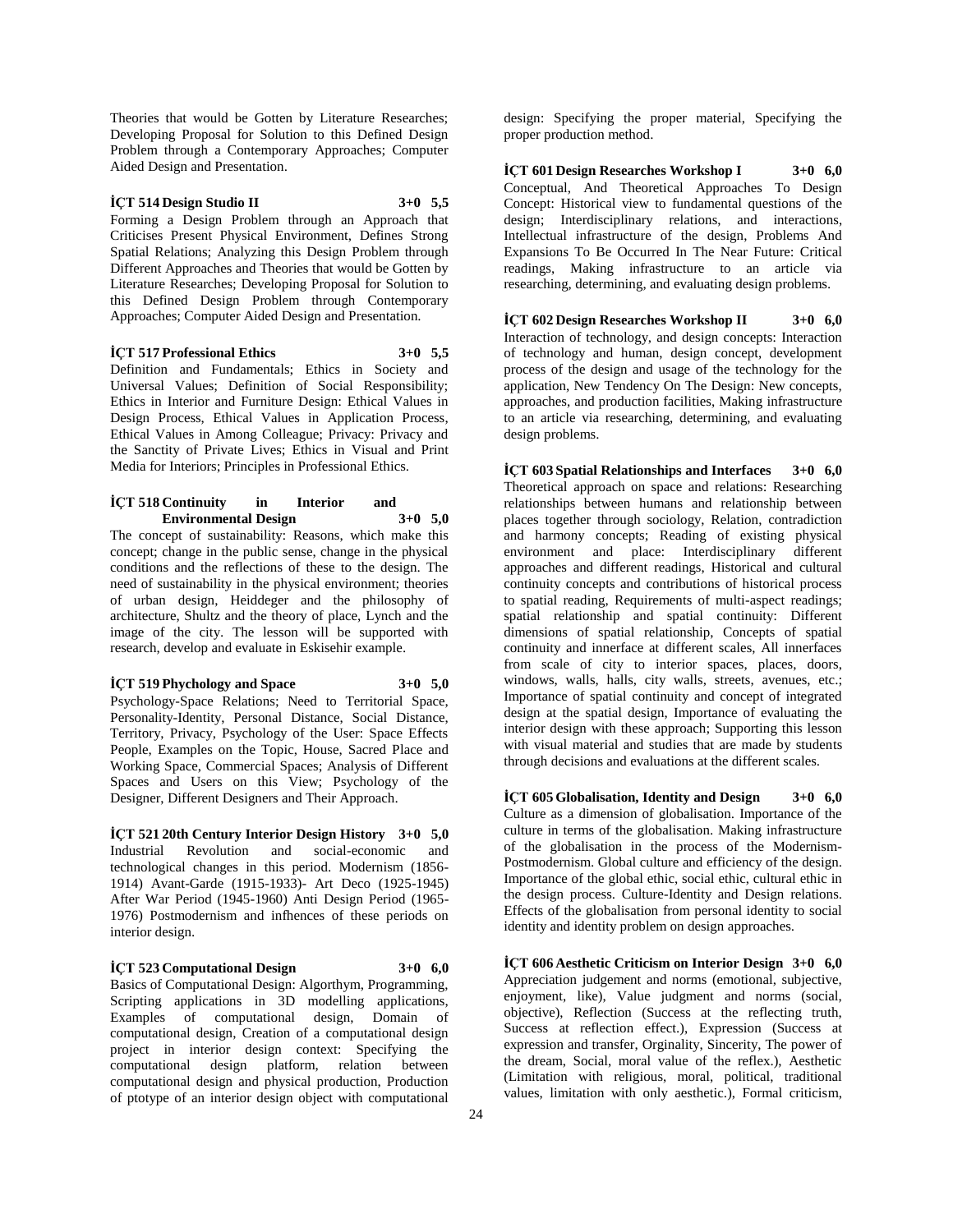"New criticism" on Interior Design, Criticism in terms of design principles. (Balance, unity, wholeness, harmony, domination, reconciliation, originality.) Constructivist criticism (personal constructivism, social constructivism), Postmodern criticism (Postmodern information "chaos", Postmodern present, "Endness", Postmodern constructivism, "Isolation", Criticism of Noncriticism, ?Aesthetic and Nonaesthetic? dimensions and criticism.

#### **İÇT 607 Earthquake Security and Space Design 3+0 6,0**

Living With Earthquake Consciousness: Earthquake security and space design; Nonstructural damages and life safety, Historical analysis based on concepts of spatial relationships and innerfaces, and house to reduce the nonstructural damages: Houses in ancient settlement, Houses in traditional Turkish city settlement, The effects of westernization period on the house space design and its usage, Changings on houses in the period of the republic, evaluation, conclusion, and suggestions for making data to the design problem.

#### **İÇT 608 Boundaries of the House During First Half of the 20th Century 3+0 6,0**

Home, House and Housing; Forces determining the House Form: Physical Forces, Social Forces; House and its environment; Boundary and the house, Inside-outside, inside-inside relationships, Conditions of Modernity: House and housing during the first half of the 20th century; House and its changing boundaries, Modern Movement in Turkey: Changing relationships different examples of the period, Case Study: First houses of Bahçelievler, Case studies with students.

#### **İÇT 609 Analytical Approach on Interior Design 3+0 6,0**

Analytical Method: Definition, Process, Approaches in the historical process, Fields of the usage and the technics; Part-Whole with time, flexibility, structural component, shortterm transformations, analysing of evolutionary long-term nontransformation principle, Analytical Evaluation Of The Visual And Spiritual Approaches On Interior Design; Analysing and Evaluating data.

| İÇT 790 Thesis | $0+1$ 30,0 |  |
|----------------|------------|--|
|                |            |  |
|                |            |  |

**İÇT 890 Thesis 0+1 30,0**

**KÜL 604 Art, Culture and Development of Ideas 2+0 10,0**

Influence of Antique Philosophy and Culture in Europe; Limits of Medieval Thinking and Religion and Culture in the West; Renewed Global Culture: Renaissance; Development of Ideas in Siécle des Lumières; Industrial Revolution: Sciences, Urbanization, Art, Culture and Studies; Structuring of Sciences; From Philosophy to Social Sciences: Emergence of Sciences and Scientific Methods: Twentieth Century: Wars, Philosophy, Sciences, Art and Culture; Movements and Scientific Analysis Methods:

Structuralism, Existentialism, Post-Structuralism, Postmodernism; Digital Age: Digital culture and Digital arts.

#### **MÜZ 501 Instrument Technique and Repertoire I 2+1 10,0**

Technical Developments: Advanced Level Etudes; Advanced Concert Etudes, Polyphonic Development: Prelude Fugues, Partitas, English Suites; Concertos; Concertos; Classic Period: Sonatas Concertos; Romantic Period: Sonatas, Ballads, Rhapsodies, Albums, Concertos; Modern Period; Impressionist and Concert Pieces of 20th Century, Suites, Albums, Sonatas, Concertos.

#### **MÜZ 502 Instrument Technique and Repertoire**

**I 2+1 6,0** Technical Development; Advanced Level Etudes, Advanced Level Concert Etudes; Polyphonic Development; Prelude-Fugues, Partitas, English suites, Concertos. Classical Period; Sonatas, Concertos Romantic Period Sonatas; Bauaden, Rhapsodies, Selezos, Fantasies, Tolonies, Albums, Concertos; Modern Period; Impressionist and 20th Century Concert Pieces, Suites, Albums, Sonatas, Concertos.

**MÜZ 513 Advanced Piano Literature I 2+0 5,0** By Period Piano Literature and Development; Period by the Piano Repertoire and Analysis; Piano Literature Theoretical and Applied Comparisons; Piano Literature in the Area of Important Works of Music Theory and Applied Analysis, Forms, piano literature and development; Fine Arts, cultural life and historical change and the effect of the piano literature; 20th Century Literature and Piano.

**MÜZ 514 Advanced Piano Literature II 2+0 5,0** By Period Piano Literature and Development; Period by the Piano Repertoire and Analysis; Piano Literature Theoretical and Applied Comparisons; Piano Literature in the Area of Important Works of Music Theory and Applied Analysis, Forms, piano literature and development; Fine Arts, cultural life and historical change and the effect of the piano literature; 20th Century Literature and Piano.

**MÜZ 515 Applied Instrument Education I 2+0 5,0** Teaching the Instrument in Musical Education; Different Phases of the teaching of the Instrument in Musical Education; Teaching of Methods Applied in teaching of the Instrument; Instrument Education and Pedagogy; Teaching of the Instrument and its Technical Development; The Work of Repertoire in the teaching of the Instrument and its Educational Phases; The Education of Instrument and its Psychological Development; The Methods Applied according to Student Development in Instrument Education.

**MÜZ 516 Applied Instrument Education II 2+0 5,0** The New Identity and Simplicity of Music; Cowell, Varese, Satie, Wilhaud, Honegger, Poulenc, Schoenberg, Werll; The New Classical Period; Stravinsky, Hindemith, Schoenberg; Tvelve Tone System; Schoenberg, Webern, Berg, National Currents; Bartok, Kodaly, Prokofav,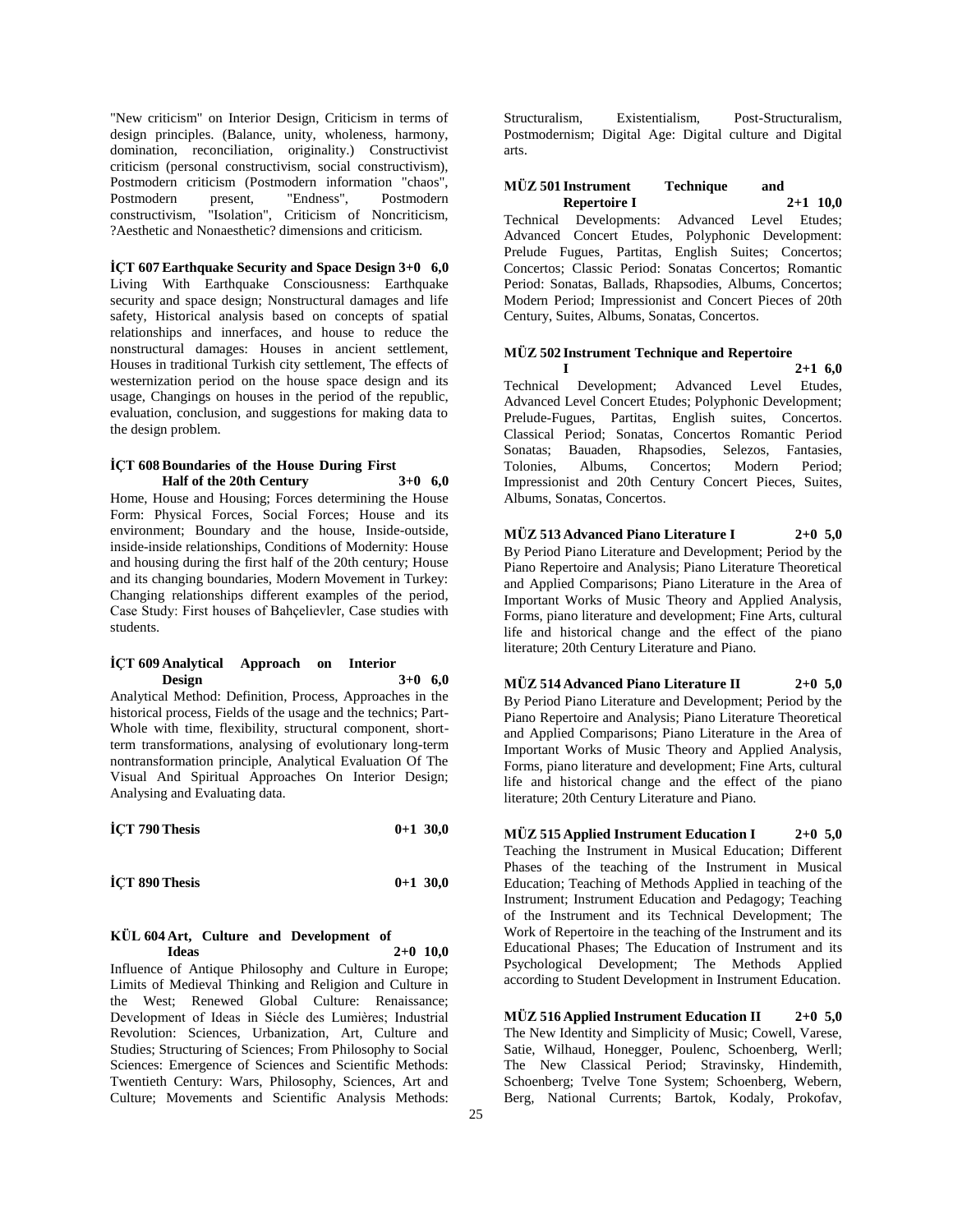Shostakovich, de Falla, Barber, Copland; Serial Music After War; Stravinsky, Messiaen, Boulez, Stockhausen.

**MÜZ 518 Seminar 3+0 3,5**

**MÜZ 525 Chamber Music Repertoire I 2+1 10,0** All Periods of the Chamber Music Repertoire; Baroque, Classic, Romantic and Modern Periods and Repertoires; Gathering the Balance and Performance in the Baroque, Classic Romantic and Modern Periods; Pieces Performed in Advanced Level and Commendation Works in Baroque, Classic Romantic and Modern Periods.

**MÜZ 526 Chamber Music Repertoire II 2+1 6,0** All Periods of the Chamber Music Repertoire; Baroque, Classic, Romantic and Modern Periods and Repertoires; Gathering the Balance and Performance in the Baroque, Classic Romantic and Modern Periods; Pieces Performed in Advanced Level and Commendation Works in Baroque, Classic Romantic and Modern Periods.

**MÜZ 527 Accompaniment Repertoire I 2+0 5,0** Playing with Piano accompaniment. Piano Pieces in the Repertoire of Instruments Techniques and Repertoire I-II.

**MÜZ 528 Accompaniment Repertoire II 2+0 5,0** Playing with Piano accompaniment. Piano Pieces in the Repertoire of Instruments Techniques and Repertoire I-II.

**MÜZ 529 Contemporary Music Analysis I 2+0 5,0** Example and Analyses of Works of Art in the First Half of that Period's Music: The Heritage of German Music and the Composers who gave Direction to our Period: Straus, Mahler, Schoenberg, Webern, Berg; Work of Arts and Analyzes: The Effects of French Music; Important French Composers and their Work of Arts; Satre, Debussy, Ravel, Poulenc: Symbolism: Strauss, Bartok Scriabin Expressionism: Schoenberg; Principality in Music: Stravinsky.

**MÜZ 530 Contemporary Music Analysis II 2+0 5,0** The New Identity and Simplicity; Cowell, Varese, Satie, Milhaud, Honnegger, Poulenc, Schoenberg, Weill; New Classic Period; Stravinsky, Hindemith, Schoenberg; Twelve Tones System; Schoenberg, Webern, Berg, Nationausl Currents; Bartok, Kodaly, Prokofiev, Schostakovich, de Falla, Holst, Walton, Britten, Vaughan Williams, Ives, Cowell, Barber Copland; Serial Music After War; Stravinsky, Messiaen, Boulez, Stockhausen.

**MÜZ 531 The Analysis of Musical Texts 3+0 5,0** The analysis of various schools of music and analysis of the foundation aspects of those schools in music. The analysis of musical notations by using methods and techniques of paleography. The analysis of musical texts written in various periods regarding the social parameters of their time. The analysis of foreign language texts written about

the music which develops regarding the periods? characteristics.

### **MÜZ 532 Aesthetic of Music 2+0 5,0**

The definition of the term Aesthetic and its philosophy. The analysis of written musical texts in terms of comparison, description and analysis. The analysis of the written musical texts in terms of human behavior. Aesthetic of Music: ?the analysis of brilliant in music?. The concepts of duration and introductory information in Music which is a phonetic art. The artist as a creator and performer. What does the music explain? Composing music within a context.

#### **MÜZ 533 Accompaniment III 2+0 5,0**

The Repertory Determined by the Instrument Techniques I and II Lessons, Should be understood by the students such as balance, Musical harmony, Listening and synchronization of the composition when playing with the piano or harpsichord, The student should improve the ability to control the intonation with the accompaniment, The student should comprehend the technical and musical characteristics of the piece, The student should represent the musical and the artistic abilities in the frame of playing with accompaniment, The student should continue practicing the pieces from the course of Accompaniment II.

#### **MÜZ 534 Accompaniment IV 2+0 5,0**

The Repertory Determined by the Instrument Techniques I and II Lessons, Should be understood by the students such as balance, Musical harmony, Listening and synchronization of the composition when playing with the piano or harpsichord, The student should improve the ability to control the intonation with the accompaniment, The student should comprehend the technical and musical characteristics of the piece, The student should represent the musical and the artistic abilities in the frame of playing with accompaniment, The student should continue practicing the pieces from the course of Accompaniment III.

#### **MÜZ 535 Accompaniment V 2+0 5,0**

The Repertory Determined by the Instrument Techniques I and II Lessons, Should be understood by the students such as balance, Musical harmony, Listening and as balance, Musical harmony, Listening and synchronization of the composition when playing with the piano or harpsichord, The student should improve the ability to control the intonation with the accompaniment, The student should comprehend the technical and musical characteristics of the piece, The student should represent the musical and the artistic abilities in the frame of playing with accompaniment, The student should continue practicing the pieces from the course of Accompaniment IV.

#### **MÜZ 536 Accompaniment VI 2+0 5,0**

The Repertory Determined by the Instrument Techniques I and II Lessons, Should be understood by the students such as balance, Musical harmony, Listening and as balance, Musical harmony, Listening synchronization of the composition when playing with the piano or harpsichord, The student should improve the ability to control the intonation with the accompaniment, The student should comprehend the technical and musical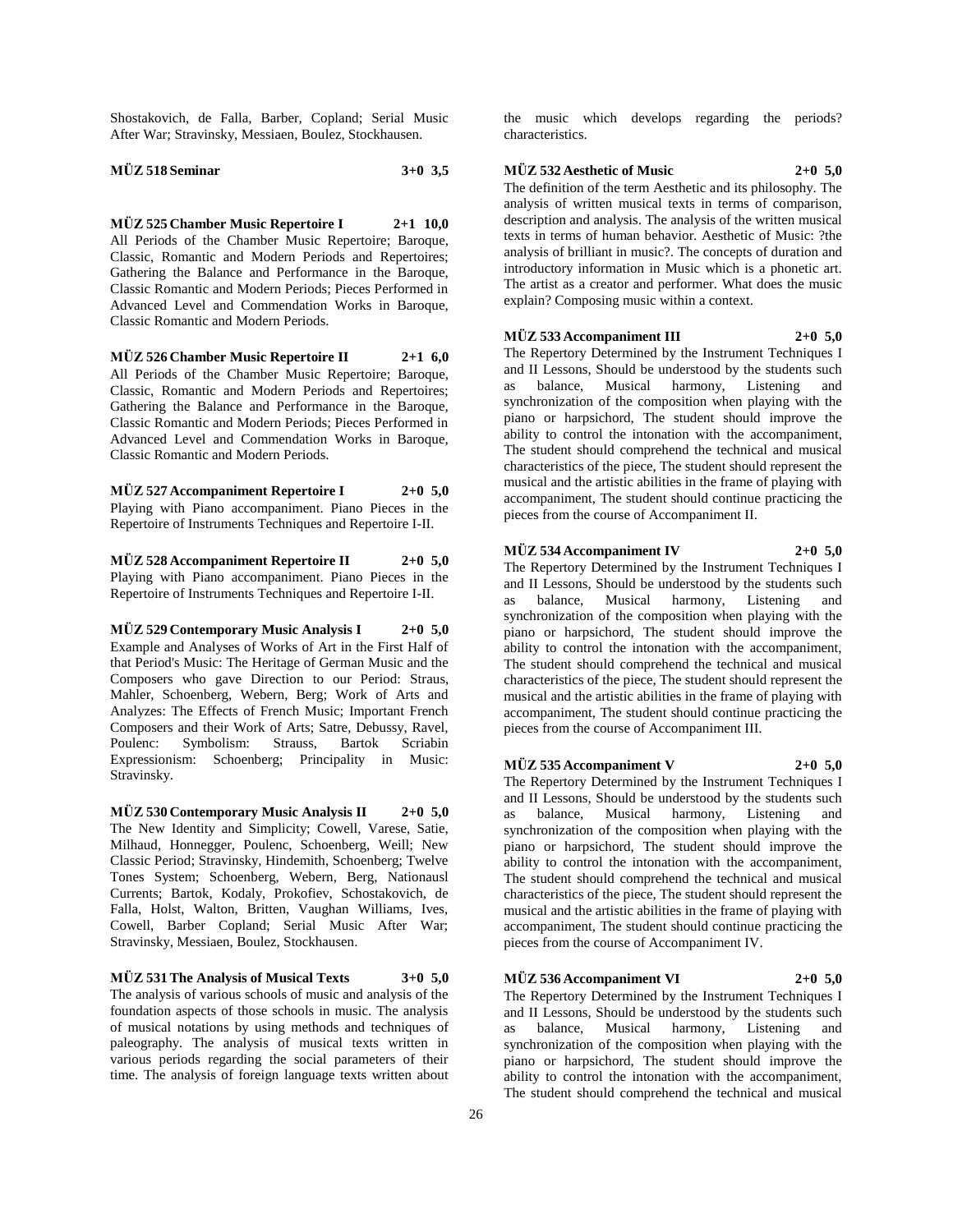characteristics of the piece, The student should represent the musical and the artistic abilities in the frame of playing with accompaniment, The student should continue practicing the pieces from the course of Accompaniment V.

#### **MÜZ 605 Advanced Instrument Technique and Repertoire I 2+1 10,0**

Advanced Level Etudes; Advanced Concert Etudes, Polyphonic Development: Prelude Fugues, Partitas, English Suites; Concertos; Classic Period: Sonatas Concertos; Romantic Period: Sonatas, Ballads, Rhapsodies, Scherzo, Fantasia, Polynesia, Albums, Concertos; Modern Period; Impressionist and Concert pieces of 20th Century, Suites, Albums, Sonatas, Concertos.

#### **MÜZ 606 Advanced Instrument Technique and Repertoire II 2+1 7,5**

Advanced Level Etudes; Advanced Level Concert Etudes, Polyphonic Development: Prelude Fugues, Partitas, English Suites; Concertos; Classic Period: Sonatas Concertos; Romantic Period: Sonatas, Ballads, Rhapsodies, Scherzo, Fantasia, Polynesia, Albums, Concertos; Modern Period; Impressionist and Concert Pieces of 20th Century, Suites, Albums, Sonatas, Concertos.

#### **MÜZ 613 Art Criticism I 2+0 5,0**

Introduction to the Crihicism in Art Branches; Worleof Arts and Crihicism; Plastique Arts and Crihicism; Performance Arts and Crihicism; Crihicism the orres and Art; Modern Art Crihicism and Crihicism Examples; Objective and

Subjective Art Crihicism; Anolyzing of Crihicism Texts Decordy to thes Theorres; Examples of Texts Examples in Different Art Branches; Art Crihicism in Turkey; Valvation of the Texts of Art Crihics.

#### **MÜZ 614 Art Criticism II 2+0 5,0**

Introduction to the Crihicism in Art Branches; Worleof Arts and Crihicism; Plastique Arts and Crihicism; Performance Arts and Crihicism; Crihicism the Orres and Art; Modern Art Crihicism and Crihicism Examples; Objective and Subjective Art Crihicism; Analyzing of Crihicism Texts Decordy to thes Theorres; Examples of Texts Examples in Different Art Branches; Art Crihicism in Turkey; Valvation of the Texts of Art Crihics.

#### **MÜZ 617 Advanced Chamber Music Repertoire I 2+1 10,0**

All Periods of the Chamber Music Repertoire; Baroque, Classic, Romantic and Modern Periods and Repertoires; Gathering the Balance and Performance in the Baroque, Classic Romantic and Modern Periods; Pieces Performed in Advanced Level and Commendation Works in Baroque, Classic Romantic and Modern Periods.

#### **MÜZ 618 Advanced Chamber Music Repertoire II 2+1 7,5**

All Periods of the Chamber Music Repertoire; Baroque, Classic, Romantic and Modern Periods and Repertoires; Gathering the Balance and Performance in the Baroque, Classic Romantic and Modern Periods; Pieces Performed in

Advanced Level and Commendation Works in Baroque, Classic Romantic and Modern Periods.

## **MÜZ 619 Advanced Accompaniment Repertoire**

#### **I 2+0 5,0**

Playing with Piano accompaniment. Piano Pieces in the Repertoire of Advanced Instruments Techniques and Repertoire I-II.

## **MÜZ 620 Advanced Accompaniment Repertoire**

**II 2+0 5,0** Playing with Piano accompaniment. Piano Pieces in the Repertoire of Advanced Instruments Techniques and Repertoire I-II.

#### **MÜZ 621 Advanced Analysis of 20th Century Music I 2+0 5,0**

Example and Analyses of Works of Art in the First Half of that Period's Music: The Heritage of German Music and the Composers who gave Direction to our Period: Straus, Mahler, Schoenberg, Webern, Berg; Work of Arts and Analyzes: The Effects of French Music; Important French Composers and their Work of Arts; Satre, Debussy, Ravel, Symbolism: Expressionism: Schoenberg; Principality in Music: Stravinsky.

## **MÜZ 622 Advanced Analysis of 20th Century**

**Music II 2+0 5,0** The New Identity and Simplicity; Cowell, Varese, Satie, Milhaud, Honnegger, Poulenc, Schoenberg, Weill; New Classic Period; Stravinsky, Hindemith, Schoenberg; Twelve Tones System; Schoenberg, Webern, Berg, Nationausl Currents; Bartok, Kodaly, Prokofiev, Schostakovich, de Falla, Holst, Walton, Britten, Vaughan Williams, Ives, Cowell, Barber Copland; Serial Music After War; Stravinsky, Messiaen, Boulez, Stockhausen.

#### **MÜZ 623 Advanced Applied Instrument Education I 2+0 5,0**

Development of Technical and Musical Qualities of The Students Instrument Performance; Increasing Skills; Practice of Advanced Works in The Curriculum Under Instructors Supervision; Supporting The Training Through Compulsory Concert Performances Aimed at Developing Stage Performance.

#### **MÜZ 624 Advanced Applied Instrument Education II 2+0 5,0**

Development of Technical and Musical Qualities of The Students Instrument Performance; Increasing Skills; Practice of Advanced Works in The Curriculum Under Instructors Supervision; Supporting The Training Through Compulsory Concert Performances Aimed at Developing Stage Performance.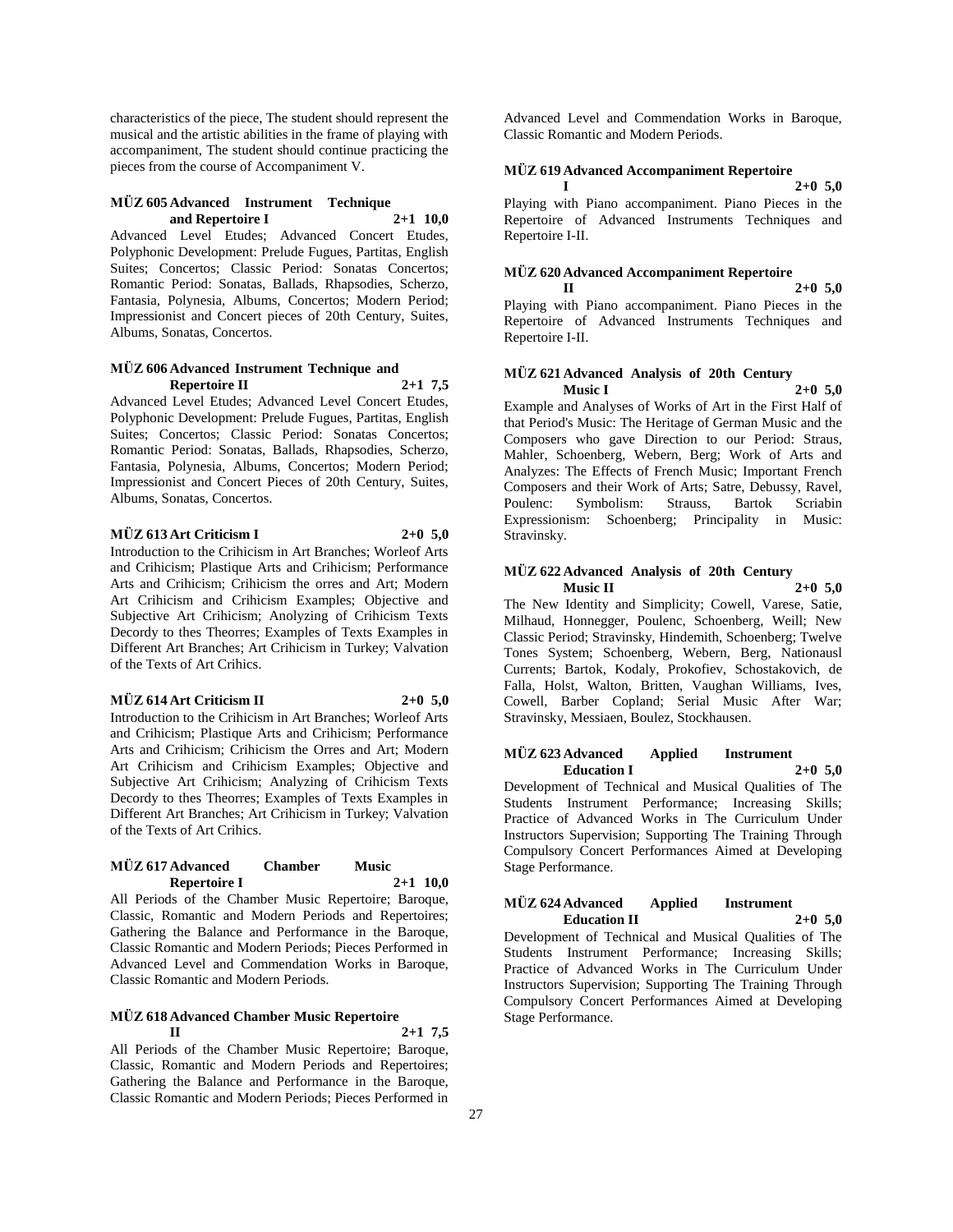#### **MÜZ 625 Musical Elements in Ottoman (Divan) Poetry 2+0 5,0**

Introduction to Ottoman Classical Poetry (Divan); Evolution and Progress of Ottoman Classical Poetry (Divan) from its Beginning; Rhythm and Measure in Ottoman Classical Poetry (Divan); Rhyme in Ottoman Classical Poetry (Divan); Figures of Speech in Ottoman Classical Poetry (Divan); Music and Ottoman Classical Poetry (Divan); Interaction between Music and Ottoman Classical Poetry (Divan); Aesthetical Aspects of Music and Ottoman Classical Poetry (Divan); The Relationship between the Composer and the Poet; Text Analysis.

#### **MÜZ 626 Bibliography of Music 2+0 5,0**

Definition of Bibliography; Music and Bibliography; Sources of Reference in Music and Musicology and their Classification; Importance of Bibliography Know-how and the Classification of Resources; Importance of Bibliographic Knowledge and its Use in Academic Ethics; Citing- Plagiarism, Sampling (Exemplification), Supporting Ideas, Commentary; Annotation and Footnote; Indexing; General Evaluation.

**MÜZ 627 Advance Accompaniment III 2+0 5,0**

According to the Syllabus of the Proficiency in Art Degree, the Student Should Understand the Features Such as Balance, Musical harmony, Listening and synchronization of the composition when playing with the piano or harpsichord, The student should improve the ability to control the intonation with the accompaniment, The student should comprehend the technical and musical characteristics of the piece, The student should represent the musical and the artistic abilities in the frame of playing with accompaniment, The student should continue practicing the pieces from the course of Accompaniment II.

#### **MÜZ 628 Advance Accompaniment IV 2+0 5,0**

According to the Syllabus of the Proficiency in Art degree, the Student Should Understand the Features Such as Balance, Musical Harmony, Listening and synchronization of the composition when playing with the piano or harpsichord, The student should improve the ability to control the intonation with the accompaniment, The student should comprehend the technical and musical characteristics of the piece, The student should represent the musical and the artistic abilities in the frame of playing with accompaniment, The student should continue practicing the pieces from the course of Accompaniment III.

#### **MÜZ 629 Advance Accompaniment V 2+0 5,0**

According to the Syllabus of the Proficiency in Art degree, the Student Should Understand the Features Such as Balance, Musical Harmony, Listening and synchronization of the composition when playing with the piano or harpsichord, The student should improve the ability to control the intonation with the accompaniment, The student should comprehend the technical and musical characteristics of the piece, The student should represent the musical and the artistic abilities in the frame of playing with

accompaniment, The student should continue practicing the pieces from the course of Accompaniment IV.

**MÜZ 630 Advance Accompaniment VI 2+0 5,0** According to the Syllabus of the Proficiency in Art degree, the Student Should Understand the Features Such as Balance, Musical Harmony, Listening and synchronization of the composition when playing with the piano or harpsichord, The student should improve the ability to control the intonation with the accompaniment, The student should comprehend the technical and musical characteristics of the piece, The student should represent the musical and the artistic abilities in the frame of playing with accompaniment, The student should continue practicing the pieces from the course of Accompaniment V.

| <b>MÜZ 790 Thesis</b> | $0+1$ 30.0 |  |
|-----------------------|------------|--|
|                       |            |  |

| <b>MÜZ 890 Thesis</b><br>$0+1$ 30,0 |
|-------------------------------------|
|-------------------------------------|

**OPE 501 Voice Technique I 1+3 5,5**

Advanced Voice Techniques; Improving Singing Techniques; Effective Use of Breath; Expansion of Voice Range; Practicing and Conducting Singing Exercises from<br>Different Periods. Different Genres. Different Different Periods, Different Genres, Different Interpretations.

**OPE 502 Voice Technique II 1+3 5,5** Advanced Voice Techniques; Improving Singing Techniques; Effective Use of Breath; Expansion of Voice Range; Practicing and Conducting Singing Exercises from Different Periods, Different Genres, Different Interpretations.

**OPE 503 Coperformance I 1+1 3,0** Improving Skills and Techniques in Singing; Developing the Ability to Sing Parties with Accompaniment; Singing Appropriate Librettos and Becoming Familiar with all Styles and Periods through Singing New Texts Accompanied by Piano or Orchestra.

# **OPE 504 Coperformance II 1+1 3,0**

Improving Skills and Techniques in Singing; Developing the Ability to Sing Parties with Accompaniment; Singing Appropriate Librettos and Becoming Familiar with all Styles and Periods through Singing New Texts Accompanied by Piano or Orchestra.

**OPE 505 Acting and Application for Stage I 1+1 3,0** Exploring Basic Elements of Actor?s Art and Craft; Refining Students? Acting through Various Exercises, Games and Improvisations; Working on Classical Monologues and Scenes to Improve Acting Skills;Adaptation of Classical and Modern Opera Works to Stage; Principles of Work with a Director; Producing Selected Works on Stage; Application of the Studied Techniques; Interpreting Libretto on Stage before an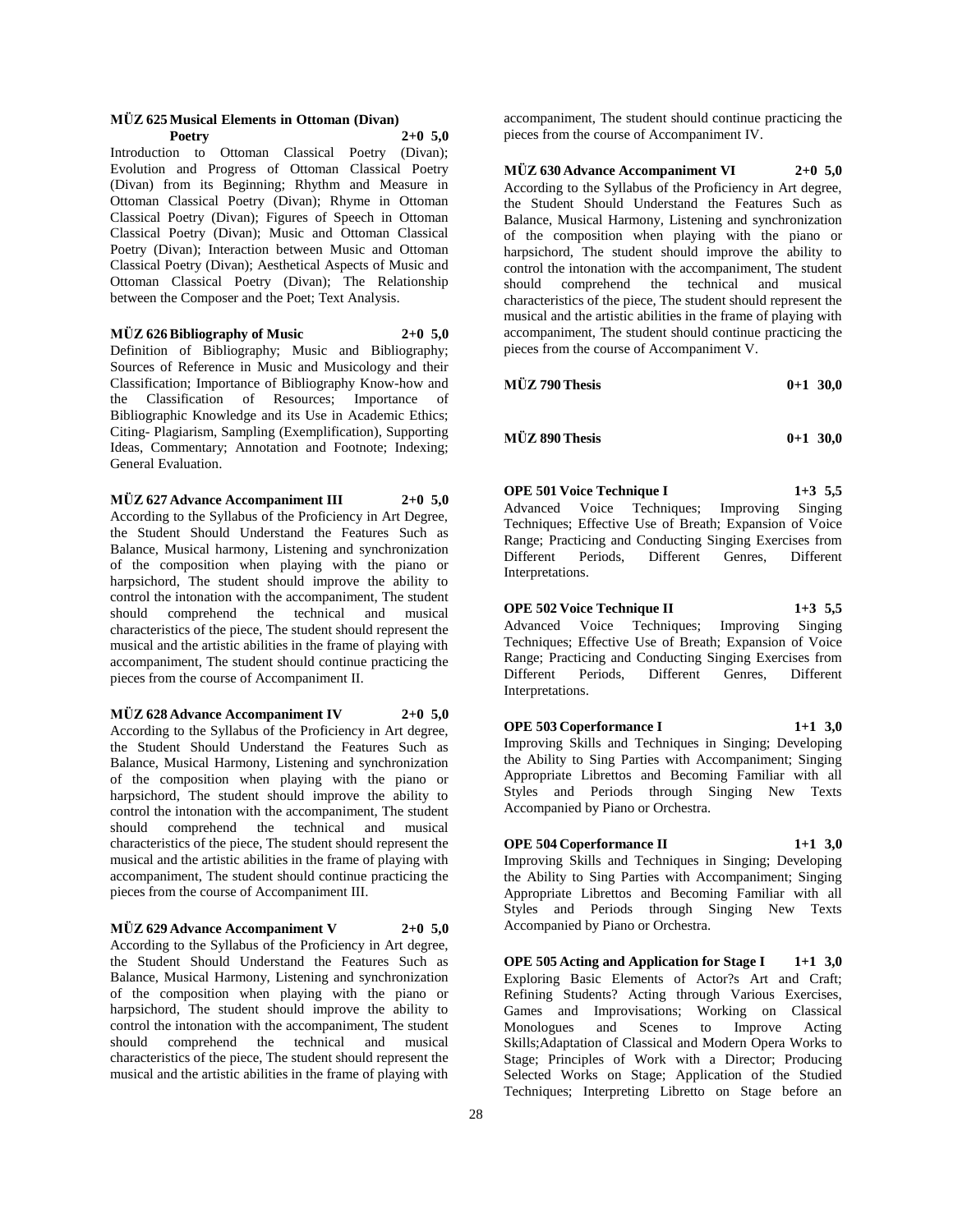Audience; Going through Procedures and Steps of Preparing and Producing an Opera or a Resital; Learning and Developing the Necessary Principles, Craft and Dicipline for this Procedure; Learning Approaches of an Opera Singers to a Performance.

**OPE 506 Acting and Application for Stage II 1+1 3,0** Exploring Basic Elements of Actor?s Art and Craft; Refining Students? Acting through Various Exercises, Games and Improvisations; Working on Classical Monologues and Scenes to Improve Acting Skills;Adaptation of Classical and Modern Opera Works to Stage; Principles of Work with a Director; Producing Selected Works on Stage; Application of the Studied Techniques; Interpreting Libretto on Stage before an Audience; Going through Procedures and Steps of Preparing and Producing an Opera or a Resital; Learning and Developing the Necessary Principles, Craft and Dicipline for this Procedure; Learning Approaches of an Opera Singers to a Performance.

| <b>OPE 508 Seminar</b> | $3+0$ 4.5 |
|------------------------|-----------|
|------------------------|-----------|

**OPE 511 The Art of Drama 2+0 2,0**

Analyzing the Anatomy of the Art of Drama as an Arsenal of Dramatic Arts; Similarities and Differences of the Art Forms under Drama Category; Building Information about the Opera Placed within Drama Forms; Building Student Know-how on the Origins of Drama, Evolutions of Drama and Sub divisions of Drama; Fundamental Structure of Drama; Functions of Drama; Fundamental Principles and Stuctures of Drama: Classical Drama, Epic Drama, Modern Drama, Post Modern Drama; Exploration of Different Drama Structures through Examples; Comparison of Plays or Cinematographic Works with the ones Staged as Opera.

**OPE 512 Contemporary Opera 2+0 6,0** Study of the Development of Contemporary Opera; Analysis of World and Political Events on Contempoaray Opera; Cultivating an Ability in Students to Understand the Political, Social and Cultural Conditions which Contributed to Contemporary Opera; Studying and Understanding Contemporary Drama from Different Points of View.

#### **OPE 513 Styles I 1+1 4,0**

Study of Various Genres and Styles and People that Shaped the History of Music and Opera; Detailed Analysis and Interpretations of Works from Different Periods within the Artistic Characterics of the Period in Question; Studying Various Music Styles from Renaissance to Present Day

#### **OPE 514 Styles II 1+1 4,0**

Study of Various Genres and Styles and People that Shaped the History of Music and Opera; Detailed Analysis and Interpretations of Works from Different Periods within the Artistic Characterics of the Period in Question; Studying Various Music Styles from Renaissance to Present Day.

**OPE 515 Anatomy for Professionals I 1+1 4,0** Detailed Analyis of the Production of Human Voice; The Interrelation between the Voice Organs and Breathing Mechanisms; Incorporating the Functions of Voice Organs and the Art of Singing; Studying Voice Problems; Voice Therapy and Treatment.

**OPE 516 Anatomy for Professionals II 1+1 4,0** Detailed Analyis of the Production of Human Voice; The Interrelation between the Voice Organs and Breathing Mechanisms; Incorporating the Functions of Voice Organs and the Art of Singing; Studying Voice Problems; Voice Therapy and Treatment.

**OPE 517 Lied and Orotoryo I 1+1 4,0** Study of Lied and Orotorya in Detail: Meaning, Interpretation and Analysis; Improving Skills in the Interpretation of Lieds and Orotoryos; History of Lied and Orotoryo; Form Analysis of Lied and Orotoryo; Developing Interpretation and Singing Techniques in the Performance of Lieds and Orotoryos.

**OPE 518 Lied and Orotoryo II 1+1 4,0** Study of Lied and Orotorya in Detail: Meaning, Interpretation and Analysis; Improving Skills in the Interpretation of Lieds and Orotoryos; History of Lied and Orotoryo; Form Analysis of Lied and Orotoryo; Developing Interpretation and Singing Techniques in the Performance of Lieds and Orotoryos.

#### **OPE 790 Thesis 0+1 30,0**

**OPR 601 Singing I 2+1 10,0**

Technical studies at the expert-level, Style knowledge, Repertoire knowledge and repertoire practice: Technical studies: Ringing practices at advanced level, Bel canto technique at advanced level, Concert technique accompanied with piano and advanced level orchestra, Advanced level oratorio technique, Advanced level breathing exercises, Anatomical investigations, Style knowledge: Acquisition of periodic approach at advanced level, Repertoire knowledge: Baroque period opera arias, Mozart arias, Opera arias from German, French, English, Russian ecoles, Bel canto arias, Modern age repertoire.

#### **OPR 602 Singing II 2+1 10,0**

Technical studies at expert level, Repertoire knowledge, Repertoire practices: technical studies: Singing exercises at advanced level, Advanced level bel canto technique, concert technique accompanied with piano and advanced level orchestra, Advanced level oratorio technique, Advanced level breathing exercises, Anatomical investigations, Style knowledge, Acquisition of advanced level of periodical approach. Repertoire knowledge: Opera arias from baroque age, Mozart arias, Opera arias from German, French, English, Russian ecoles, Bel canto arias, Modern age repertoire.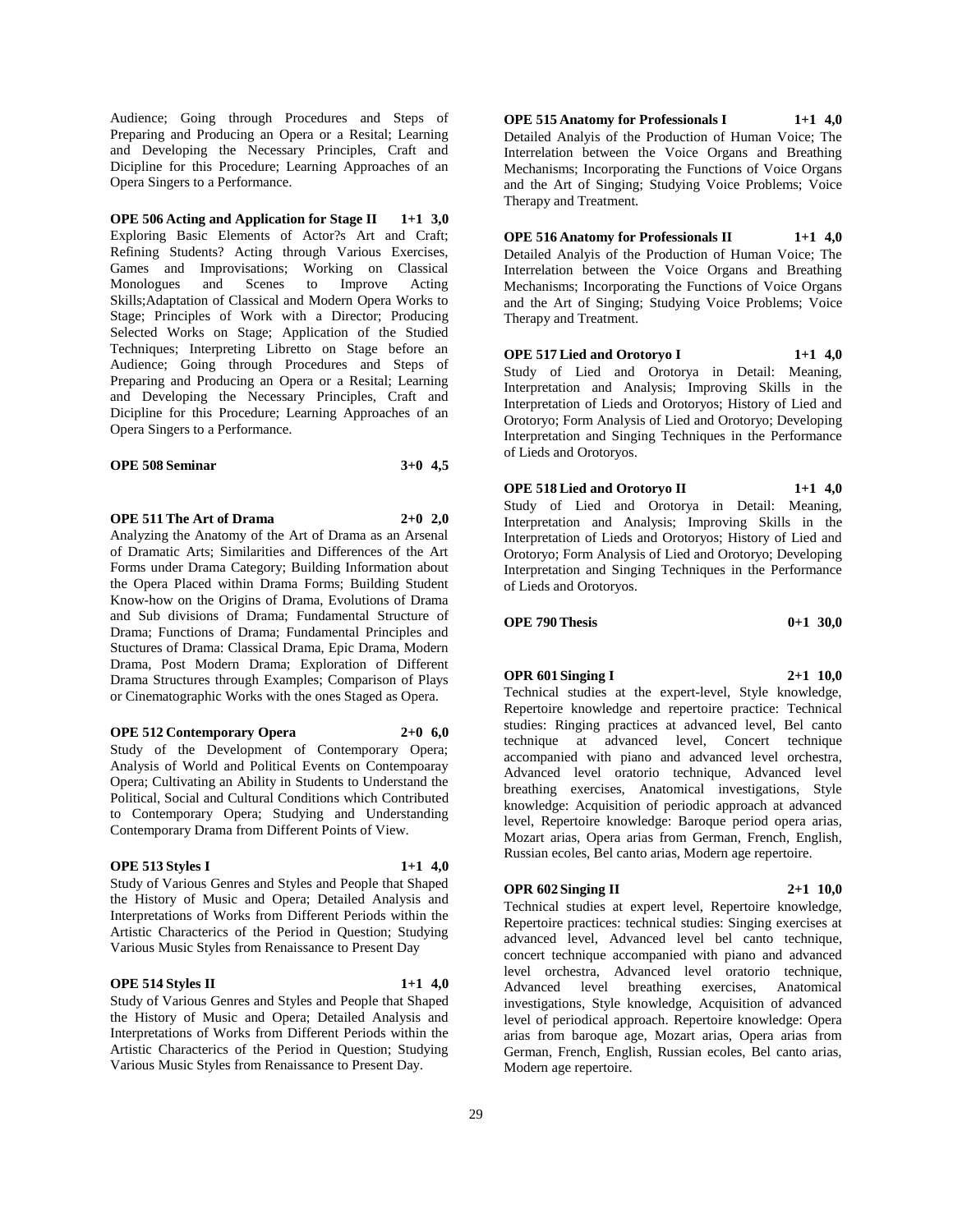**OPR 603 Performing Techniques in Opera I 2+1 5,0** Directing, Opera directing, Theoretical information: Directing at stage arts, Disciplines in opera directing, Historical and Aesthetical approach in opera directing, Major opera directors, Major opera regies, practical information, staging a chosen part of an opera work.

**OPR 604 Performing Techniques in Opera II 2+1 5,0** Directing, Opera directing, Theoretical information: Directing at stage arts, Disciplines in opera directing, Historical and Aesthetical approach in opera directing, Major opera directors, Major opera regies, practical information, staging a chosen part of an opera work.

## **OPR 605 Accompaniment I 1+1 4,0**

Rendition of a chosen part from an opera work with the accompaniment of piano, Practical information, improving the skills of working in cooperation at advanced level, implementation Works of chosen works of art.

#### **OPR 606 Accompaniment II 1+1 4,0**

Rendition of a chosen part from an opera work with the accompaniment of piano, Practical information, İmproving the skills of working in cooperation at advanced level, İmplementation Works of chosen works of art.

## **OPR 607 Acting I 1+1 3,0**

Basic acting exercises, Mimic, role exercises, Practicing acting and reqie techniques on the chosen opera stages, Investigation of periods, Role analysis, Performing practices.

#### **OPR 608 Acting II 1+1 3,0**

practices.

Basic acting exercises, Mimic, role exercises, Practicing acting and reqie techniques on the chosen opera stages, Investigation of periods, Role analysis, Performing

#### **OPR 609 Dramaturgy I 2+0 2,0**

Theoretical knowledge, Features of opera librettos, Dramaturgy at performing of opera libretto, Learning about performing cooperation, İnvestigation of rendition, Technique and aesthetical approaches to be used, Coordinating theory-practice cooperation, Systematics of stage indicator arrangements in different libretto forms.

#### **OPR 610 Dramaturgy II 2+0 2,0**

Theoretical knowledge, Features of opera librettos, Dramaturgy at performing of opera libretto, Learning about performing cooperation, İnvestigation of rendition, Technique and aesthetical approaches to be used, Coordinating theory-practice cooperation, Systematics of stage indicator arrangements in different libretto forms.

**OPR 611 Studies Related to Period Rendition 2+0 3,0** Technical studies at expert level, Style knowledge, Repertoire knowledge and implementation of this knowledge, Content of perido rendition: Baroque age: Monteverdi, Purcell, Vivaldi, Handel opera, Classical age:

Mozart operas, Bel canto and Verismo stili: Rossini, Bellini, Donizetti, Verdi, Puccini operas, German, French, English, Russian operas, Modern age: 20 th century operas.

## **OPR 612 Italian Diction 1+1 2,0**

Acquisition of italian diction competence at advanced level, Basic pronunciation rules in italian, Exercises related to developing clear, Accurate and effective expression skills in diction practices of italian works of art.

#### **OPR 613 Lied and Oratorio Repertoire 1+1 3,0**

Investigation of some major works from world lied and oratorio history literature, Period investigations, Aesthetical approach in opera, style knowledge, style practices.

#### **OPR 614 Artistic Projects 1+1 2,0**

Transforming the theoretical art knowledge into practise based on a project, Carrying out a scientific and artistic projects, Performing works of an on-going project.

#### **OPR 615 World Opera Literature 2+0 2,0**

Investigation of some major works from the world opera history literature, Investigation of some major works from turkish opera literature, style and aesthetic approach.

#### **OPR 617 German Diction 1+1 2,0**

Acquisition of german diction competence at advanced level, Basic pronunciation rules in german, exercises related to developing clear, Accurate and effective expression skills in diction practices of german works of art.

#### **OPR 619 Accompaniment III 1+1 4,0**

Rendition of a chosen part from an opera work with the accompaniment of piano, Practical information, İmproving the skills of working in cooperation at advanced level, İmplementation works of chosen works of art.

#### **OPR 620 Accompaniment IV 1+1 4,0**

Rendition of a chosen part from an opera work with the accompaniment of piano, Practical information, İmproving the skills of working in cooperation at advanced level, İmplementation works of chosen works of art.

#### **OPR 621 Accompaniment V 1+1 4,0**

İmplementation works of chosen works of art.

Rendition of a chosen part from an opera work with the accompaniment of piano, Practical information, İmproving the skills of working in cooperation at advanced level, İmplementation works of chosen works of art.

#### **OPR 622 Accompaniment VI 1+1 4,0** Rendition of a chosen part from an opera work with the accompaniment of piano, Practical information, İmproving the skills of working in cooperation at advanced level,

**OPR 890 Thesis and Art Work 0+1 30,0**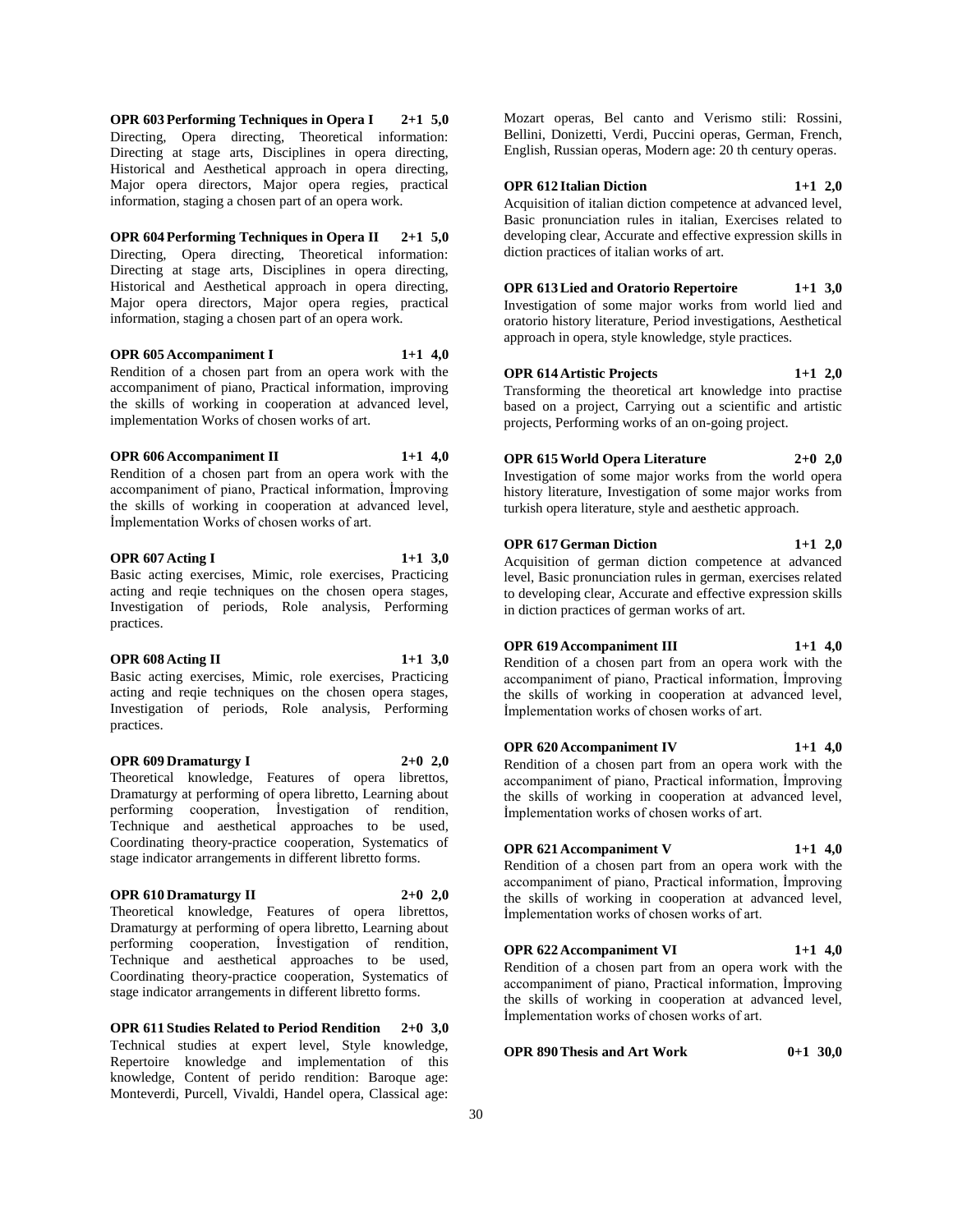**RSM 501 Basic Plasticity of Art Elements I 2+0 5,0** Point in Visual Expression: Knowledge on Point and Visual Point, Physical effects of point, Relations of points, Line: Knowledge on Line, visual line; Forms of line, Relations of Lines, Physical and psychological effects of forms of line, Element and Theory of Elements: Texture: Natural texture, Artificial texture; optical texture; Structure: Natural Structures, Artificial structures; Repetition of Form: Repetition, Complete Repetition, Interval Repetition, Varied Repetition; Re-production of form and principles; Elements and possibilities of visual expression in Elementer System; Have a research on a selected concept.

**RSM 502 Basic Plasticity of Art Elements II 2+0 4,5** Colour: Physical effects of Colour, physiological effect of colour, Psychological effects of colour: Colour Relation and effects: Contrast of seven colours, Relation between colour and form, Relation between colour and function, Relation between colour and material, Relation between colour and content. Contrast and Balance: Contrast and Balance in space, Contrast and Balance in visual expression; Variations of Balance: Symmetrical Balance, asymmetrical Balance, Crystal Balance, Radial Balance. optical illusion; deepness in two dimension: Seeing and perception: Effects on seeing, Effects on perception, Research on a concept selected.

#### **RSM 503 Painting I 5+0 8,0**

Construction of visual intellectual spirit and being a master: Esprit copy from a masterpiece, Individual work on art that is constructed; studies with oil-paint, Acrylic and mixed media and basic principles of works: Philosophy of Individual Expression, Technical ability and understanding of construction, Basic principles of visual expression; Relation between form and content, Relation between techniques and materials, Balance and visual effects, spontaneous sketch works from daily life; studies with varied materials and techniques.

#### **RSM 504 Painting II 5+0 7,5**

Specialties of material of painting: Paints, Brushes, surfaces. According to studies done in first semester, four pieces of individual works (oil paint, acrylic, mixed media). Experimental Studies: Visual expressions of varied materials; new proposals with actual materials and practicing of project, painting, illustration, and reconstruction of examples.

#### **RSM 509 Seminar 3+0 7,5**

**RSM 511 Advanced Printmaking I 5+0 8,0** Intaglio printing (Zinc, Cupper, Aluminium): Specialities of Technique, Intruduction of equipment; Methods of Intaglio Printing: Etching, Aquatinte, Pointseche, Mezzotinte. Historical Development of Intaglio Printing: Artists and their work of art; Definition of Intaglio Printing; Studies of Proof Printing: monochromatic print, After Print: Artist?s Print, Serial print and numbering, signature, getting frame and exhibit.

#### **RSM 512 Advanced Printmaking II 5+0 7,5**

Relief Printing: History of relief print: Traditional woodcut in Anatolia and methods; Design inspired by traditional motives; printing studies with black and white and with colour, proof print, serial print; Relief printing with two blocks: Two blocks with zinc; composition with two colours; Exlibris with two printing techniques; After print, numbering, signature, getting frame and exhibit.

#### **RSM 513 Wall Painting Techniques I 5+0 8,5**

Qualities of Wall Painting in Decorative Meaning; Experimental wall paintings with contemporary materials; Relation with materials of painting and indoor and outdoor spaces; Lacquer and wall painting: methods of preparation of study and design, preparation of surface, practicing, painting polish and practicing areas; Tempera paint and wall painting; Low Relief and Wall Painting: Plaster, concrete, wood, metal, stone, synthetic materials and possibilities of techniques; practicing of Relief with a selected technique. Research on a selected technique.

**RSM 514 Wall Painting Techniques II 5+0 7,5**

Qualities of Wall Painting in Decorative Meaning; Experimental wall paintings with contemporary materials; Relation with materials of painting and indoor and outdoor spaces; Lacquer and wall painting: methods of preparation of study and design, preparation of surface, practicing, painting polish and practicing areas; Tempera paint and wall painting; Low Relief and Wall Painting: Plaster, concrete, wood, metal, stone, synthetic materials and possibilities of techniques; practicing of Relief with a selected technique. Research on a selected technique.

#### **RSM 601 Analyzing of Art Works I 2+0 6,0**

The subject of this course is the aesthetic/plastic evaluation directed to the Art Works and the social cultural effects. Besides, the structural solving recommendations seen at the last century are covered; The Works representing this period art are evaluated from the early Renaissance to the XX Century.

#### **RSM 602 Analyzing of Art Works II 2+0 6,0**

To initiate today's art pertaining to the different disciplines by the view of the important manner approaches and works. To study the works from the point of the desing principles and social/cultural dynamics. To evaluate and test the interpretation probabilities.

#### **RSM 605 Painting in Studio I 4+0 8,0**

Different Techniques and variated interpretations: searching of possibilities of new images, experimentation and synthesis in order to construct of individual inventions in art. Production of traditional and digital images.

#### **RSM 606 Painting in Studio II 4+0 8,0**

Individuality, adapting the technique and approaching of art. Individually selecting of art approach could be figurative, abstract or other art approach. Working on large composition.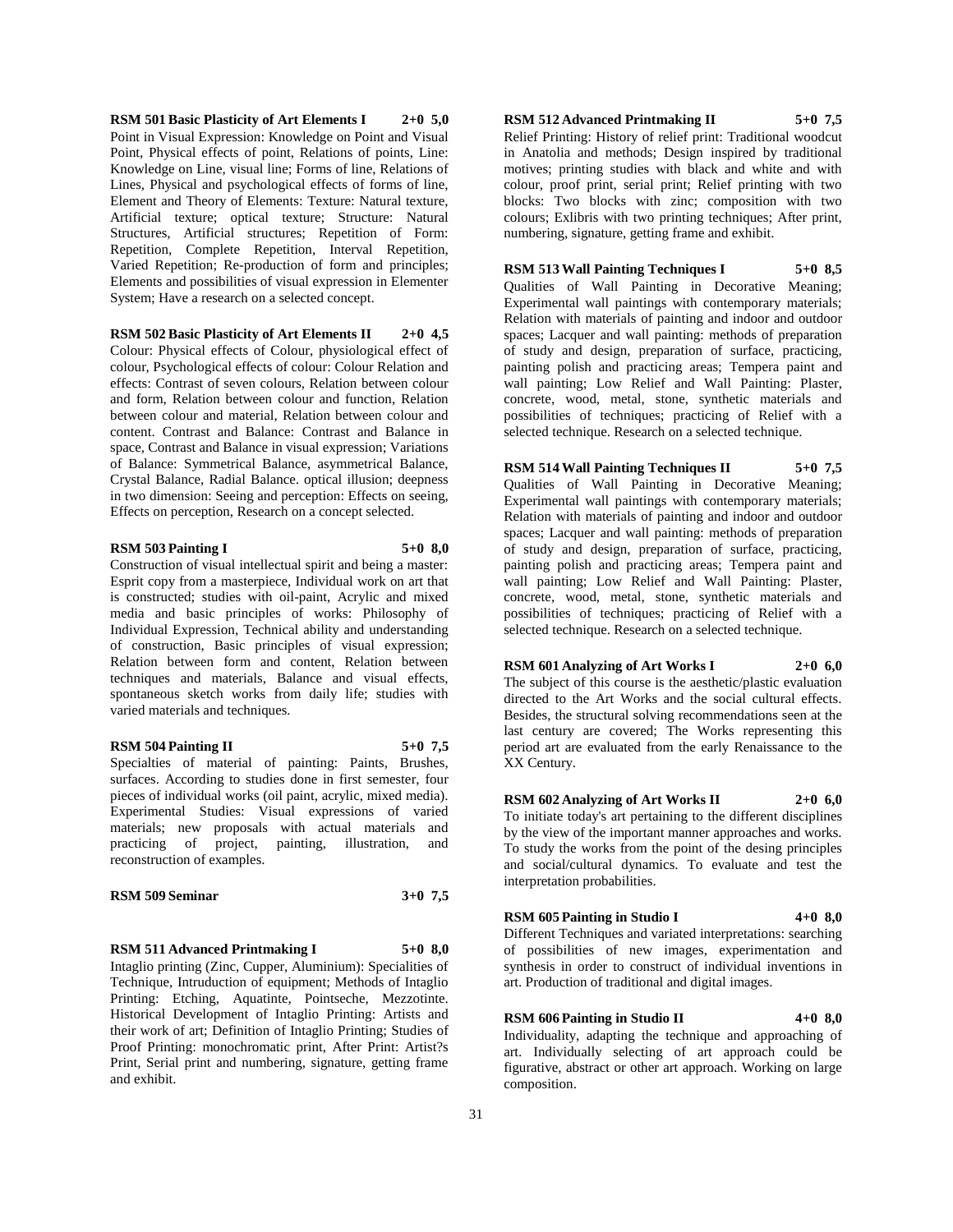**RSM 609 Stained Class and Techniques I 4+0 8,0** History of Stained Glass and Actual Usage of Stained glass; Equipments of Stained Glass making; Techniques of Stained Glass: Plaster Glass, Leaden Glass, Core Glass, Flint Glass, Crown Glass, Sand Glass, Tiffany Glass, Mosaic Glass, Concrete Glass, Painted Glass; Preparation of study and principles, Techniques and usage; Research on plaster glass.

**RSM 610 Stained Class and Techniques II 4+0 10,0** Lead Glass: History of Lead glass; Lead as material: melting lead and molding, preparation of lead: Requires in lead glass: preparation of design and numbering; Construction Techniques: glass cutting, making net, soldering of lead; usage of lead glass; research on experimental usage of lead glass.

#### **RSM 611 Lithography I 4+0 8,0**

History of Lithography and progression of lithography, Examples from artists and works of Art, lithography in Turkey, Equipments of lithography: Stone, Inks, Rolling pin, cleaning sand, print ink, printing press, Printing papers, Preparing composition of Black and White: transferring surface of stone, processing by acid, to process of print, Numbering, signature; cleaning of stone block with sand.

#### **RSM 612 Lithography II 4+0 10,0**

Coloured Lithography: Methods of coloured lithography, coloured composition from nature, interior or object, preparation of stone, printing from light colour to dark, proof print, serial print; Transferring methods by transfer paper, study on transfer paper by lithography ink and pencil; Transfer the drawing on to stone, proof print, serial print; lithography by air-brush; lithography with a varied methods and techniques.

#### **RSM 613 Colour and Light 2+0 2,0**

Seeing: Physical and Physiological effects of light, Eye and Seeing, Perception of light, Meaning of light, Balance between eye and brain, Balance of light and values, Light valuesin visual expression and balance; Relations with light-colour, Colour in Physic; Spectrum of white light, Breaking colours, frequency of colour, wave of light, Meaning of colour in brain and seeing of colour, Natural and artifical light with colour, Colour production in artificial light and main colours, Colour in physic and illusion; Structural specialtiesof colour and relations with each other, Classification of physiognomic relations with colours: Colour contrast, Physiology, Colour-function, Colour-Form, Colour-relation of content, Colour harmony.

| <b>RSM 790 Thesis</b> | $0+1$ 30,0 |  |
|-----------------------|------------|--|
|                       |            |  |

**RSM 890 Thesis 0+1 30,0**

**SAN 507 Interdisciplinary Art I 5+0 8,5** Contemporary Art: Definition and examples of interdisciplinary art; Explaining Differences with Respect to Relationships Among Concepts, Methods and Techniques in Interdisciplinary Art; Problems Encountered in These Relationships and Their Solutions; Aesthetic Approaches to Solutions and Analyses; Analyses of Artistic Expression Languages; Aesthetics and Intellectual Background Building; Analyses of post-1960 Arts from the Perspective of Interdisciplinary Approaches; Interpreting Interdisciplinary Artworks Based on Contemporary Art Concepts; Project Development and New Recommendations.

#### **SAN 508 Interdisciplinary Art II 5+0 7,5**

Interdisciplinary and Multidisciplinary Arts: Definition and Examples; Co-existence of Art and Science; Multidisciplinary Arts; Explaining Similarities and Differences with Respect to Relationships among Concepts, Methods and Techniques; Aesthetic Approaches to Analyses; Questioning the Relationship Between Space and Interdisciplinary Arts; Elimination of Negative Elements That Influence Presentation; Art Projects, Biennials, Triennials, Art Fairs as Presentation Spaces; Projects and New Recommendations.

#### **SER 501 Contemporary Art and Interpretation**

**I 2+0 4,0** Theoretic essentials; Art and contemporary of art, art and interpretation, ideational essentials of interpretation, contemporary art and the past, comprehension of interpretation in contemporary art, Practice: Interpretation trials of some arts according to the their structures.

#### **SER 502 Contemporary Art and Interpretation II 2+0 3,0**

Theoretic essentials; Modern art trends and interpretation, art of the time, interpretation and art review, artist's interpretation, interpretation and artistic communication, Practice: Interpretation testing on artistic communication.

#### **SER 505 Ceramic Technology I 6+0 7,5**

The physical properties and the chemical properties of the raw materials used in the ceramic bodies and glazes. Defining the raw materials derived from the chemical analysis of the raw materials. Using the chemical formula; the calculations of the mineralogical chemical formula, Seger Formula, Rational Composition (%), the surface tension and thermal expansion coefficient. The application of the artistic glazes on the three dimensional ceramic forms.

#### **SER 506 Ceramic Technology II 6+0 7,0**

To search the usage of the waste materials in the ceramic bodies and glazes, to gain ash from the waste materials. The chemical Analysis and Seger Formulas of the glazes. The effect of the waste materials ashes addition to the glazes recipes at 1000 C. The coloration of the glazes formed with waste materials, The coloration oxides and its properties, The usage of the ask glazes on three-dimensional ceramic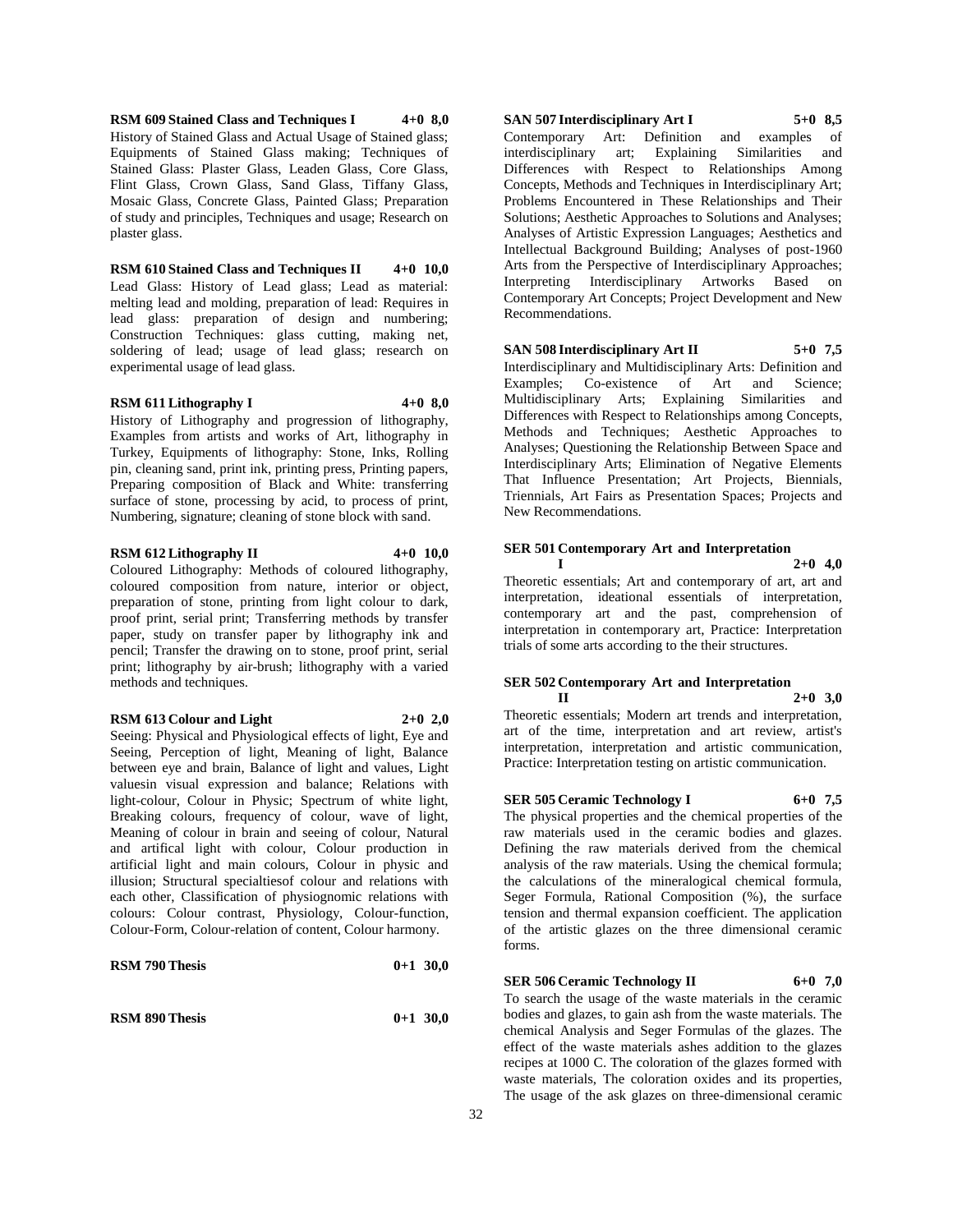forms as an artistic glaze, The presentation of a report covering the researched ask glazes.

**SER 507 Industrial Ceramic I 6+0 7,5** After the choice of the Industrial ceramic products, to research of the form, model, mould, shaping method, the production technique, glazing, firing, decoration and supplying to the market. After this research, the redesigning of the product by using the computer. The evaluation of the design by the different offers and an conclusion report.

**SER 508 Industrial Ceramic II 6+0 7,0** To test the industrial application of the ceramic object designed in the ?Industrial Ceramic Design-I? by forming the model and the mold. The explanation and documentation of the applications in written and photographed forms. To make literature survey and interview the designers and artists relating the subject.

#### **SER 509 Art Ceramic I 6+0 7,5**

To make the research prerequisite for designs. The presentations formed by the theoretical and visual materials. After studying the contemporary art trends, to determine the effects to the design by the certain images. The choice of the material and the design elements required for the works, forming the shapes and the projects after finishing the design, the application of the different firing techniques.

**SER 510 Art Ceramic II 6+0 7,0** To search the effects of the different material usage on the ceramic form and surface for the design works finished. The fitting of the shaping method, form-glaze relation, formdecoration relation, and site-form relation. The choice of the exhibition site for finished works. To search the exhibition methods, to make the presentation of the ceramic works in direction of the ceramic findings.

**SER 511 Design Methods on Wheel Thrown I 2+0 2,0** Basic information about Design on Wheel Thrown. To study thedesigns and the designers working on wheel thrown. After theresearch, the presentation of the results by photographs and slides in a report. To design the artistic or functional ceramics following the research and studies. The shaping of the forms designed on wheel thrown. The technical and artistic evaluation of the ceramic forms which are glazed and fired.

**SER 512 Design Methods on Wheel Thrown II 2+0 2,0** To determine the research subjects aiming to see the different designs and to acquire the different designs and to acquire the different knowledge, The presentation and the discussion of a report containing the photographs and slides, To determine the forms by drawing the design on wheel thrown, To examine and evaluate the designed forms after shaping on the wheel thrown, and firing.

**SER 515 Decoration Design Methods I 2+0 2,0** To make the different searches by giving the general knowledge on the ceramic decoration designs and methods. To learn the ceramic decorations and the techniques used in the past civilizations. To make works on the formdecoration relations by interpreting the decoration designs. To make evaluation by presenting a report containing the photographs and slides showing the research and the application results.

**SER 516 Decoration Design Methods II 2+0 2,0** To search the decoration designs applied today and to examine the industrial and artistic decoration designers for aiming to see the different designs. To determine the search subjects relating to the subject. The application of these designs by making artistic or industrial decoration designs in direction of the research subjects. To prove the evaluation by presenting a report containing the photographs and slides of the research and application works.

#### **SER 517 Seminar 3+0 7,5**

**SER 539 Ceramic Art History on Anatolia I 2+0 2,0** The short history of the Turkish Tile Art, The tile and ceramics center in the Anatolian Seljuk art, The Technical and Forming Features, The introduction of the palace tiles, The tiles belonging to the regional rulers, The comparison of the early Ottoman Ceramics and Tiles with the Sejuk Tiles, The Introduction of the Iznik ceramics and tiles, The study of the Iznik ceramics, The study of the Kutahya Tile and Ceramics, Canakkale ceramics.

**SER 540 Ceramic Art History on Anatolia II 2+0 1,5** The comparison of the Anatolian Neolitic Period Ceramic samples with the Kalkolitic Period ceramics. To give the symbolic meanings of the decorations on the colored ceramics, The Evaluation of the Bronze Period by the Ceramic Works; To study this period ceramics by view of the form and decoration, To define the rhytons and idols belonging to the Assurian period and Hitit Ceramics. The evaluation of the samples outside the ceremonial ceramics.

#### **SER 543 Industrial Ceramics Decorations and Its Applications I 6+0 7,5**

Decoration methods applicated in ceramic industry (direct screen, indirect screen, relief decorations, inglaze-onglazeundergleze screens). Making preparation about subject matter by examinating these methods. To determine the subject and surface which the designs will be applicated on. Evaluating the unique designs and sketshes. Aplicating the designs by using the industrial ceramic decoration methods. Results together with applications are to be presented as a report.

#### **SER 544 Industrial Ceramics Decorations and Its Applications II 6+0 7,0**

Making research about Industrial Decoration Methods designs and products techniques which are being used nation and abroad. After that making applications about these directions. Producing new designs which will be used on ceramic surfaces by using Industrial Decoration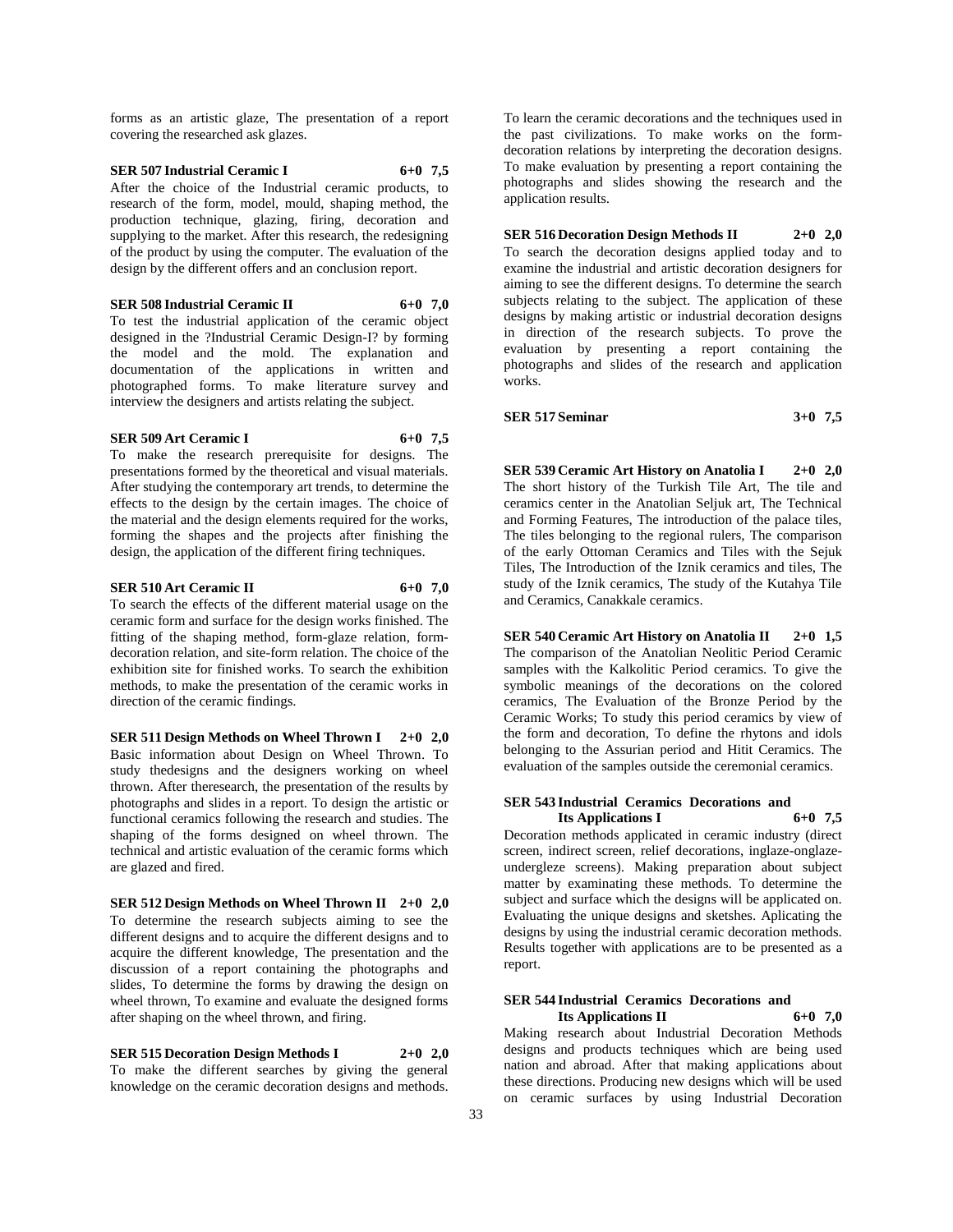Techniques. Making research about the designs and preparation of the works which supported by visual materials. Making presentation of the completed applications.

#### **SER 545 Contemporary Art and Interpretation I 2+0 4,0**

Basics of Computational Design: Algorthym, Programming, Scripting applications in 3D modelling applications, Examples of computational design, Domain of computational design, Creation of a computational design project in interior design context: Specifying the computational design platform, relation between computational design and physical production, Production of ptotype of an interior design object with computational design: Specifying the proper material, Specifying the proper production method.

#### **SER 546 Contemporary Art and Interpretation II 2+0 3,0**

Postmodern Period: Postmodern Condition, Change in intellectual trends ; New Realism and Yves Klein; Pop-Art: Consumer culture and art, New artistic image and Andy Warhol; Op-Art: New visual style; Fluxus: Changes in art, Performance, Happening, Installation; Postmodern Artists: Josephs Beuys and others; Conceptual Art: Idea as material of art; Land Art; Minimalism: Aesthetics of simplicity; Postmodern photography, cinema and stage arts; Digital Revolution, Digital Arts: Internet art , Multimedia systems and arts.

#### **SER 603 Contemporary Art and Interpretation I 2+0 6,0**

The definition and the discussion of the contemporary art concepts. The definition of the art and culture words, the relation between the bottom groups and two words; The definition of the problem word and the properties, The tie between the personality and the problem, The problems created by the art concepts, The determination and discussion of the problem on the foreign contemporary art works, The problems created by the individual, regional and universal cultures and the discussion of the problems, To evaluate the problems such as the cultural restriction and the cultural suffocation and finding the qualities, The applications on the art and the culture field.

#### **SER 604 Contemporary Art and Interpretation II 2+0 6,0**

The definition and the discussion of the contemporary art concepts. The definition of the art and culture words, the relation between the bottom groups and two words; The definition of the problem word and the properties, The tie between the personality and the problem, The problems created by the art concepts, The determination and discussion of the problem on the foreign contemporary art works, The problems created by the individual, regional and universal cultures and the discussion of the problems, To evaluate the problems such as the cultural restriction and the cultural suffocation and finding the qualities, The applications on the art and the culture field.

## **SER 611 Ceramic Technology I 6+0 6,0**

Glaze-ceramic body relations, The thermal expansion coefficient, the surface tension, viscosity, the hardness properties and the testings for the glazes, Artistic glazes, luster the salt glaze, raku glaze and ash glazes, crystalline, aventurine, crawling, and crackle glazes. Titanium, zinc and barium glazes. Ceramic colors, the preparation of the ceramic colors and engobes, afterwords their application, the glaze defects, their controls and the solving methods.

**SER 612 Ceramic Technology II 6+0 6,0** The classification of the ceramic products and its production, porcelain, sanitary wares, floor and wall tiles, granite ceramic products; The ceramic raw materials used and the controlling methods the body preparation, the shaping, the drying and the firing methods. The glazes the color and angobes applied to the products, the physical and the chemical analysis of the recipes and the applications. The defects noticed on she the process products and the fired and the solution methods.

**SER 613 Contemporary Ceramic History I 2+0 6,0** European, Italian Lead Glazed Ceramics: Majolica, German Salt Glaze Stoneware, and Holland Blue-White Delf Ceramics; English Arts And Crafts; Staffordshire, Wedgewood; French Workshop Ceramist; Ceramic Artists In Europe: Bernard Leach Erotell, Natzlere, Coper, Fontana, Matisse, Notkin, Bayle; America; Engobed-Polished Ceramics; The American Art: Voulkos, Mason, Gilhooley; Funk And Nut Art, Arneson, Bailey, Robineav, Nagle, Duckers, Vikov, Frey, Martinez, Kent, Suarez.

**SER 614 Contemporary Ceramics History II 2+0 6,0** Japanese Bizen and Raku Ceramics: Written and visual sources, Kenzan art ceramics, Oribe, Kutani, Mino ceramics; Shoji Hamada; China, Cheng-te-chen Emperial Ceramic Kilns; Porcelain Production and the Historical Progress; African Ceramics; Nua Jato, Ladi Kıvali, Oyekun; Macdonald Ethnical Ceramics and Study Ceramics Centers.

**SER 615 Theoretical Project Research I 2+0 6,0** Practising the Basic Design Principles and Concepts by Project Extension; Studying Usability Concepts; Forming a Concept; Evaluating the Manufacturing Techniques in the Extent of the Project; Material User Relation; Product Identity; Performing the Design In Three Dimension; General Perspective Principals; Outlook of the Designed Project in Different Plan and Scales.

**SER 616 Theoretical Project Research II 2+0 6,0** Writing a Report for the Designed Project Prepared for Presentation; Spelling Rules; Content; Format; Foreword; Introduction; Improvement; Problem; Result; Bibliography; Presentation; Critics in Studio Regulations, Seminar and Evaluation by the jury.

**SER 617 Artistic Ceramic Design Project I 6+0 6,0** The examination of the conceptional art trends; Installations;. The trends and the effects of the general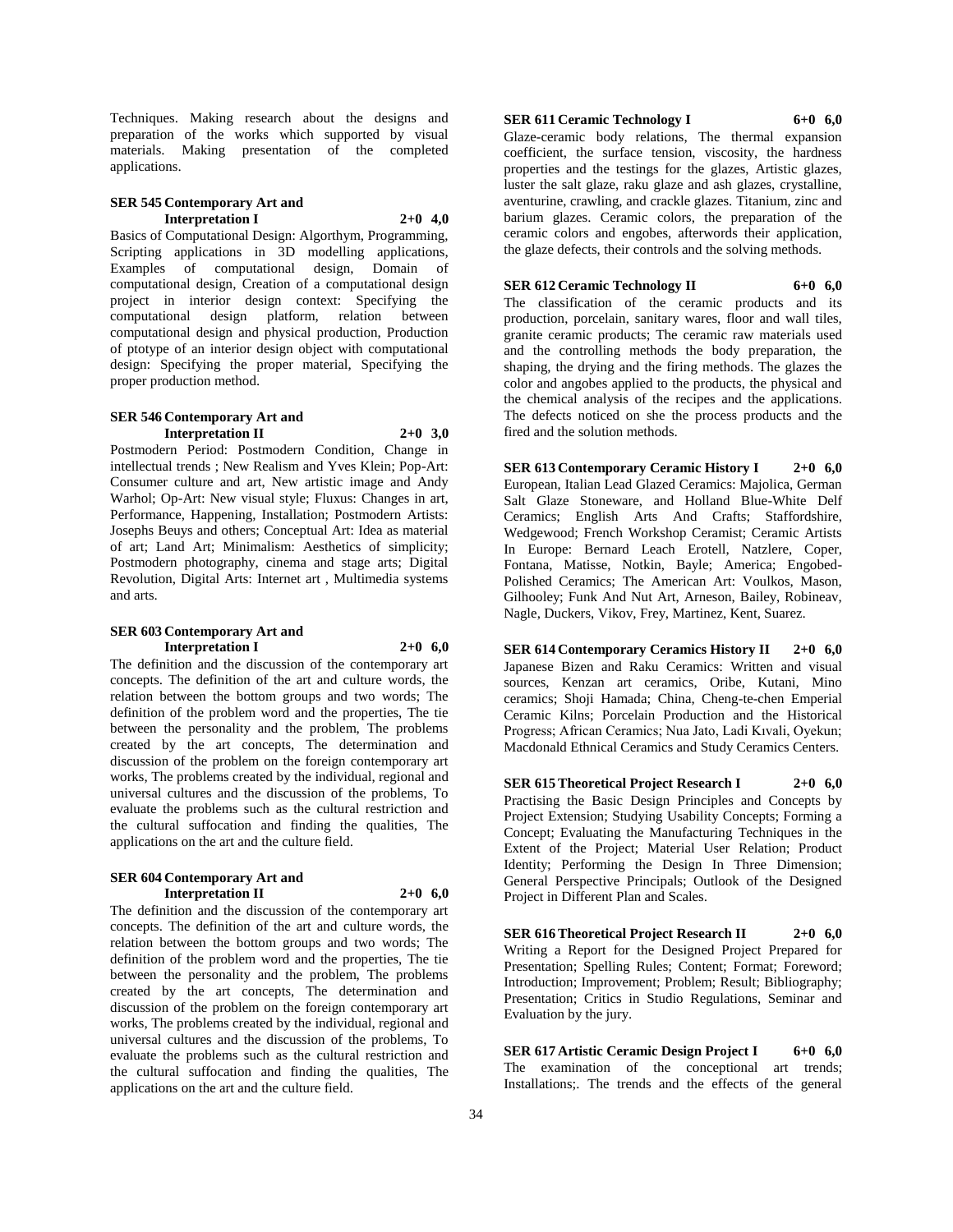elements on the ceramic art; The aesthetic and the technical properties of the works; To search the references on the given subjects; The preparation of the assignments supported with slides and visual materials; To exhibit the designed works afterwards within the framework of the ceramic architecture and form-site relation.

**SER 618 Artistic Ceramic Design Project II 6+0 6,0** Mythology, Historical sources, the Discussion of the social events and the examinations of the autobiographic sources. The effect of the universal changes and the effects on the ceramic design and the observation of these effects. The sculptural vases, figurative vases, the specific forms, two dimensional ceramic surfaces. The usage of the different firing techniques to the ceramic works.

**SER 619 Industrial Ceramic Design Project I 6+0 6,0** After learning the design basic principles, in the Undergraduate Program-Industrial and Architecture Ceramics; to design the new draft by solving the problems such as form, aesthetic, the technical drawing, the dimensions and the productivity. To propose a new design objecting a new invention.

**SER 620 Artistic Ceramic Design Project II 6+0 6,0** Like Industrial Ceramic Design Project I, solution of the General Concepts and the evaluations relating to the designs by initiating the feasibility at the uppermost level. In the First Semester; the study of the design relating the service objects and 2nd Semester three dimensional site ceramics relating to the Industrial Architectural Ceramic Design. Evaluation of the new designs directed to the invention together with the proposal project designs.

| <b>SER 790 Thesis</b> | $0+1$ 30,0 |
|-----------------------|------------|
| <b>SER 890 Thesis</b> | $0+1$ 30.0 |

**TİY 501 Stage Techniques I 3+1 6,0** Working Within the Framework of Project of a Particular Play; The Designated Project Within the Framework of One or More Plays Start of the Play Until it Reaches a Wholeness Study; Stage Decor, Music, Light, Director, Costume, Make-up, Effects; Context, the Special Techniques; Trends, Trends, Methods and Methods Related to This Current Trend Staging Applications.

## **TİY 502 Stage Techniques II 3+1 6,0** Working Within the Framework of Project of a Particular Play; The Designated Project Within the Framework of One or More Plays Start of the Play Until it Reaches a Wholeness Study; Stage Decor, Music, Light, Director,

Costume, Make-up, Effects; Context, the Special Techniques; Trends, Trends, Methods and Methods Related to This Current Trend Staging Applications.

#### **TİY 503 Acting I 2+1 5,0**

Character Studies Within the Context of One or More Plays; Dramaturgical Work and Character Analysis, Role, Body Language, etc. Research in Fields of Acting; Acting Within the Framework of the Designated Project on One or More Plays in Evaluation Methods as Applied Studies Done Within the Framework of Different Methods of Acting.

#### **TİY 504 Acting II 2+1 4,0**

Character Studies Within the Context of One or More Plays; Dramaturgical Work and Character Analysis, Role, Body Language, etc. Research in Fields of Acting; Acting Within the Framework of the Designated Project on One or More Plays in Evaluation Methods as Applied Studies Done Within the Framework of Different Methods of Acting.

**TİY 505 Applied Dramaturgy I 1+2 4,5** Basic Dramaturgical Terminology; Dramaturgy Convenience Functions; Theoretical and Applied Dramaturgy Functions; Theoretical Dramaturgy; Text Reading; The Understanding of Our Time Reading; Rreading, Preparations for the Plays, Play Reading, Evaluation and Interpretation; Play Reading Applications; Interpretation-along Dramaturgical Working Designs.

**TİY 506 Applied Dramaturgy II 1+2 5,0** Applied Dramaturgy; Subtex; Substitute, Combine, Separation, Intratextual; Adding, Pruning, Node Throwing, Creating Surprise; The Expectation is Breaking; New Final Creation, Conversion; The Conversion of Different Methods of Expression; Different Formats Conversion ; For the Conversion of Different Ages; Intertextuality Relationship Building; Create a New Text; Provide Consistency for the Text.

**TİY 509 Traditional Resources in Theatre I 2+0 5,0** The relationship Between the Traditional Theatre and Theatre which has been Included in Art form During the Emergence Phase of the Art of Theatre as a Cultural Fact; Flourishing Phases, Traditional Performance, Transformation of Discourse and Kut Ceremonies to Art of Theatre; The Traditional Sources of Turkish Theatre; The Traditional Sources of World Theatre; Expansion State of Theatrical Sources; Collective Quality of Traditional Means; Individualistic Quality of Art Producing Conditions; Interaction of Usage of Traditional Sources of Theatre.

**TİY 510 Traditional Resources in Theatre II 2+0 5,0** Traditional Exhibition Elements as a Cultural Fact in Turkish Theatre and World Theatre; Forms of Handling the Traditional Exhibition Elements in Twentieth Century; Applications of the New Theatre Concept Search; Dimensions of Traditional Exhibition Elements; Artists Who Use Traditional Elements; Principles of Traditional Exhibition Element Applications and the Implications on Our and World Theatre Repertoire; The Problems of Theatre from Technological Development Emerging with Twentieth Century; The Identification Problems of Our Theatre; Alternative Characters of Traditional Sources.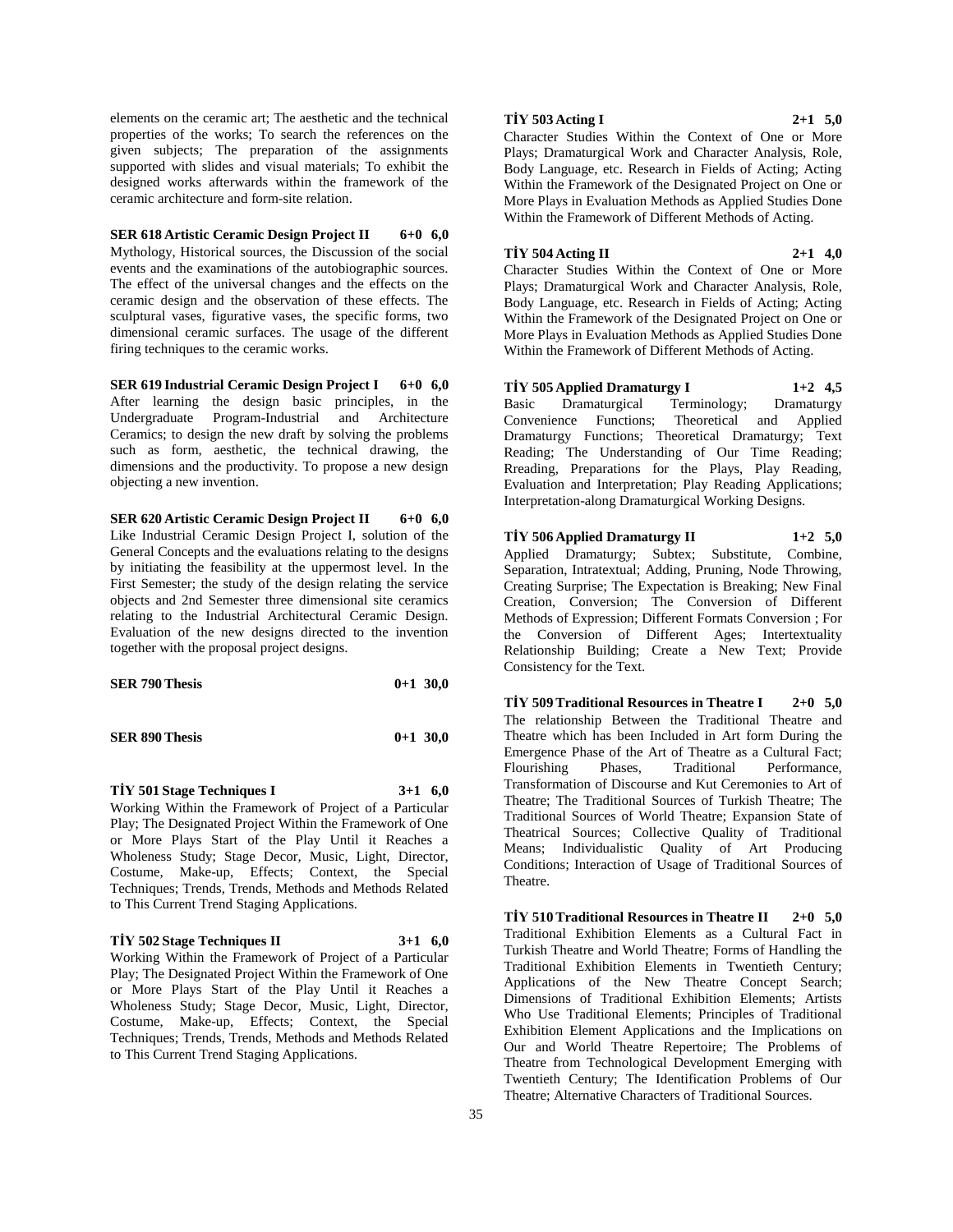#### **TİY 511 Play Analysis I 2+0 5,0**

The Procedure of Play Investigation; Analyzing the Writers and Plays of the Antique Era; Analyzing the Writers and Plays in Renaissance; Investigating Examples of Writers and their Plays in Classical Era; Writers and Play Analyzing of the Eighteenth Century; Writers and Play Analyzing of the Nineteenth Century; Writers and Play Analyzing of the Twentieth Century; Play Analyzing Examples of Today; Turkish Writers and Their Plays as Examples from Tanzimat Reform to Today.

**TİY 512 Play Analysis II 2+0 5,0**

The Procedures of Play Investigation; Analyzing the Writers and Plays of the Antique Era; Analyzing the Writers and Plays in Renaissance; Investigating Examples of Writers and their Plays in Classical Era; Writers and Play Analyzing of the Eighteenth Century; Writers and Play Analyzing of the Nineteenth Century; Writers and Play Analyzing of the Twentieth Century; Play Analyzing Examples of Today; Turkish Writers and their Plays as Examples from Tanzimat Reform to Today.

| TIY 513 Seminar | $3+0$ 5,0 |  |
|-----------------|-----------|--|
|-----------------|-----------|--|

**TİY 601 Staging and Interpretation I 3+1 7,5** Investigation of the Works of a Definite Play in Terms of Staging and Interpretation of Theoretical Works; Application of Techniques, Directing Methods and Playwright within a Chosen Project ; Studying the Main Principles of Staging and Interpretation in Terms of Effect, Make-Up Costume, and Decoration in its Entirety; Studying Today?s Staging and Understanding of Interpretation.

**TİY 602 Staging and Interpretation II 3+1 7,5** Investigation of the Works of a Definite Play in Terms of Staging and Interpretation of Theoretical Works; Application of Techniques, Directing Methods and Playwright within a Chosen Project ; Studying the Main Principles of Staging and Interpretation in Terms of Effect, Make-Up Costume, and Decoration in its Entirety; Studying Today?s Staging and Understanding of Interpretation.

#### **TİY 603 Acting Methods I 2+1 7,5**

Studying Important Acting Methods in the History of Theatre: Today?s Acting Methods and their Analysis; Studying Different Acting Methods from a Play Text; Handling a Selected or Formed Text without Known Methods; Different Methods and their Application; Investigating Today?s Acting Methods.

#### **TİY 604 Acting Methods II 2+1 7,5**

Studying Important Acting Methods in the History of Theatre: Today?s Acting Methods and their Analysis; Studying Different Acting Methods from a Play Text; Handling a Selected or Formed Text without Known Methods; Different Methods and their Application; Investigating Today?s Acting Methods.

**TİY 605 New Directions in Theatre I 1+2 7,5** Avant-Garde Theatre in its Capacity as the Power towards New or Alternative Theatre Research; The Theories Established up to 1990?s; Prominent Drama Schools, Personalities and Theories: Futurism, Dadaism, Bhauhaus, Antonin Artaud, Wild Theater, Piscator, Political Theatre, Grotowski, Poor Theatre Eugenio Barba, Theatre Aniro Pology and Peter Brook.

**TİY 606 New Directions in Theatre II 1+2 7,5**

Continuation of the New Directions in Theatre I; Theoretical Analysis of Unique and Original Works in the Second Half of 20th Century: Performance Art, Dance Theatre, Robert Wilson; Post-Modern Approaches; Discussing Solutions for Contemporary Problems of Theatrical Art; Introducing On-going Work.

**TİY 613 History of Acting 3+0 7,5** A Brief History of Acting from its Beginnings to 18th Century; Perception and Effect of Physical Gesture: Clairon, Garrick, Coquelin; Acting Methods from 18th Century to Present: Delsarte, Meyerhold, Nemirovich-Danchenko, Diderot, Archer, Stanislavski, Boleslavsky, Lee Strasberg; Contemporary Acting Methods; Recent Inquiry in Acting Methods.

#### **TİY 614 Playfulness in Cinema 3+0 7,5**

Basic Properties of Acting; Acting in Dramatic Arts; Acting and Cinema; Similarities and Differences between Acting for Stage and Acting for Film; Actor and Camera Relationship; CalibrationBased upon Shot; Work Based on Camera Angle; Continuity in Film; Acting Approaches in Cinema; Analyzing Films in Terms of Acting.

| TİY 790 Thesis                                       | $0+1$ 30,0 |
|------------------------------------------------------|------------|
| TİY 890 Thesis                                       | $0+1$ 30,0 |
| UAN 701 Research in Area of Specialization           | $3+0$ 4,5  |
| UAN 702 Research in Area of Specialization           | $3+0$ 4,5  |
| UBS 701 Research in Area of Specialization           | $3+0$ 4,5  |
| UBS 702 Research in Area of Specialization           | $3+0$ 4,5  |
| UBS 901 Research in Area of Specialization           | $5+0$ 7,5  |
| UBS 902 Research in Area of Specialization           | $5+0$ 7,5  |
| UCM 701 Research in Area of Specialization           | $3+0$ 4,5  |
| UCM 702 Research in Area of Specialization           | $3+0$ 4,5  |
| <b>UGR 701 Research in Area of Specialization</b>    | $3+0$ 4,5  |
| UGR 702 Research in Area of Specialization $3+0$ 4,5 |            |